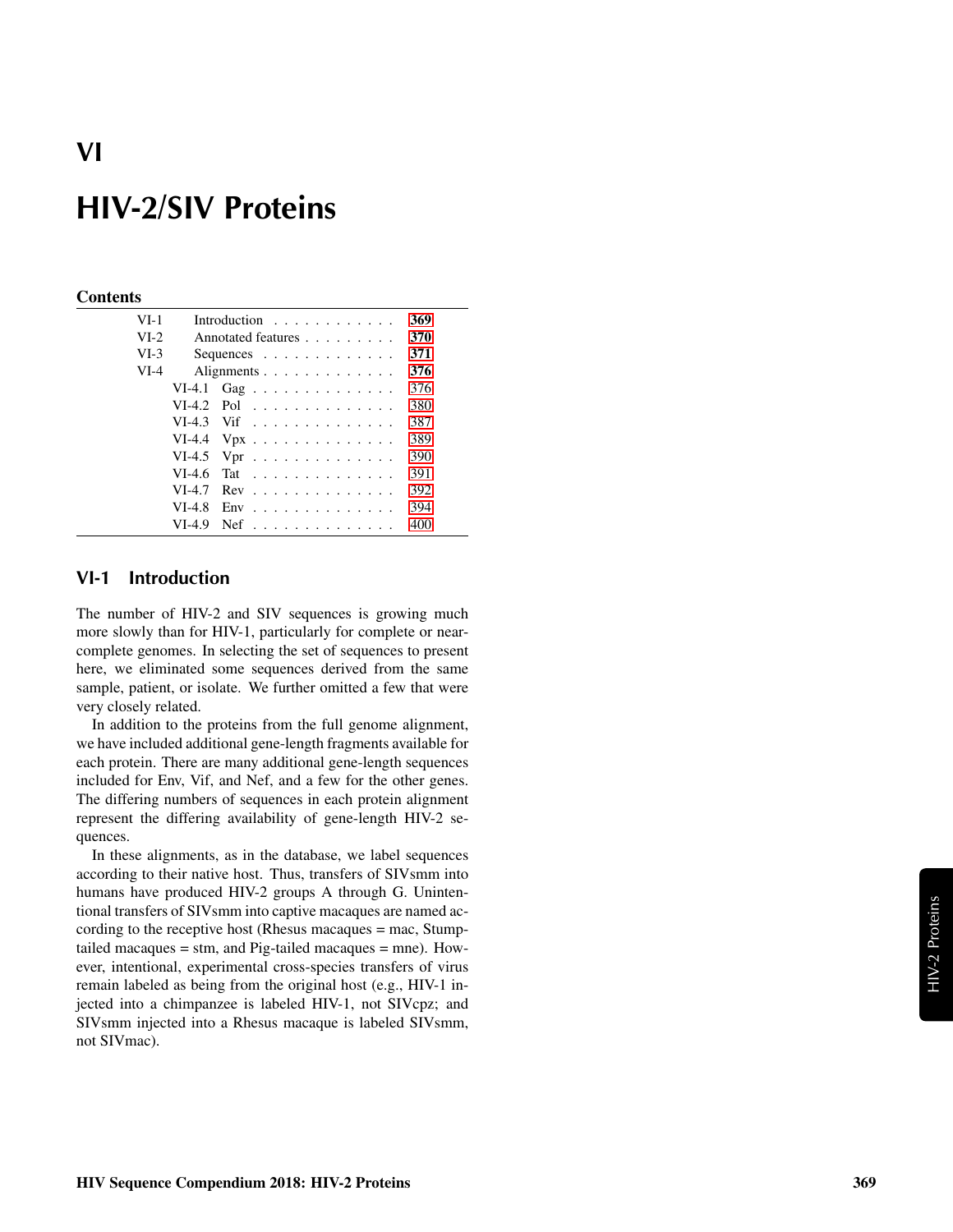# <span id="page-1-0"></span>**VI-2 Annotated features**

Features of HIV-2 annotated in the alignment that follows.

| <b>Feature</b>      | Protein | Location     | Page |
|---------------------|---------|--------------|------|
| Gag p15 start       | Gag     | $\mathbf{1}$ | 376  |
| p15 end             | Gag     | 135          | 376  |
| p27 start           | Gag     | 136          | 376  |
| p27 end             | Gag     | 364          | 378  |
| p2 start            | Gag     | 365          | 378  |
| p2 end              | Gag     | 381          | 378  |
| p8 start            | Gag     | 382          | 378  |
| p8 end              | Gag     | 433          | 378  |
| p1 start            | Gag     | 434          | 378  |
| p1 end              | Gag     | 447          | 378  |
| p6 start            | Gag     | 448          | 378  |
| <b>PTAP</b> motif   | Gag     | 458-461      | 378  |
| PSAP in HIV-2 B, U  | Gag     | 476-479      | 378  |
| p6 end              | Gag     | 511          | 379  |
| Gag end             | Gag     | 511          | 379  |
| Pol p15 start       | Pol     | $\mathbf{1}$ | 380  |
| p15 end             | Pol     | 67           | 380  |
| protease start      | Pol     | 68           | 380  |
| protease end        | Pol     | 166          | 381  |
| p51 RT start        | Pol     | 167          | 381  |
| D catalytic site    | Pol     | 276          | 381  |
| DD catalytic site   | Pol     | 351          | 382  |
| p51 RT end          | Pol     | 605          | 383  |
| p15 RNase H start   | Pol     | 606          | 383  |
| p15 RNase H end     | Pol     | 725          | 384  |
|                     | Pol     | 726          | 384  |
| p31 Integrase start | Pol     | 1020         | 386  |
| p31 Integrase end   | Pol     | 1020         |      |
| Pol end             |         |              | 386  |
| Vif start           | Vif     | $\mathbf{1}$ | 387  |
| Vif end             | Vif     | 215          | 388  |
| Vpx start           | Vpx     | $\mathbf{1}$ | 389  |
| Vpx end             | Vpx     | 113          | 389  |
| Vpr start           | Vpr     | $\mathbf{1}$ | 390  |
| Vpr end             | Vpr     | 102          | 390  |
| Tat start           | Tat     | $\mathbf{1}$ | 391  |
| exon 1 end          | Tat     | 99           | 391  |
| exon 2 start        | Tat     | 100          | 391  |
| Tat end             | Tat     | 131          | 391  |
| Rev start           | Rev     | 1            | 392  |
| exon 1 end          | Rev     | 24           | 392  |
| exon 2 start        | Rev     | 25           | 392  |
| Rev end             | Rev     | 108          | 393  |
| Env start           | Env     | 1            | 394  |
| signal peptide end  | Env     | 22           | 394  |
| gp120 start         | Env     | 23           | 394  |
| V1                  | Env     | 113-167      | 394  |
| V2                  | Env     | 169-211      | 395  |
| V3                  | Env     | 311-344      | 396  |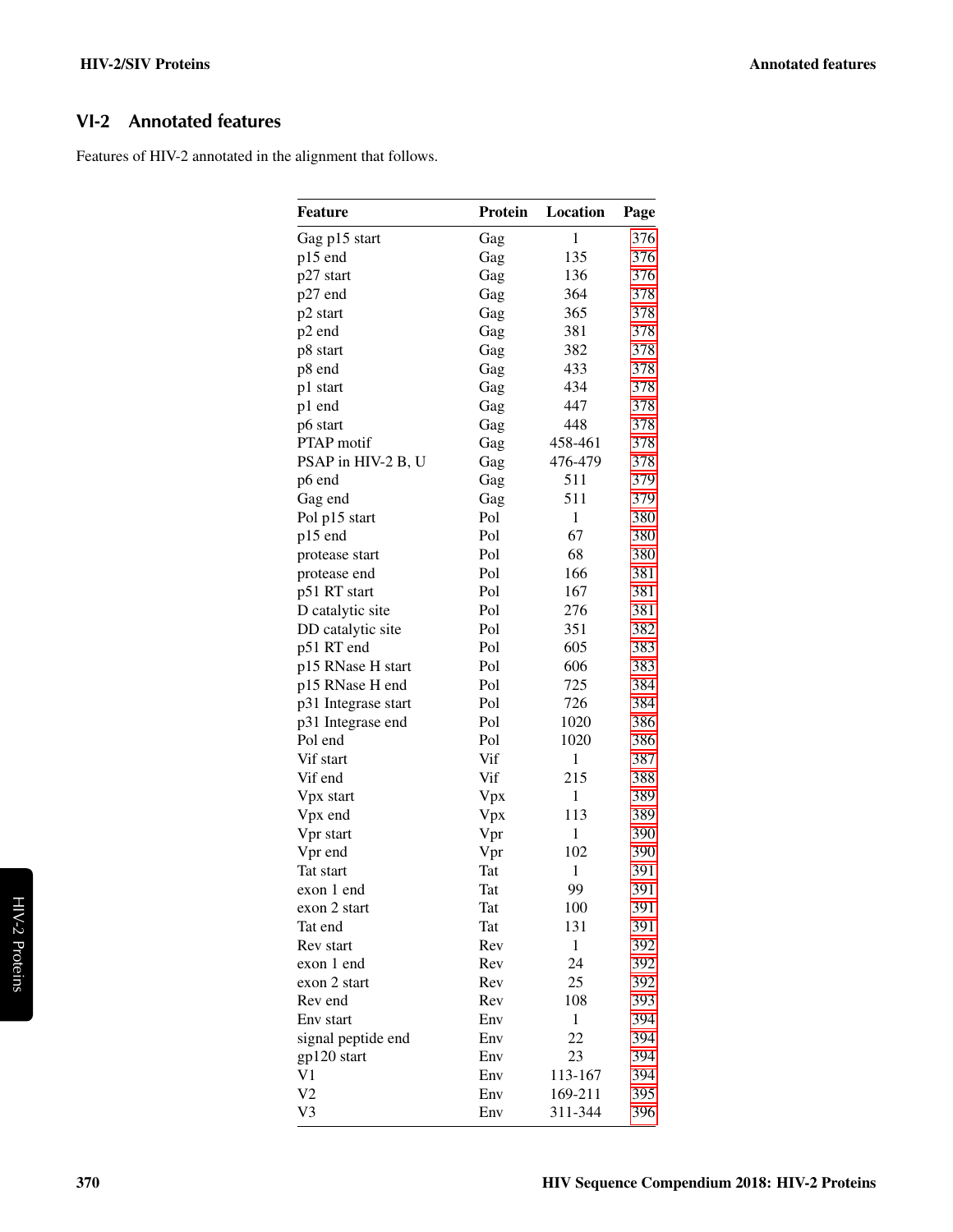| <b>Feature</b>             | Protein    | Location | Page |
|----------------------------|------------|----------|------|
| V3 tip                     | Env        | 328-334  | 396  |
| V <sub>4</sub>             | Env        | 402-432  | 396  |
| V <sub>5</sub>             | Env        | 472-477  | 397  |
| $gp120$ end                | Env        | 525      | 397  |
| gp41 start                 | Env        | 526      | 397  |
| Env end                    | Env        | 880      | 399  |
| $gp41$ end                 | Env        | 880      | 399  |
| Nef start                  | <b>Nef</b> | 1        | 400  |
| R <sub>17</sub> Y mutation | <b>Nef</b> | 17       | 400  |
| max HIV-1 similarity       | <b>Nef</b> | 153-182  | 400  |
| premature stop in Mac239   | <b>Nef</b> | 93       | 400  |
| normal Nef end             | Nef        | 264      | 401  |
|                            |            |          |      |

# <span id="page-2-0"></span>**VI-3 Sequences**

Sequences included in the HIV-2/SIV protein alignments.

| <b>Name</b>            | <b>Accession</b>             | <b>Proteins</b> | <b>Author</b>  | Reference                                |
|------------------------|------------------------------|-----------------|----------------|------------------------------------------|
| <b>MAC.US.x.239</b>    | M33262<br>All<br>Kestler, H. |                 |                | Science 248(4959):1109-1112<br>(1990)    |
| A.CI.88.UC2            | U38293                       | All             | Barnett, S.W.  | Virology 222(1); 257-61 (1996)           |
| A.DE.x.BEN             | M30502                       | All             | Kirchhoff, F.  | Virology 177(1):305-311 (1990)           |
| A.DE.x.PEI2_KR_KRCG    | U22047                       | All             | Kraus, G.      | ARHR 14(1); 65-77 (1998)                 |
| A.FR.00.LA38           | KY025539                     | All             | Yamaguchi, J.  | <b>ARHR 2016 Nov 2</b>                   |
| A.FR.01.LA42           | KY025543                     | All             | Yamaguchi, J.  | <b>ARHR 2016 Nov 2</b>                   |
| A.FR.02.LA36GomM       | KU168287                     | All             | Berg, M.G.     | J Clin Microbiol 54(4); 868-82<br>(2016) |
| A.FR.93.LA37           | KY025538                     | All             | Yamaguchi, J.  | <b>ARHR 2016 Nov 2</b>                   |
| A.FR.96.LA40           | KY025541                     | All             | Yamaguchi, J.  | <b>ARHR 2016 Nov 2</b>                   |
| A.FR.98.LA39           | KY025540                     | All             | Yamaguchi, J.  | <b>ARHR 2016 Nov 2</b>                   |
| A.FR.98.LA41           | KY025542                     | All             | Yamaguchi, J.  | <b>ARHR 2016 Nov 2</b>                   |
| A.GH.x.GH1             | M30895                       | All             | Hasegawa, A.   | ARHR 5(6):593-604 (1989)                 |
| A.GM.87.D194           | J04542                       | All             | Kuehnel, H.    | Proc Natl Acad Sci USA                   |
|                        |                              |                 |                | 86(7):2383-2387 (1989)                   |
| A.GM.x.ISY_SBL_6669_85 | J04498                       | All             | Franchini, G.  | Proc Natl Acad Sci USA                   |
|                        |                              |                 |                | 86(7):2433-2437 (1989)                   |
| A.GM.x.MCN13           | AY509259                     | All             | Schmitz, C.    | J Virol 78(4):2006-2016 (2004)           |
| A.GW.86.FG_clone_NIHZ  | J03654                       | Gag, Pol,       | Zagury, J.F.   | Proc Natl Acad Sci USA                   |
|                        |                              | Vif, Vpx,       |                | 85(16):5941-5945 (1988)                  |
|                        |                              | Vpr, Tat,       |                |                                          |
|                        |                              | Rev, Env        |                |                                          |
| A.GW.87.CAM2CG         | D00835                       | All             | Tristem, M.    | J Gen Virol 72(PT 3):721-724<br>(1991)   |
| A.GW.x.MDS             | Z48731                       | All             | Becker, M.     | Unpublished                              |
| A.IN.07.NNVA           | EU980602                     | All             | Gurjar, S.R.   | JAIDS 52(3); 329-35 (2009)               |
| A.IN.95.CRIK_147       | DQ307022                     | Gag, Pol,       | Santhosh, C.V. | ARHR 24(10); 1315-7 (2008)               |
|                        |                              | Vif, Vpx,       |                |                                          |
|                        |                              | Vpr, Tat,       |                |                                          |
|                        |                              | Rev, Env        |                |                                          |
| A.IN.x.NIM_8           | DQ973520                     | Gag             | Gurjar, R.S.   | ARHR 25(3); 363-72 (2009)                |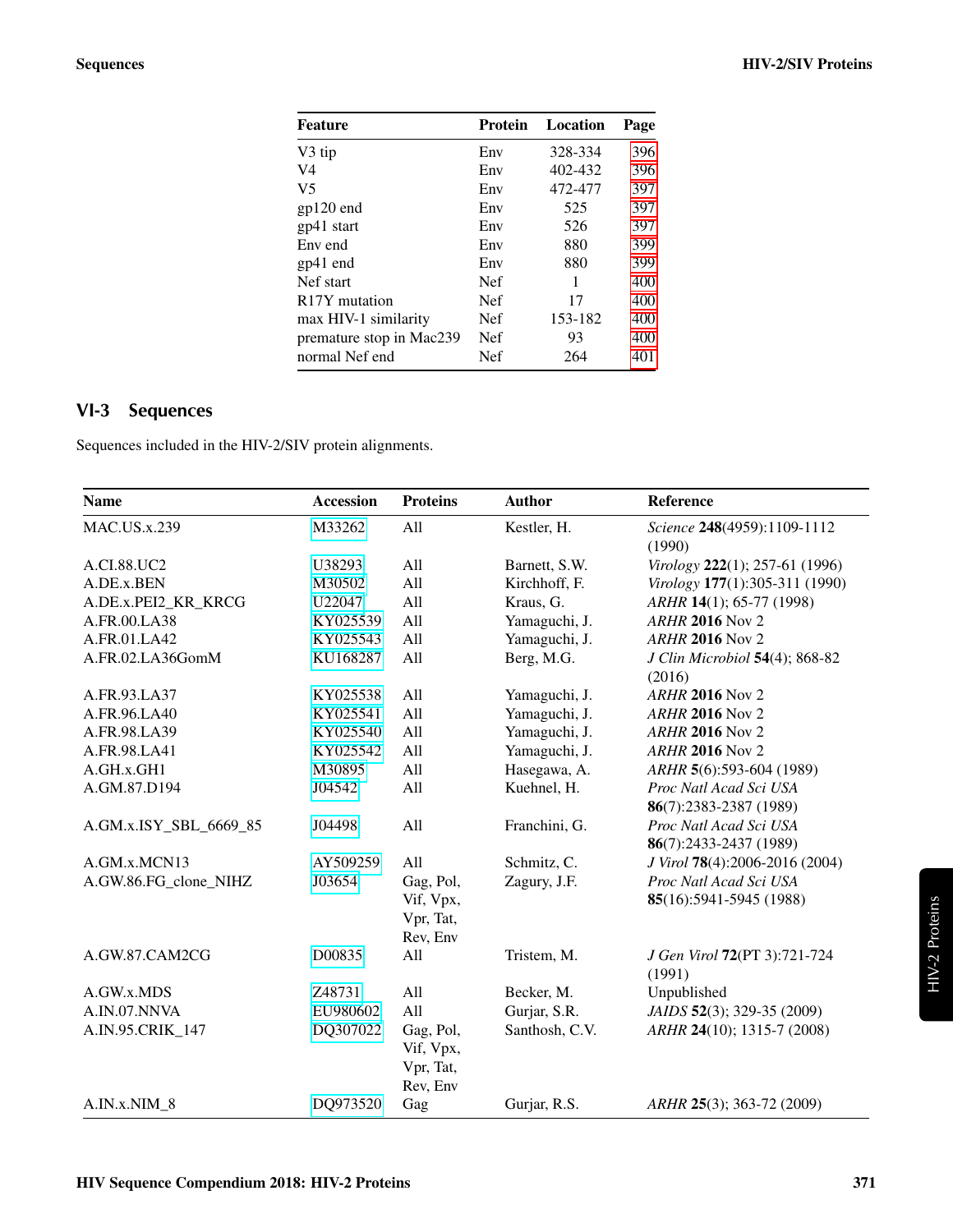| <b>Name</b>                       | Accession | <b>Proteins</b>                                 | <b>Author</b>         | Reference                                                                                                                                                                                                      |
|-----------------------------------|-----------|-------------------------------------------------|-----------------------|----------------------------------------------------------------------------------------------------------------------------------------------------------------------------------------------------------------|
| A.JP.08.NMC786_clone_41           | AB731742  | All                                             | Umeki-Sakamoto,<br>Υ. | Unpublished                                                                                                                                                                                                    |
| A.NL.01.RH2.13                    | MF595856  | All                                             | Lungu, C.             | Unpublished                                                                                                                                                                                                    |
| A.NL.01.RH2.14                    | MF595858  | All                                             | Lungu, C.             | Unpublished                                                                                                                                                                                                    |
| A.NL.01.RH2.3                     | MF595854  | All                                             | Lungu, C.             | Unpublished                                                                                                                                                                                                    |
| A.NL.01.RH2.7                     | MF595862  | All                                             | Lungu, C.             | Unpublished                                                                                                                                                                                                    |
| A.NL.02.RH2.5                     | MF595860  | All                                             | Lungu, C.             | Unpublished                                                                                                                                                                                                    |
| A.NL.03.RH2.21                    | MF595864  | All                                             | Lungu, C.             | Unpublished                                                                                                                                                                                                    |
| A.NL.03.RH2.24                    | MF595866  | All                                             | Lungu, C.             | Unpublished                                                                                                                                                                                                    |
| A.PT.x.ALI                        | AF082339  | All                                             | Reeves, J.D.          | J Virol 73(9); 7795-804 (1999)                                                                                                                                                                                 |
| A.SN.85.ROD                       | M15390    | All                                             | Clavel, F.            | Nature 324(6098):691-695 (1986)                                                                                                                                                                                |
| A.SN.86.ST_JSP4_27                | M31113    | All                                             | Kumar, P.             | J Virol 64(2):890-901 (1990)                                                                                                                                                                                   |
| <b>B.CI.88.UC1</b>                | L07625    | All                                             | Barnett, S.W.         | J Virol 67(2):1006-1014 (1993)                                                                                                                                                                                 |
| B.CI.x.20_56                      | AB485670  | All                                             | Takekawa, N.          | Unpublished                                                                                                                                                                                                    |
| <b>B.CI.x.EHO</b>                 | U27200    | All                                             | Rey-Cuille, M.A.      | Virology 202(1):471-476 (1994)                                                                                                                                                                                 |
| <b>B.FR.00.LA44</b>               | KY025545  | All                                             | Yamaguchi, J.         | <b>ARHR 2016 Nov 2</b>                                                                                                                                                                                         |
| <b>B.FR.98.LA43</b>               | KY025544  | All                                             | Yamaguchi, J.         | <b>ARHR 2016 Nov 2</b>                                                                                                                                                                                         |
| B.GH.86.D205_ALT                  | X61240    | All                                             | Dietrich, U.          | Nature 342(6252):948-950 (1989)                                                                                                                                                                                |
| B.JP.01.IMCJ_KR020_1              | AB100245  | All                                             | Kusagawa, S.          | ARHR 19(11):1045-1049 (2003)                                                                                                                                                                                   |
| <b>F.US.08.NWK08</b>              | KP890355  | All                                             | Bond, N.G.            | Unpublished                                                                                                                                                                                                    |
| G.CI.92.Abt96                     | AF208027  | All                                             | Brennan, C.A.         | ARHR 13(5):401-404 (1997)                                                                                                                                                                                      |
| AB.CM.03.03CM_510_03              | EU028345  | All                                             | Yamaguchi, J.         | ARHR 24(1):86-91 (2008)                                                                                                                                                                                        |
| H <sub>2_01_AB</sub> .CI.90.7312A | L36874    | All                                             | Gao, F.               | Unpublished                                                                                                                                                                                                    |
| H2_01_AB.JP.04.NMC307_20          | AB731738  | All                                             | Umeki-Sakamoto,<br>Y. | Unpublished                                                                                                                                                                                                    |
| H2_01_AB.JP.07.NMC716_01          | AB731740  | All                                             | Umeki-Sakamoto,<br>Y. | Unpublished                                                                                                                                                                                                    |
| H2_01_AB.JP.08.NMC842_10          | AB731744  | All                                             | Umeki-Sakamoto,<br>Y. | Unpublished                                                                                                                                                                                                    |
| U.CI.07.07IC_TNP3                 | KC693505  | All                                             | Ayouba, A.            | AIDS 27(15):2488-2491 (2013)                                                                                                                                                                                   |
| U.FR.96.12034                     | AY530889  | All                                             | Damond, F.            | ARHR 20(6):666-672 (2004)                                                                                                                                                                                      |
| MAC.US.x.251_1A11                 | M76764    | All                                             | Marthas, M.L.         | J Med Primatol 18(3-4):311-9<br>(1989)                                                                                                                                                                         |
| MAC.US.x.251_32H_PJ5              | D01065    | All                                             | Rud, E.W.             | (in) Brown, F, Chanock, RM and<br>Ginsberg, HS(Eds); VACCINES 92:<br>MODERN APPROACHES TO<br>NEW VACCINES INCLUDING<br>PREVENTION OF AIDS:<br>229-235; Cold Spring Harbor<br>Laboratory Press, New York (1992) |
| MAC.US.x.251_BK28                 | M19499    | All                                             | Hirsch, V.            | Cell 49(3):307-319 (1987)                                                                                                                                                                                      |
| MAC.US.x.MM142_IVMXX              | Y00277    | All                                             | Chakrabarti, L.       | Nature 328(6130):543-547 (1987)                                                                                                                                                                                |
| MNE.US.82.MNE_8                   | M32741    | Gag, Pol,<br>Vif, Vpx,<br>Vpr, Tat,<br>Rev, Nef | Kimata, J.T.          | J Virol 72(1):245-256 (1998)                                                                                                                                                                                   |
| MNE.US.x.MNE027                   | U79412    | Gag, Pol,<br>Vpx, Vpr,<br>Tat, Rev, Env         | Kimata, J.T.          | J Virol 72(1):245-256 (1998)                                                                                                                                                                                   |
| SMM.CI.79.SIVsmCI2                | JX860430  | All                                             | Fischer, W.           | J Virol 86(24):13217-13231 (2012)                                                                                                                                                                              |
| SMM.LR.89.SIVsmLIB1               | JX860431  | All                                             | Fischer, W.           | J Virol 86(24):13217-13231 (2012)                                                                                                                                                                              |
| SMM.SL.92.SIVsmSL92A              | JX860432  | All                                             | Fischer, W.           | J Virol 86(24):13217-13231 (2012)                                                                                                                                                                              |
| SMM.SL.92.SL92B                   | AF334679  | All                                             | Chen, Z.              | J Virol 70(6):3617-3627 (1996)                                                                                                                                                                                 |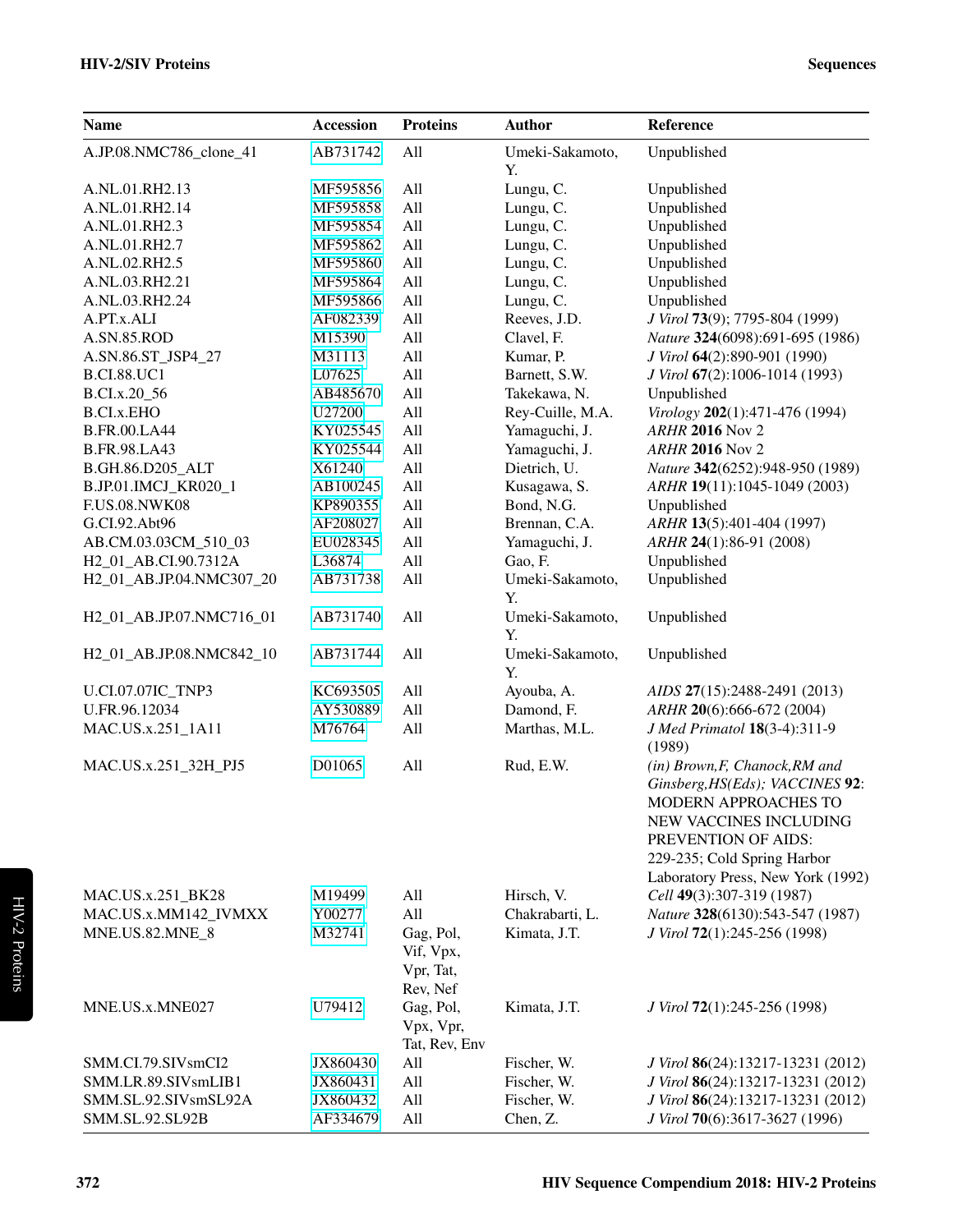| <b>Name</b>              | <b>Accession</b> | <b>Proteins</b>                                 | <b>Author</b>   | Reference                         |
|--------------------------|------------------|-------------------------------------------------|-----------------|-----------------------------------|
| SMM.US.04.G078           | JX860415         | All                                             | Fischer, W.     | J Virol 86(24):13217-13231 (2012) |
| SMM.US.04.G932           | JX860416         | All                                             | Fischer, W.     | J Virol 86(24):13217-13231 (2012) |
| SMM.US.04.M923           | JX860419         | All                                             | Fischer, W.     | J Virol 86(24):13217-13231 (2012) |
| SMM.US.04.M940           | JX860423         | All                                             | Fischer, W.     | J Virol 86(24):13217-13231 (2012) |
| SMM.US.04.M947           | JX860425         | All                                             | Fischer, W.     | J Virol 86(24):13217-13231 (2012) |
| SMM.US.04.M950           | JX860427         | All                                             | Fischer, W.     | J Virol 86(24):13217-13231 (2012) |
| SMM.US.05.D215           | JX860413         | All                                             | Fischer, W.     | J Virol 86(24):13217-13231 (2012) |
| SMM.US.06.FTq            | JX860414         | All                                             | Fischer, W.     | J Virol 86(24):13217-13231 (2012) |
| SMM.US.11.SIVsmE660_FL10 | JQ864084         | Gag, Pol,<br>Vif, Vpx,<br>Vpr, Tat,             | Wu, F.          | J Virol 86(16); 8835-47 (2012)    |
|                          |                  | Rev, Nef                                        |                 |                                   |
| <b>SMM.US.86.CFU212</b>  | JX860407         | All                                             | Fischer, W.     | J Virol 86(24):13217-13231 (2012) |
| SMM.US.x.F236_H4         | X14307           | All                                             | Hirsch, V.M.    | Nature 339(6223); 389-92 (1989)   |
| SMM.US.x.H9              | M80194           | Gag, Pol,<br>Vif, Vpx,<br>Vpr, Tat,<br>Rev, Nef | Courgnaud, V.   | J Virol 66(1):414-419 (1992)      |
| SMM.US.x.PBJ_6P6         | L09212           | All                                             | Novembre, F.J.  | J Virol 67(5):2466-2474 (1993)    |
| SMM.US.x.PGM53           | AF077017         | All                                             | Novembre, F.J.  | J Virol 72(11):8841-8851 (1998)   |
| SMM.US.x.SME543          | U72748           | All                                             | Hirsch, V.      | J Virol 71(2):1608-1620 (1997)    |
| STM.US.89.STM_37_16      | M83293           | All                                             | Novembre, F.J.  | Virology 186(2):783-787 (1992)    |
| A.FR.02.001006_CNA_vif   | KP226314         | Vif                                             | Bertine, M.     | AIDS 29(7); 779-84 (2015)         |
| A.FR.08.012100_CNA_vif   | KP226327         | Vif                                             | Bertine, M.     | AIDS 29(7); 779-84 (2015)         |
| A.FR.08.013050_CNA_vif   | KP226332         | Vif                                             | Bertine, M.     | AIDS 29(7); 779-84 (2015)         |
| A.FR.08.045009_CNA_vif   | KP226354         | Vif                                             | Bertine, M.     | AIDS 29(7); 779-84 (2015)         |
| A.FR.08.052004_CNA_vif   | KP226358         | Vif                                             | Bertine, M.     | AIDS 29(7); 779-84 (2015)         |
| A.FR.10.008010_CNA_vif   | KP226318         | Vif                                             | Bertine, M.     | AIDS 29(7); 779-84 (2015)         |
| A.FR.10.009041_CNA_vif   | KP226323         | Vif                                             | Bertine, M.     | AIDS 29(7); 779-84 (2015)         |
| A.FR.10.012101_CNA_vif   | KP226328         | Vif                                             | Bertine, M.     | AIDS 29(7); 779-84 (2015)         |
| A.FR.10.036019_CNA_vif   | KP226351         | Vif                                             | Bertine, M.     | AIDS 29(7); 779-84 (2015)         |
| A.FR.11.018042_CNA_vif   | KP226341         | Vif                                             | Bertine, M.     | AIDS 29(7); 779-84 (2015)         |
| A.FR.11.031014_CNA_vif   | KP226348         | Vif                                             | Bertine, M.     | AIDS 29(7); 779-84 (2015)         |
| A.FR.11.038004_CNA_vif   | KP226352         | Vif                                             | Bertine, M.     | AIDS 29(7); 779-84 (2015)         |
| A.FR.11.048012_CNA_vif   | KP226356         | Vif                                             | Bertine, M.     | AIDS 29(7); 779-84 (2015)         |
| A.PT.93.JAU1             | L28935           | Vif                                             | Ribeiro, A.C.   | ARHR 14(5):465-469 (1998)         |
| B.FR.00.045004_CNB_vif   | KP226389         | Vif                                             | Bertine, M.     | AIDS 29(7); 779-84 (2015)         |
| B.FR.04.009011 CNB vif   | KP226367         | Vif                                             | Bertine, M.     | AIDS 29(7); 779-84 (2015)         |
| B.FR.07.031016 CNB vif   | KP226385         | Vif                                             | Bertine, M.     | AIDS 29(7); 779-84 (2015)         |
| B.FR.10.013048_CNB_vif   | KP226378         | Vif                                             | Bertine, M.     | AIDS 29(7); 779-84 (2015)         |
| B.FR.10.016002_CNB_vif   | KP226380         | Vif                                             | Bertine, M.     | AIDS 29(7); 779-84 (2015)         |
| B.FR.10.026008_CNB_vif   | KP226384         | Vif                                             | Bertine, M.     | AIDS 29(7); 779-84 (2015)         |
| B.FR.10.519012_CNB_vif   | KP226394         | Vif                                             | Bertine, M.     | AIDS 29(7); 779-84 (2015)         |
| B.FR.11.009042 CNB vif   | KP226370         | Vif                                             | Bertine, M.     | AIDS 29(7); 779-84 (2015)         |
| B.FR.11.013039_CNB_vif   | KP226376         | Vif                                             | Bertine, M.     | AIDS 29(7); 779-84 (2015)         |
| B.FR.11.013040 CNB vif   | KP226377         | Vif                                             | Bertine, M.     | AIDS 29(7); 779-84 (2015)         |
| B.FR.11.018038_CNB_vif   | KP226382         | Vif                                             | Bertine, M.     | AIDS 29(7); 779-84 (2015)         |
| A.SN.x.A2057             | U81849           | Vpx                                             | Stivahtis, G.L. | J Virol 71(6):4331-4338 (1997)    |
| A.SN.x.A640              | U81845           | Vpx                                             | Stivahtis, G.L. | J Virol 71(6):4331-4338 (1997)    |
| A.SN.x.A640              | U81837           | Vpr                                             | Stivahtis, G.L. | J Virol 71(6):4331-4338 (1997)    |
| A.US.93.7924A            | U81835           | Vpr                                             | Stivahtis, G.L. | J Virol 71(6):4331-4338 (1997)    |
| A.GM.90.CBL24            | AJ238995         | Env                                             | Vella, C.       | ARHR 15(15); 1399-402 (1999)      |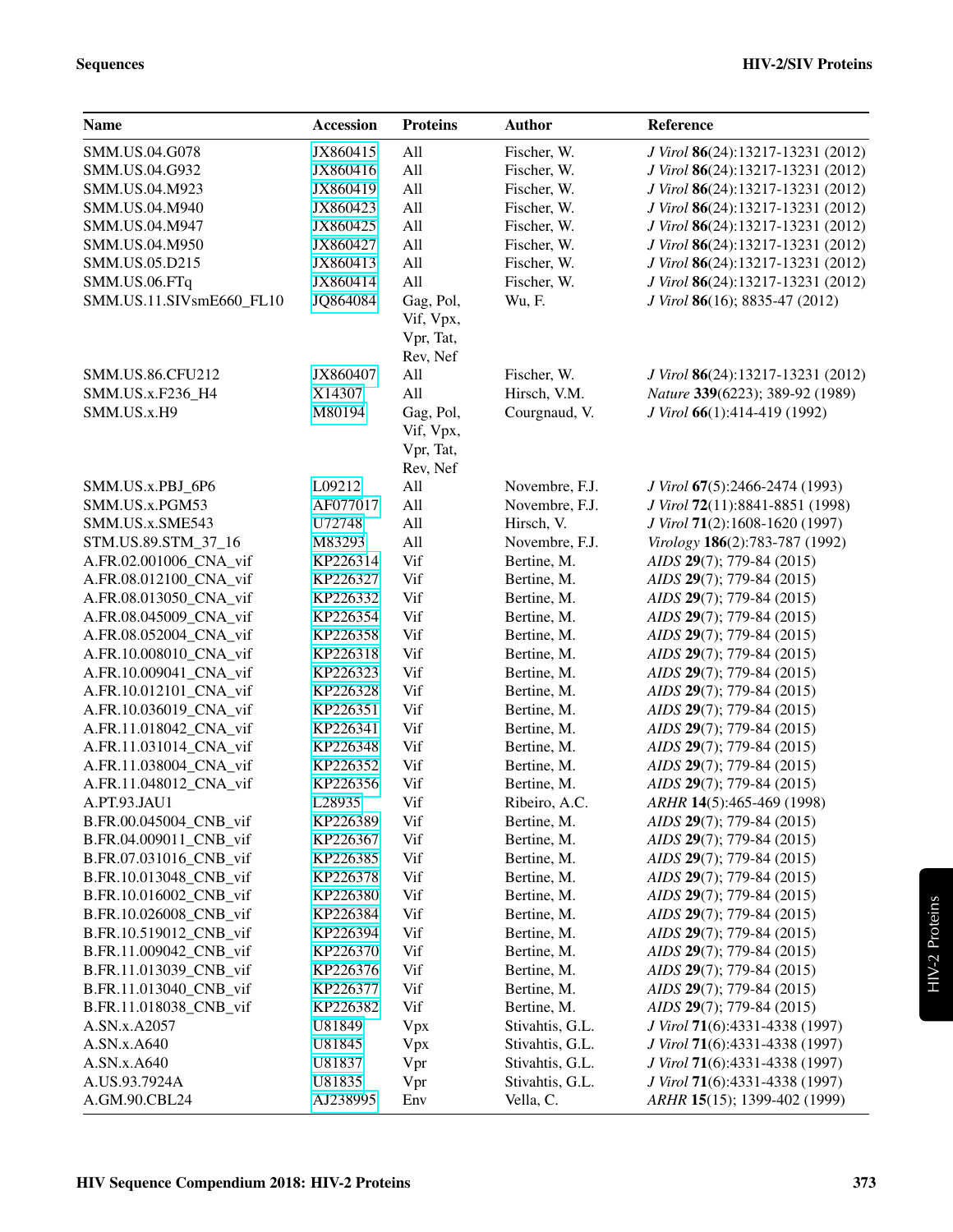| <b>Name</b>          | Accession | <b>Proteins</b> | <b>Author</b>   | Reference                                                        |
|----------------------|-----------|-----------------|-----------------|------------------------------------------------------------------|
| A.GM.x.CBL21         | U05350    | Env             | Breuer, J.      | J Gen Virol 1995 Feb;76(Pt                                       |
|                      |           |                 |                 | 2):333-45                                                        |
| A.GM.x.CBL22         | U05351    | Env             | Breuer, J.      | J Gen Virol 1995 Feb;76(Pt                                       |
|                      |           |                 |                 | 2):333-45                                                        |
| A.GW.06.CA65316 9    | JN863892  | Env             | de Silva, T.I.  | J Virol 86(2); 930-46 (2012)                                     |
| A.GW.06.CA65319_7    | JN863893  | Env             | de Silva, T.I.  | J Virol 86(2); 930-46 (2012)                                     |
| A.GW.06.CA65330_5    | JN863894  | Env             | de Silva, T.I.  | J Virol 86(2); 930-46 (2012)                                     |
| A.GW.06.CA65409 14   | JN863896  | Env             | de Silva, T.I.  | J Virol 86(2); 930-46 (2012)                                     |
| A.GW.x.CA7205_8      | JN863897  | Env             | de Silva, T.I.  | J Virol 86(2); 930-46 (2012)                                     |
| A.GW.x.CA7253        | JN863898  | Env             | de Silva, T.I.  | J Virol 86(2); 930-46 (2012)                                     |
| A.GW.x.CAM1          | U05359    | Env             | Breuer, J.      | J Gen Virol 1995 Feb;76(Pt<br>2):333-45                          |
| A.GW.x.CAM3          | U05355    | Env             | Breuer, J.      | J Gen Virol 1995 Feb;76(Pt<br>2):333-45                          |
| A.GW.x.CAM4          | U05356    | Env             | Breuer, J.      | J Gen Virol 1995 Feb;76(Pt<br>$2):333-45$                        |
| A.GW.x.CAM5          | U05357    | Env             | Breuer, J.      | J Gen Virol 1995 Feb;76( Pt<br>$2):333-45$                       |
| A.GW.x.CAM6          | U05358    | Env             | Breuer, J.      | J Gen Virol 1995 Feb;76(Pt<br>2):333-45                          |
| A.PT.00.00PTHCC20 1  | GU983949  | Env             | Rocha, C.       | Retrovirology 2013 Oct 24;10:110<br>doi: 101186/1742-4690-10-110 |
| A.PT.03.ABG          | JF683340  | Env             | Dias-Rito, E.I. | Unpublished                                                      |
| A.PT.03.P1_6         | KX791209  | Env             | Chen, C.-Y.     | J Virol 2016 Sep 28 pii:<br>JVI01451-16                          |
| A.PT.03.P2_7         | KX791214  | Env             | Chen, C.-Y.     | J Virol 2016 Sep 28 pii:<br>JVI01451-16                          |
| A.PT.03.P3_12        | KX791221  | Env             | Chen, C.-Y.     | J Virol 2016 Sep 28 pii:                                         |
| A.PT.03.P4_11        | KX791227  | Env             | Chen, C.-Y.     | JVI01451-16<br>J Virol 2016 Sep 28 pii:                          |
| A.PT.04.P6_3         | KX791229  | Env             | Chen, C.-Y.     | JVI01451-16<br>J Virol 2016 Sep 28 pii:                          |
|                      |           |                 |                 | JVI01451-16                                                      |
| A.PT.10.P7 10        | KX791235  | Env             | Chen, C.-Y.     | J Virol 2016 Sep 28 pii:<br>JVI01451-16                          |
| A.PT.10.P8_6         | KX791239  | Env             | Chen, C.-Y.     | J Virol 2016 Sep 28 pii:<br>JVI01451-16                          |
| A.PT.92.93PTHDESC_13 | JX219596  | Env             | Rocha, C.       | Retrovirology 2013 Oct 24;10:110<br>doi: 101186/1742-4690-10-110 |
| A.PT.98.98PTHDECT_13 | GU983928  | Env             | Rocha, C.       | Retrovirology 2013 Oct 24;10:110<br>doi: 101186/1742-4690-10-110 |
| B.x.06.8704A_06_01   | JX235884  | Env             | Kong, R.        | J Virol 86(2); 947-60 (2012)                                     |
| MAC.US.x.750.p4i3    | KJ201187  | Env             | Sandler, N.G.   | Nature 511(7511); 601-5 (2014)                                   |
| SMM.US.00.FBr_12wpi  | KF477994  | Env             | Schmokel, J.    | Cell Rep 5(4):997-1009 (2013)                                    |
| SMM.US.10.FPY_154wpi | KF478124  | Env             | Schmokel, J.    | Cell Rep 5(4):997-1009 (2013)                                    |
| A.GW.03.20P2C9_8     | KX668892  | Nef             | Heigele, A.     | Cell Host Microbe 20(3):381-391                                  |
| A.GW.03.29P2E9_6     | KX668893  | Nef             | Heigele, A.     | (2016)<br>Cell Host Microbe 20(3):381-391<br>(2016)              |
| A.PT.x.1139          | AJ344392  | Nef             | Padua, E.       | J Gen Virol 84(PT 5):1287-1299<br>(2003)                         |
| A.PT.x.1147          | AJ344390  | Nef             | Padua, E.       | J Gen Virol 84(PT 5):1287-1299<br>(2003)                         |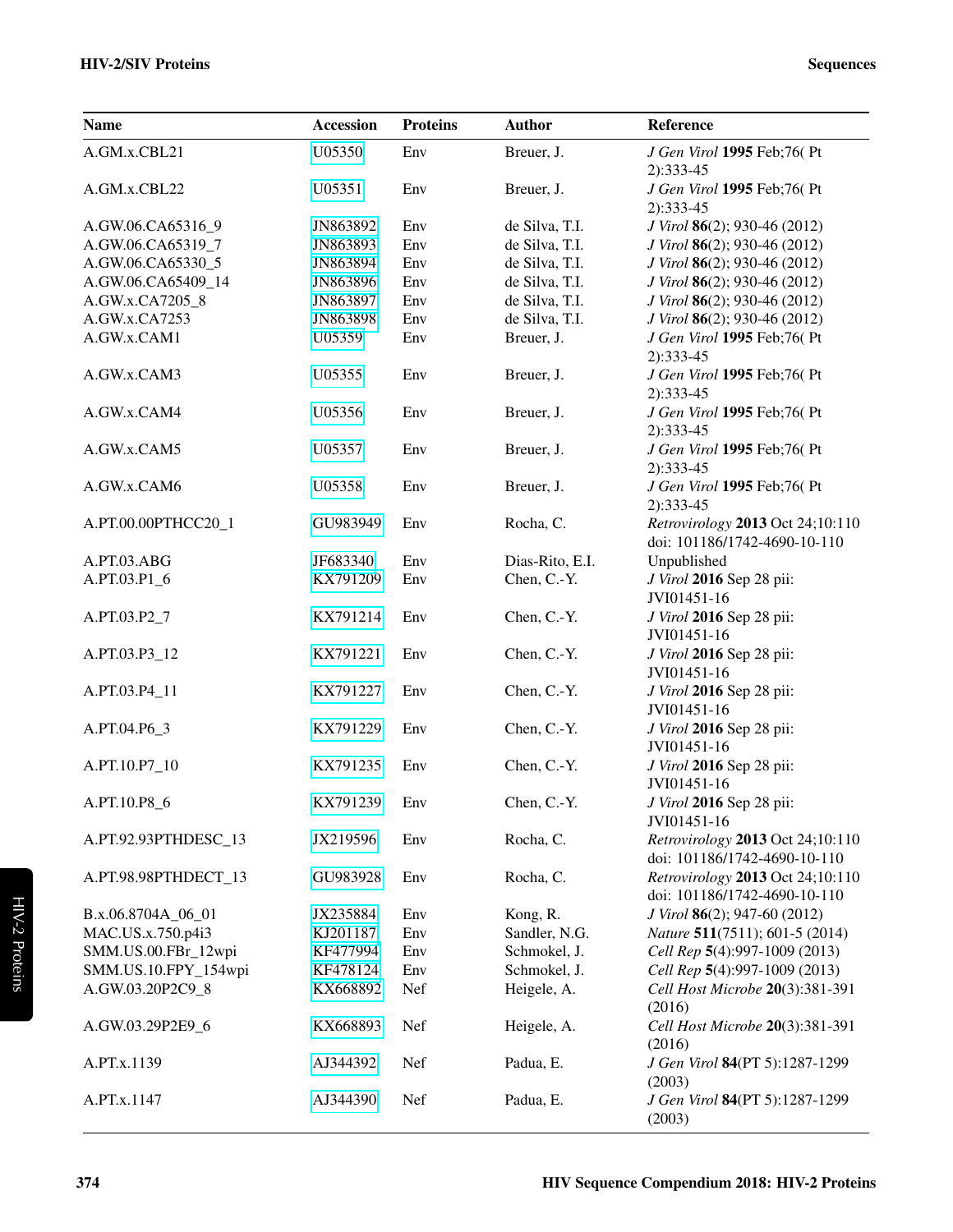| <b>Name</b>   | Accession | <b>Proteins</b> | <b>Author</b> | Reference                                |
|---------------|-----------|-----------------|---------------|------------------------------------------|
| A.PT.x.1148   | AJ344377  | Nef             | Padua, E.     | J Gen Virol 84(PT 5):1287-1299<br>(2003) |
| A.PT.x.1215   | AJ344393  | Nef             | Padua, E.     | J Gen Virol 84(PT 5):1287-1299<br>(2003) |
| A.PT.x.1227   | AJ344391  | Nef             | Padua, E.     | J Gen Virol 84(PT 5):1287-1299<br>(2003) |
| A.PT.x.1268a  | AJ344395  | Nef             | Padua, E.     | J Gen Virol 84(PT 5):1287-1299<br>(2003) |
| A.PT.x.1320   | AJ344394  | Nef             | Padua, E.     | J Gen Virol 84(PT 5):1287-1299<br>(2003) |
| A.PT.x.1378   | AJ344414  | Nef             | Padua, E.     | J Gen Virol 84(PT 5):1287-1299<br>(2003) |
| A.PT.x.138    | AJ344378  | Nef             | Padua, E.     | J Gen Virol 84(PT 5):1287-1299<br>(2003) |
| A.PT.x.1428   | AJ344408  | Nef             | Padua, E.     | J Gen Virol 84(PT 5):1287-1299<br>(2003) |
| A.PT.x.1543   | AJ344405  | Nef             | Padua, E.     | J Gen Virol 84(PT 5):1287-1299<br>(2003) |
| A.PT.x.1544   | AJ344407  | Nef             | Padua, E.     | J Gen Virol 84(PT 5):1287-1299<br>(2003) |
| A.PT.x.1567   | AJ344409  | Nef             | Padua, E.     | J Gen Virol 84(PT 5):1287-1299<br>(2003) |
| A.PT.x.268    | AJ344410  | Nef             | Padua, E.     | J Gen Virol 84(PT 5):1287-1299<br>(2003) |
| A.PT.x.293a   | AJ344399  | Nef             | Padua, E.     | J Gen Virol 84(PT 5):1287-1299<br>(2003) |
| A.PT.x.427d   | AJ344415  | Nef             | Padua, E.     | J Gen Virol 84(PT 5):1287-1299<br>(2003) |
| A.PT.x.483    | AJ344401  | Nef             | Padua, E.     | J Gen Virol 84(PT 5):1287-1299<br>(2003) |
| A.PT.x.511    | AJ344402  | Nef             | Padua, E.     | J Gen Virol 84(PT 5):1287-1299<br>(2003) |
| A.PT.x.546    | AJ344403  | Nef             | Padua, E.     | J Gen Virol 84(PT 5):1287-1299<br>(2003) |
| A.PT.x.741    | AJ344384  | Nef             | Padua, E.     | J Gen Virol 84(PT 5):1287-1299<br>(2003) |
| A.PT.x.794    | AJ344388  | Nef             | Padua, E.     | J Gen Virol 84(PT 5):1287-1299<br>(2003) |
| A.PT.x.956    | AJ344369  | Nef             | Padua, E.     | J Gen Virol 84(PT 5):1287-1299<br>(2003) |
| $A.PT.x.B1_1$ | AJ344406  | Nef             | Padua, E.     | J Gen Virol 84(PT 5):1287-1299<br>(2003) |
| A.PT.x.EP     | AJ344387  | Nef             | Padua, E.     | J Gen Virol 84(PT 5):1287-1299<br>(2003) |
| A.PT.x.LF3    | AJ344383  | Nef             | Padua, E.     | J Gen Virol 84(PT 5):1287-1299<br>(2003) |
| A.PT.x.MP2    | AJ344386  | Nef             | Padua, E.     | J Gen Virol 84(PT 5):1287-1299<br>(2003) |
| A.PT.x.P1     | AJ344381  | Nef             | Padua, E.     | J Gen Virol 84(PT 5):1287-1299<br>(2003) |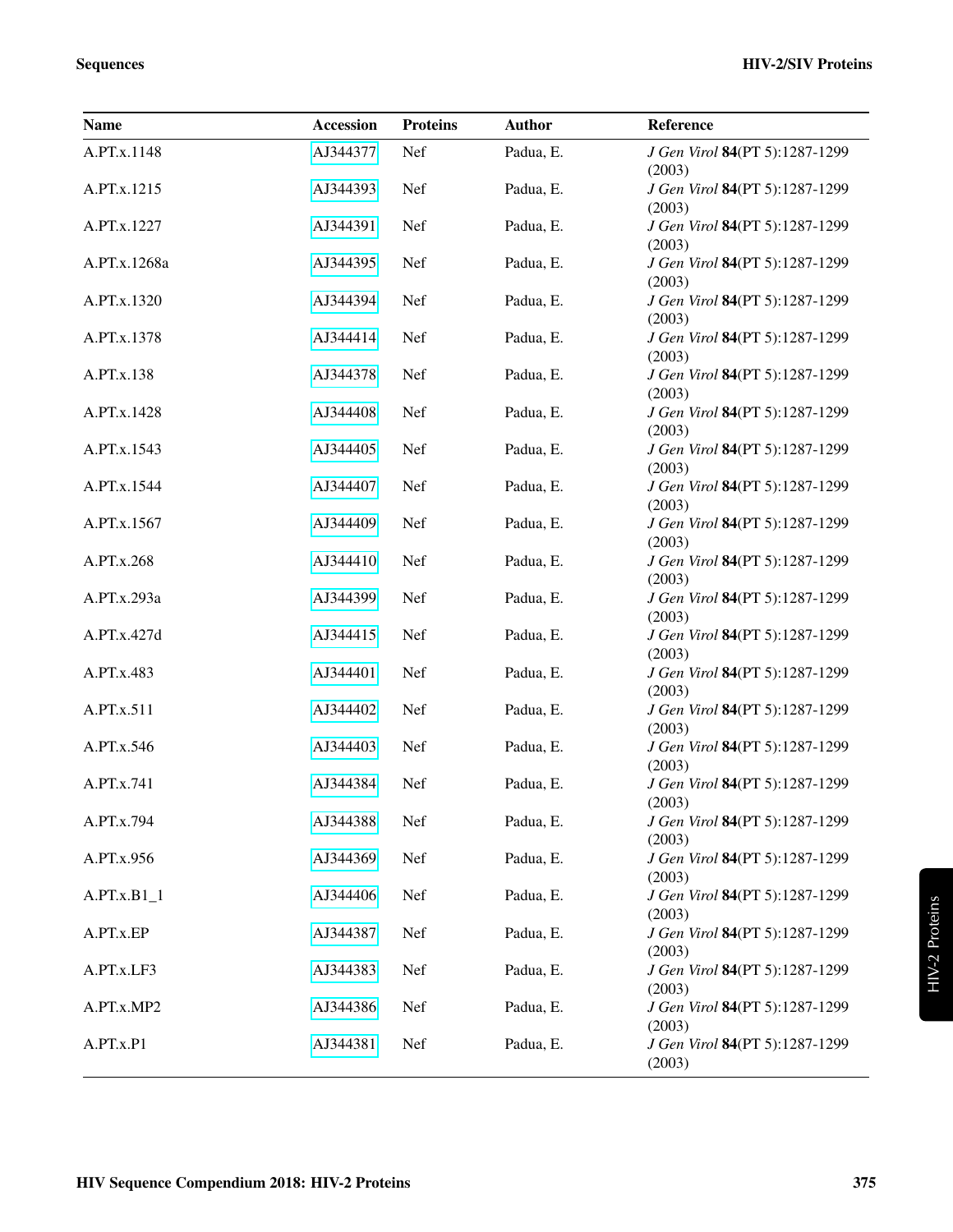<span id="page-7-1"></span><span id="page-7-0"></span>

|                                                                                                                                                                                                                      | Gag p15 start                                                                                                                                                                                                                                                                                                                                                                  |
|----------------------------------------------------------------------------------------------------------------------------------------------------------------------------------------------------------------------|--------------------------------------------------------------------------------------------------------------------------------------------------------------------------------------------------------------------------------------------------------------------------------------------------------------------------------------------------------------------------------|
| MAC.US.x.239                                                                                                                                                                                                         | MGVRNSVLSGKKADELEKIRLR                                                                                                                                                                                                                                                                                                                                                         |
| A.CI.88.UC2                                                                                                                                                                                                          | - - A - - - - - R - - - - - - - - - - -                                                                                                                                                                                                                                                                                                                                        |
| A.DE.X.BEN<br>A.DE.X.PEI2 KR_KRCG<br>A.FR.00.LA38<br>A.FR.01.LA42<br>A.FR.01.LA42                                                                                                                                    | - - A - - - - - R - - - - - - - - - V - - -                                                                                                                                                                                                                                                                                                                                    |
|                                                                                                                                                                                                                      |                                                                                                                                                                                                                                                                                                                                                                                |
|                                                                                                                                                                                                                      |                                                                                                                                                                                                                                                                                                                                                                                |
| A. FR. 02. LA36GomM                                                                                                                                                                                                  |                                                                                                                                                                                                                                                                                                                                                                                |
|                                                                                                                                                                                                                      |                                                                                                                                                                                                                                                                                                                                                                                |
|                                                                                                                                                                                                                      |                                                                                                                                                                                                                                                                                                                                                                                |
|                                                                                                                                                                                                                      |                                                                                                                                                                                                                                                                                                                                                                                |
|                                                                                                                                                                                                                      |                                                                                                                                                                                                                                                                                                                                                                                |
| A. FK. 92. LA3660mM<br>A. FR. 93. LA37<br>A. FR. 98. LA49<br>A. FR. 98. LA49<br>A. GH. x. GH1<br>A. GM. x. ISY SBL_ 6669_85<br>A. GM. x. ISY SBL_ 6669_85<br>A. GM. x. ISY SBL_ 6669_85<br>A. GW. 86. FG_c1 one_NTH7 |                                                                                                                                                                                                                                                                                                                                                                                |
|                                                                                                                                                                                                                      |                                                                                                                                                                                                                                                                                                                                                                                |
| A.GW.86.FG clone_NIHZ<br>A.GW.86.FG clone_NIHZ<br>A.GW.87.CAM2CG<br>A.IN.95.CRIK_147<br>A.IN.95.CRIK_147                                                                                                             |                                                                                                                                                                                                                                                                                                                                                                                |
|                                                                                                                                                                                                                      |                                                                                                                                                                                                                                                                                                                                                                                |
|                                                                                                                                                                                                                      |                                                                                                                                                                                                                                                                                                                                                                                |
|                                                                                                                                                                                                                      |                                                                                                                                                                                                                                                                                                                                                                                |
| A.IN.x.NIM 8<br>A.JP.08.NMC786_clone_41<br>A.NL.01.RH2.13<br>A.NL.01.RH2.14<br>A.NL.01.RH2.14                                                                                                                        |                                                                                                                                                                                                                                                                                                                                                                                |
|                                                                                                                                                                                                                      |                                                                                                                                                                                                                                                                                                                                                                                |
|                                                                                                                                                                                                                      |                                                                                                                                                                                                                                                                                                                                                                                |
| A.NL.01.RH2.3                                                                                                                                                                                                        |                                                                                                                                                                                                                                                                                                                                                                                |
|                                                                                                                                                                                                                      |                                                                                                                                                                                                                                                                                                                                                                                |
|                                                                                                                                                                                                                      |                                                                                                                                                                                                                                                                                                                                                                                |
|                                                                                                                                                                                                                      |                                                                                                                                                                                                                                                                                                                                                                                |
|                                                                                                                                                                                                                      |                                                                                                                                                                                                                                                                                                                                                                                |
| A. NL. 01. KH2. 3<br>A. NL. 02. RH2. 5<br>A. NL. 03. RH2. 21<br>A. NL. 03. RH2. 24<br>A. SN. 85. ROD<br>A. SN. 86. ST<br>A.SN.86.ST JSP4 27                                                                          |                                                                                                                                                                                                                                                                                                                                                                                |
|                                                                                                                                                                                                                      |                                                                                                                                                                                                                                                                                                                                                                                |
| B.CI.88.UCI<br>B.CI.x.20 56                                                                                                                                                                                          |                                                                                                                                                                                                                                                                                                                                                                                |
| B.CI.X.EHO                                                                                                                                                                                                           |                                                                                                                                                                                                                                                                                                                                                                                |
| B.FR.00.LA44                                                                                                                                                                                                         |                                                                                                                                                                                                                                                                                                                                                                                |
| B.FR.98.LA43<br>B.GH.86.D205_ALT<br>B.JP.01.IMCJ_KR020_1                                                                                                                                                             |                                                                                                                                                                                                                                                                                                                                                                                |
|                                                                                                                                                                                                                      |                                                                                                                                                                                                                                                                                                                                                                                |
| F.US.08.NWK08                                                                                                                                                                                                        | - - A - Y - - - - - - - - - - - - - V - - -                                                                                                                                                                                                                                                                                                                                    |
| G.CI.92.Abt96                                                                                                                                                                                                        | - - A - S - - - - - - - - - - - - - V - - -                                                                                                                                                                                                                                                                                                                                    |
| AB.CM.03.03CM 510 03                                                                                                                                                                                                 | - - A - S - - - - - - - T - - - - - V - - -                                                                                                                                                                                                                                                                                                                                    |
|                                                                                                                                                                                                                      |                                                                                                                                                                                                                                                                                                                                                                                |
|                                                                                                                                                                                                                      |                                                                                                                                                                                                                                                                                                                                                                                |
|                                                                                                                                                                                                                      |                                                                                                                                                                                                                                                                                                                                                                                |
| U.CI.07.07IC TNP3<br>U.FR.96.12034                                                                                                                                                                                   | - - A - H - - - - - - - T - - - - - V - - -<br>- - A - -# - - - - - - V - - - - - V - - -                                                                                                                                                                                                                                                                                      |
|                                                                                                                                                                                                                      |                                                                                                                                                                                                                                                                                                                                                                                |
| MAC.US.x.251_1A11<br>MAC.US.x.251 <sup>-</sup> 32H_PJ5<br>MAC.US.x.251 <sup>-</sup> BK28<br>MAC.US.x.MM142_IVMXX                                                                                                     | - - A - - - - - - - - - - - - -                                                                                                                                                                                                                                                                                                                                                |
|                                                                                                                                                                                                                      | --A-------------------<br>--A--------------------                                                                                                                                                                                                                                                                                                                              |
|                                                                                                                                                                                                                      |                                                                                                                                                                                                                                                                                                                                                                                |
| MNE.US.82.MNE 8<br>MNE.US.x.MNE027                                                                                                                                                                                   | --A-----------------                                                                                                                                                                                                                                                                                                                                                           |
|                                                                                                                                                                                                                      |                                                                                                                                                                                                                                                                                                                                                                                |
| SMM.CI.79.SIVsmCI2                                                                                                                                                                                                   | --A----------------V---                                                                                                                                                                                                                                                                                                                                                        |
| SMM. L.R. 89 . SI VSMLL2<br>SMM . SL. 92 . SI VSMLIB1<br>SMM . SL. 92 . SI VSMSL92A<br>SMM . US. 04 . G078<br>SMM . US. 04 . G078<br>SMM . US. 04 . M923<br>SMM . US. 04 . M923<br>SMM . US. 04 . M923               |                                                                                                                                                                                                                                                                                                                                                                                |
|                                                                                                                                                                                                                      |                                                                                                                                                                                                                                                                                                                                                                                |
|                                                                                                                                                                                                                      |                                                                                                                                                                                                                                                                                                                                                                                |
|                                                                                                                                                                                                                      |                                                                                                                                                                                                                                                                                                                                                                                |
| SMM.US.04.M940                                                                                                                                                                                                       |                                                                                                                                                                                                                                                                                                                                                                                |
|                                                                                                                                                                                                                      |                                                                                                                                                                                                                                                                                                                                                                                |
| SMM.US.04.1M947<br>SMM.US.04.1M947<br>SMM.US.06.1M950<br>SMM.US.06.D215<br>SMM.US.06.FTq<br>SMM.US.11.SIVSNE660_FL10<br>SMM.US.36.CFU212<br>SMM.US.x.F236_H4                                                         | $A \setlength{\unitlength}{0.5cm} \begin{picture}(10,10) \put(0,0){\vector(0,1){1.5}} \put(10,0){\vector(0,1){1.5}} \put(10,0){\vector(0,1){1.5}} \put(10,0){\vector(0,1){1.5}} \put(10,0){\vector(0,1){1.5}} \put(10,0){\vector(0,1){1.5}} \put(10,0){\vector(0,1){1.5}} \put(10,0){\vector(0,1){1.5}} \put(10,0){\vector(0,1){1.5}} \put(10,0){\vector(0,1){1.5}} \put(10,0$ |
|                                                                                                                                                                                                                      |                                                                                                                                                                                                                                                                                                                                                                                |
|                                                                                                                                                                                                                      |                                                                                                                                                                                                                                                                                                                                                                                |
|                                                                                                                                                                                                                      | $-$ - A - S - - - - - - - - - - - - - V - - -                                                                                                                                                                                                                                                                                                                                  |
|                                                                                                                                                                                                                      |                                                                                                                                                                                                                                                                                                                                                                                |
|                                                                                                                                                                                                                      |                                                                                                                                                                                                                                                                                                                                                                                |
| SMM. US. x . H9<br>SMM. US. x . PBJ 6P6<br>SMM. US. x . PGM53<br>SMM. US. x . SME543                                                                                                                                 | --A--------------------                                                                                                                                                                                                                                                                                                                                                        |
|                                                                                                                                                                                                                      | --A--------------------                                                                                                                                                                                                                                                                                                                                                        |
| STM.US.89.STM 37 16                                                                                                                                                                                                  | - - A - S - - - - - - - - - - - - - V - - -                                                                                                                                                                                                                                                                                                                                    |
|                                                                                                                                                                                                                      |                                                                                                                                                                                                                                                                                                                                                                                |
|                                                                                                                                                                                                                      |                                                                                                                                                                                                                                                                                                                                                                                |

<span id="page-7-2"></span>

|                                      | Gag p15 start |  |                                                                                                                                                                                                                                                                                                                                                                                                                                                                                                  |  |  |  |  |  | p15 end p27 start |  |  |
|--------------------------------------|---------------|--|--------------------------------------------------------------------------------------------------------------------------------------------------------------------------------------------------------------------------------------------------------------------------------------------------------------------------------------------------------------------------------------------------------------------------------------------------------------------------------------------------|--|--|--|--|--|-------------------|--|--|
| 239<br>C2                            |               |  | MGVRNSVLSGKKADELEKTRLRPNGKKKYMLKHVVWAANELDRFGLAESLLENKEGCOKTLSVLAPLVPTGSENLKSLYNTVCVTWCTHAEEKVKHTEEAKOTVORHLVVETGTTETMPKTSRPTAPSSGRGGNYPVOO. TGGNYVHLPLSPRTLNAWVKLTEEKKFGAE                                                                                                                                                                                                                                                                                                                      |  |  |  |  |  |                   |  |  |
|                                      |               |  |                                                                                                                                                                                                                                                                                                                                                                                                                                                                                                  |  |  |  |  |  |                   |  |  |
| <b>I2 KR KRCG</b>                    |               |  |                                                                                                                                                                                                                                                                                                                                                                                                                                                                                                  |  |  |  |  |  |                   |  |  |
| A42<br>.A36GomM                      |               |  |                                                                                                                                                                                                                                                                                                                                                                                                                                                                                                  |  |  |  |  |  |                   |  |  |
|                                      |               |  |                                                                                                                                                                                                                                                                                                                                                                                                                                                                                                  |  |  |  |  |  |                   |  |  |
| A39                                  |               |  |                                                                                                                                                                                                                                                                                                                                                                                                                                                                                                  |  |  |  |  |  |                   |  |  |
| A41                                  |               |  |                                                                                                                                                                                                                                                                                                                                                                                                                                                                                                  |  |  |  |  |  |                   |  |  |
| 194                                  |               |  |                                                                                                                                                                                                                                                                                                                                                                                                                                                                                                  |  |  |  |  |  |                   |  |  |
| Y SBL 6669 85<br>NI3                 |               |  |                                                                                                                                                                                                                                                                                                                                                                                                                                                                                                  |  |  |  |  |  |                   |  |  |
| G clone NIHZ                         |               |  |                                                                                                                                                                                                                                                                                                                                                                                                                                                                                                  |  |  |  |  |  |                   |  |  |
| :AM2CG                               |               |  |                                                                                                                                                                                                                                                                                                                                                                                                                                                                                                  |  |  |  |  |  |                   |  |  |
| <b>INVA</b><br>RIK 147               |               |  |                                                                                                                                                                                                                                                                                                                                                                                                                                                                                                  |  |  |  |  |  |                   |  |  |
| :M 8 <sup>-</sup>                    |               |  |                                                                                                                                                                                                                                                                                                                                                                                                                                                                                                  |  |  |  |  |  |                   |  |  |
| MC786 clone 41<br>łН2.13             |               |  |                                                                                                                                                                                                                                                                                                                                                                                                                                                                                                  |  |  |  |  |  |                   |  |  |
| RH2.14                               |               |  |                                                                                                                                                                                                                                                                                                                                                                                                                                                                                                  |  |  |  |  |  |                   |  |  |
|                                      |               |  |                                                                                                                                                                                                                                                                                                                                                                                                                                                                                                  |  |  |  |  |  |                   |  |  |
|                                      |               |  |                                                                                                                                                                                                                                                                                                                                                                                                                                                                                                  |  |  |  |  |  |                   |  |  |
|                                      |               |  |                                                                                                                                                                                                                                                                                                                                                                                                                                                                                                  |  |  |  |  |  |                   |  |  |
| OD!                                  |               |  |                                                                                                                                                                                                                                                                                                                                                                                                                                                                                                  |  |  |  |  |  |                   |  |  |
| T JSP4 27                            |               |  |                                                                                                                                                                                                                                                                                                                                                                                                                                                                                                  |  |  |  |  |  |                   |  |  |
| IC <sub>1</sub><br>156               |               |  |                                                                                                                                                                                                                                                                                                                                                                                                                                                                                                  |  |  |  |  |  |                   |  |  |
| łО                                   |               |  |                                                                                                                                                                                                                                                                                                                                                                                                                                                                                                  |  |  |  |  |  |                   |  |  |
| A44<br>A43                           |               |  |                                                                                                                                                                                                                                                                                                                                                                                                                                                                                                  |  |  |  |  |  |                   |  |  |
| 205 ALT<br>:MCJ <sup>-</sup> KR020 1 |               |  |                                                                                                                                                                                                                                                                                                                                                                                                                                                                                                  |  |  |  |  |  |                   |  |  |
| <b>IWK08</b>                         |               |  |                                                                                                                                                                                                                                                                                                                                                                                                                                                                                                  |  |  |  |  |  |                   |  |  |
| bt96                                 |               |  |                                                                                                                                                                                                                                                                                                                                                                                                                                                                                                  |  |  |  |  |  |                   |  |  |
| 03CM 510 03                          |               |  |                                                                                                                                                                                                                                                                                                                                                                                                                                                                                                  |  |  |  |  |  |                   |  |  |
| CT.90.7312A<br>JP.04.NMC307 20       |               |  |                                                                                                                                                                                                                                                                                                                                                                                                                                                                                                  |  |  |  |  |  |                   |  |  |
| JP.07.NMC716-01<br>JP.08.NMC842 10   |               |  |                                                                                                                                                                                                                                                                                                                                                                                                                                                                                                  |  |  |  |  |  |                   |  |  |
| 7IC TNP3                             |               |  |                                                                                                                                                                                                                                                                                                                                                                                                                                                                                                  |  |  |  |  |  |                   |  |  |
| .2034                                |               |  |                                                                                                                                                                                                                                                                                                                                                                                                                                                                                                  |  |  |  |  |  |                   |  |  |
| 251 1A11<br>251 <sup>-32H</sup> PJ5  |               |  |                                                                                                                                                                                                                                                                                                                                                                                                                                                                                                  |  |  |  |  |  |                   |  |  |
| 251 BK28<br>MM142 IVMXX              |               |  |                                                                                                                                                                                                                                                                                                                                                                                                                                                                                                  |  |  |  |  |  |                   |  |  |
| .MNE 8                               |               |  |                                                                                                                                                                                                                                                                                                                                                                                                                                                                                                  |  |  |  |  |  |                   |  |  |
| MNE027                               |               |  |                                                                                                                                                                                                                                                                                                                                                                                                                                                                                                  |  |  |  |  |  |                   |  |  |
| .SIVsmCI2<br>.SIVsmLIB1              |               |  |                                                                                                                                                                                                                                                                                                                                                                                                                                                                                                  |  |  |  |  |  |                   |  |  |
| .SIVsmSL92A                          |               |  |                                                                                                                                                                                                                                                                                                                                                                                                                                                                                                  |  |  |  |  |  |                   |  |  |
| SL92B<br>G078.                       |               |  |                                                                                                                                                                                                                                                                                                                                                                                                                                                                                                  |  |  |  |  |  |                   |  |  |
| G932<br>M923.                        |               |  |                                                                                                                                                                                                                                                                                                                                                                                                                                                                                                  |  |  |  |  |  |                   |  |  |
| M940                                 |               |  |                                                                                                                                                                                                                                                                                                                                                                                                                                                                                                  |  |  |  |  |  |                   |  |  |
| M947<br>M950                         |               |  |                                                                                                                                                                                                                                                                                                                                                                                                                                                                                                  |  |  |  |  |  |                   |  |  |
| D215<br>. FTa                        |               |  |                                                                                                                                                                                                                                                                                                                                                                                                                                                                                                  |  |  |  |  |  |                   |  |  |
| SIVsmE660 FL10.                      |               |  |                                                                                                                                                                                                                                                                                                                                                                                                                                                                                                  |  |  |  |  |  |                   |  |  |
| 6.CFU212<br>F236 H4                  |               |  |                                                                                                                                                                                                                                                                                                                                                                                                                                                                                                  |  |  |  |  |  |                   |  |  |
|                                      |               |  | $\begin{minipage}[t]{.05\textwidth} \begin{minipage}[t]{.05\textwidth} \begin{minipage}[t]{.05\textwidth} \begin{minipage}[t]{.05\textwidth} \begin{minipage}[t]{.05\textwidth} \begin{minipage}[t]{.05\textwidth} \begin{minipage}[t]{.05\textwidth} \begin{minipage}[t]{.05\textwidth} \begin{minipage}[t]{.05\textwidth} \begin{minipage}[t]{.05\textwidth} \begin{minipage}[t]{.05\textwidth} \begin{minipage}[t]{.05\textwidth} \begin{minipage}[t]{.05\textwidth} \begin{minipage}[t]{.05$ |  |  |  |  |  |                   |  |  |
| PBJ 6P6<br>PGM53                     |               |  |                                                                                                                                                                                                                                                                                                                                                                                                                                                                                                  |  |  |  |  |  |                   |  |  |
| <b>SME543</b>                        |               |  |                                                                                                                                                                                                                                                                                                                                                                                                                                                                                                  |  |  |  |  |  |                   |  |  |
| L STM 37 16                          |               |  |                                                                                                                                                                                                                                                                                                                                                                                                                                                                                                  |  |  |  |  |  |                   |  |  |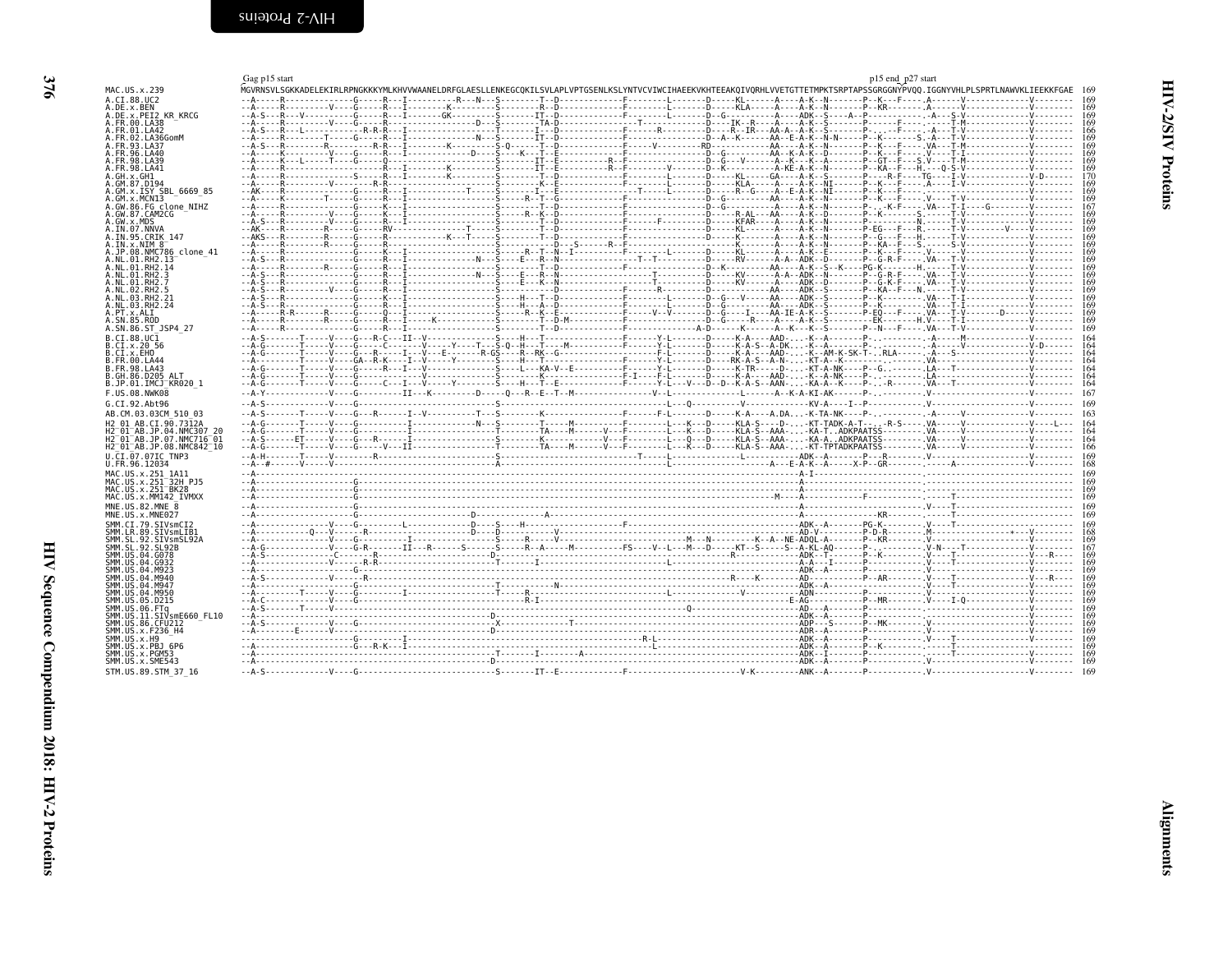| MAC.US.x.239                                                                                                       |  |  | VVPGFOALSEGCTPYDINOMLNCVGDHOAAMOIIRDIINEEAADWDLOHPOPAP.OOGOLREPSGSDIAGTTSSVDEOIOWMYROONPIPVGNIYRRWIOLGLOKCVRMYNPTNILDVKOGPKEPFOSYVDRFYKSLRAEOTDAAVKNWMTOTLLIONANPDCKLVLK                                                                                                                                                                                                                                                                                                                             |     |
|--------------------------------------------------------------------------------------------------------------------|--|--|------------------------------------------------------------------------------------------------------------------------------------------------------------------------------------------------------------------------------------------------------------------------------------------------------------------------------------------------------------------------------------------------------------------------------------------------------------------------------------------------------|-----|
| A.CI.88.UC2                                                                                                        |  |  |                                                                                                                                                                                                                                                                                                                                                                                                                                                                                                      |     |
| A.DE.x.BEN<br>A.DE.x.PEI2 KR KRCG                                                                                  |  |  | $\begin{minipage}{0.5cm} \begin{minipage}{0.5cm} \begin{minipage}{0.5cm} \begin{minipage}{0.5cm} \begin{minipage}{0.5cm} \begin{minipage}{0.5cm} \begin{minipage}{0.5cm} \begin{minipage}{0.5cm} \begin{minipage}{0.5cm} \begin{minipage}{0.5cm} \begin{minipage}{0.5cm} \begin{minipage}{0.5cm} \begin{minipage}{0.5cm} \begin{minipage}{0.5cm} \begin{minipage}{0.5cm} \begin{minipage}{0.5cm} \end{minipage}\\ \begin{minipage}{0.5cm} \begin{minipage}{0.$                                       |     |
| A.FR.00.LA38                                                                                                       |  |  |                                                                                                                                                                                                                                                                                                                                                                                                                                                                                                      |     |
| A.FR.01.LA42<br>A. FR. 02. LA36GomM                                                                                |  |  |                                                                                                                                                                                                                                                                                                                                                                                                                                                                                                      |     |
| A.FR.93.LA37                                                                                                       |  |  |                                                                                                                                                                                                                                                                                                                                                                                                                                                                                                      |     |
| A.FR.96.LA40<br>A.FR.98.LA39                                                                                       |  |  |                                                                                                                                                                                                                                                                                                                                                                                                                                                                                                      |     |
| A. FR. 98. LA41                                                                                                    |  |  |                                                                                                                                                                                                                                                                                                                                                                                                                                                                                                      |     |
| A.GH.x.GH1                                                                                                         |  |  |                                                                                                                                                                                                                                                                                                                                                                                                                                                                                                      |     |
| A.GM.87.D194<br>A.GM.x.ISY SBL 6669 85                                                                             |  |  |                                                                                                                                                                                                                                                                                                                                                                                                                                                                                                      |     |
| A.GM.x.MCNI3                                                                                                       |  |  |                                                                                                                                                                                                                                                                                                                                                                                                                                                                                                      |     |
| A.GW.86.FG clone NIHZ<br>A.GW.87.CAM2CG                                                                            |  |  |                                                                                                                                                                                                                                                                                                                                                                                                                                                                                                      |     |
| A.GW.x.MDS                                                                                                         |  |  |                                                                                                                                                                                                                                                                                                                                                                                                                                                                                                      |     |
| A.IN.07.NNVA<br>A.IN.95.CRIK 147                                                                                   |  |  |                                                                                                                                                                                                                                                                                                                                                                                                                                                                                                      |     |
| A.IN.x.NIM 8                                                                                                       |  |  |                                                                                                                                                                                                                                                                                                                                                                                                                                                                                                      |     |
| A.JP.08.NMC786 clone 41<br>A.NL.01.RH2.13                                                                          |  |  |                                                                                                                                                                                                                                                                                                                                                                                                                                                                                                      |     |
| A.NL.01.RH2.14                                                                                                     |  |  | $\begin{minipage}{0.01\textwidth} \begin{minipage}{0.01\textwidth} \begin{minipage}{0.01\textwidth} \begin{minipage}{0.01\textwidth} \begin{minipage}{0.01\textwidth} \begin{minipage}{0.01\textwidth} \begin{minipage}{0.01\textwidth} \begin{minipage}{0.01\textwidth} \begin{minipage}{0.01\textwidth} \begin{minipage}{0.01\textwidth} \begin{minipage}{0.01\textwidth} \begin{minipage}{0.01\textwidth} \begin{minipage}{0.01\textwidth} \begin{minipage}{0.01\textwidth} \begin{minipage}{0.0$ |     |
| A.NL.01.RH2.3<br>A.NL.01.RH2.7                                                                                     |  |  |                                                                                                                                                                                                                                                                                                                                                                                                                                                                                                      |     |
| A.NL.02.RH2.5                                                                                                      |  |  |                                                                                                                                                                                                                                                                                                                                                                                                                                                                                                      |     |
| A.NL.03.RH2.21                                                                                                     |  |  |                                                                                                                                                                                                                                                                                                                                                                                                                                                                                                      |     |
| A.NL.03.RH2.24<br>A.PT.x.ALI                                                                                       |  |  |                                                                                                                                                                                                                                                                                                                                                                                                                                                                                                      |     |
| A.SN.85.ROD                                                                                                        |  |  |                                                                                                                                                                                                                                                                                                                                                                                                                                                                                                      |     |
| A.SN.86.ST JSP4 27                                                                                                 |  |  |                                                                                                                                                                                                                                                                                                                                                                                                                                                                                                      |     |
| B.CI.88.UC1<br>B.CI.X.20 56                                                                                        |  |  |                                                                                                                                                                                                                                                                                                                                                                                                                                                                                                      |     |
| B.CI.X.EHO                                                                                                         |  |  |                                                                                                                                                                                                                                                                                                                                                                                                                                                                                                      |     |
| B.FR.00.LA44<br>B.FR.98.LA43                                                                                       |  |  |                                                                                                                                                                                                                                                                                                                                                                                                                                                                                                      |     |
| B.GH.86.D205_ALT                                                                                                   |  |  |                                                                                                                                                                                                                                                                                                                                                                                                                                                                                                      |     |
| B.JP.01.IMCJ KR020 1                                                                                               |  |  |                                                                                                                                                                                                                                                                                                                                                                                                                                                                                                      |     |
| F.US.08.NWK08<br>G.CI.92.Abt96                                                                                     |  |  |                                                                                                                                                                                                                                                                                                                                                                                                                                                                                                      |     |
| AB.CM.03.03CM 510 03                                                                                               |  |  |                                                                                                                                                                                                                                                                                                                                                                                                                                                                                                      | 331 |
| H2 01 AB.CI.90.7312A                                                                                               |  |  |                                                                                                                                                                                                                                                                                                                                                                                                                                                                                                      |     |
| H2 <sup>-01-AB.JP.04.NMC307 20</sup>                                                                               |  |  |                                                                                                                                                                                                                                                                                                                                                                                                                                                                                                      |     |
| H2 <sup>-</sup> 01 <sup>-</sup> AB.JP.07.NMC716 <sup>-</sup> 01<br>H2 <sup>-01-AB.JP.08.NMC842<sup>-10</sup></sup> |  |  |                                                                                                                                                                                                                                                                                                                                                                                                                                                                                                      |     |
| U.CI.07.07IC TNP3                                                                                                  |  |  |                                                                                                                                                                                                                                                                                                                                                                                                                                                                                                      |     |
| U.FR.96.12034                                                                                                      |  |  |                                                                                                                                                                                                                                                                                                                                                                                                                                                                                                      |     |
| MAC.US.x.251 1A11<br>MAC.US.x.251 32H PJ5                                                                          |  |  |                                                                                                                                                                                                                                                                                                                                                                                                                                                                                                      |     |
| MAC.US.x.251 <sup>-</sup> BK28                                                                                     |  |  |                                                                                                                                                                                                                                                                                                                                                                                                                                                                                                      |     |
| MAC.US.x.MM142 IVMXX                                                                                               |  |  |                                                                                                                                                                                                                                                                                                                                                                                                                                                                                                      |     |
| MNE.US.82.MNE<br>-8<br>MNE.US.x.MNE027                                                                             |  |  |                                                                                                                                                                                                                                                                                                                                                                                                                                                                                                      |     |
| SMM.CI.79.SIVsmCI2                                                                                                 |  |  |                                                                                                                                                                                                                                                                                                                                                                                                                                                                                                      |     |
| SMM.LR.89.SIVsmLIB1                                                                                                |  |  |                                                                                                                                                                                                                                                                                                                                                                                                                                                                                                      |     |
| SMM.SL.92.SIVsmSL92A<br>SMM.SL.92.SL92B                                                                            |  |  |                                                                                                                                                                                                                                                                                                                                                                                                                                                                                                      |     |
| SMM.US.04.G078                                                                                                     |  |  |                                                                                                                                                                                                                                                                                                                                                                                                                                                                                                      |     |
| SMM.US.04.G932<br>SMM.US.04.M923                                                                                   |  |  |                                                                                                                                                                                                                                                                                                                                                                                                                                                                                                      |     |
| SMM.US.04.M940                                                                                                     |  |  |                                                                                                                                                                                                                                                                                                                                                                                                                                                                                                      |     |
| SMM.US.04.M947<br>SMM.US.04.M950                                                                                   |  |  |                                                                                                                                                                                                                                                                                                                                                                                                                                                                                                      |     |
| SMM.US.05.D215                                                                                                     |  |  |                                                                                                                                                                                                                                                                                                                                                                                                                                                                                                      |     |
| SMM.US.06.FTq<br>SMM.US.11.SIVsmE660 FL10                                                                          |  |  |                                                                                                                                                                                                                                                                                                                                                                                                                                                                                                      |     |
| SMM.US.86.CFU212                                                                                                   |  |  |                                                                                                                                                                                                                                                                                                                                                                                                                                                                                                      |     |
| SMM.US.x.F236 H4<br>SMM.US.x.H9                                                                                    |  |  |                                                                                                                                                                                                                                                                                                                                                                                                                                                                                                      |     |
| SMM.US.x.PBJ 6P6                                                                                                   |  |  |                                                                                                                                                                                                                                                                                                                                                                                                                                                                                                      |     |
| SMM.US.x.PGM53                                                                                                     |  |  |                                                                                                                                                                                                                                                                                                                                                                                                                                                                                                      |     |
| SMM. US. x. SME543<br>STM.US.89.STM 37 16                                                                          |  |  |                                                                                                                                                                                                                                                                                                                                                                                                                                                                                                      |     |
|                                                                                                                    |  |  |                                                                                                                                                                                                                                                                                                                                                                                                                                                                                                      |     |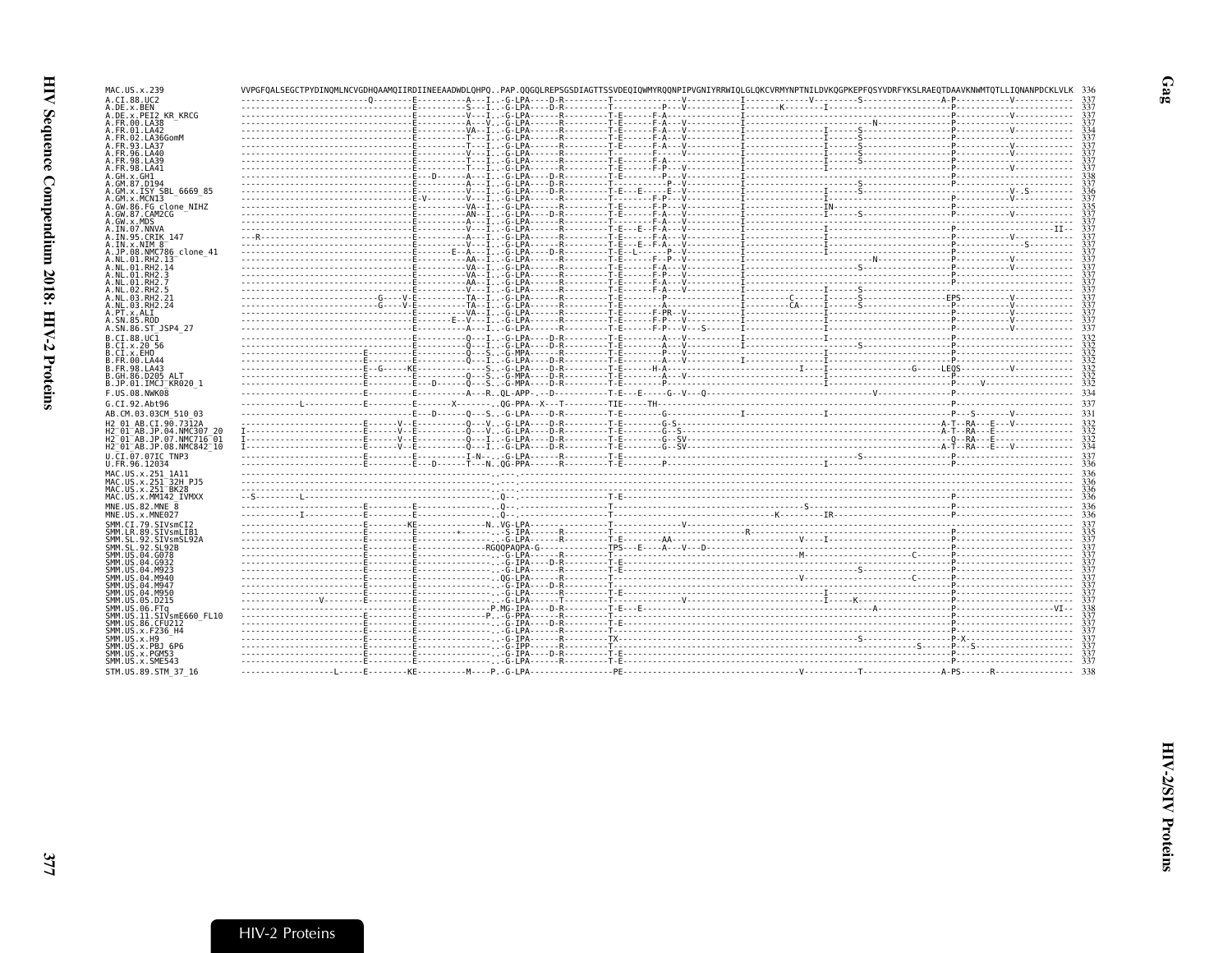| $\frac{1}{2}$                   |  |
|---------------------------------|--|
| $\overline{1}$<br>$\frac{1}{2}$ |  |

|                                                 | p27 end p2 start | p2 end_p8 start |  | p8 end_p1 start _p1 end_p6 start PTAP motif |  | PSAP in HIV-2 B. U                                                                                                                                      |
|-------------------------------------------------|------------------|-----------------|--|---------------------------------------------|--|---------------------------------------------------------------------------------------------------------------------------------------------------------|
| MAC.US.x.239                                    |                  |                 |  |                                             |  | GLGVNPTLEEMLTACQGVGGPGQKARLMAEALKEALAPVPIPFAAAQQRGPRK.PIKCWNCGKEGHSARQCRAPRRQGCWKCGKMDHVMAKCPDRQAGFLGLGPWGKKPRNFPMAQVHQGLMPTAPPEDPAVDLLKNYMQLGKQQRE 482 |
| A.CI.88.UC2<br>A.DE.x.BEN                       |                  |                 |  |                                             |  |                                                                                                                                                         |
| A.DE.x.PEI2 KR KRCG                             |                  |                 |  |                                             |  |                                                                                                                                                         |
| A.FR.00.LA38                                    |                  |                 |  |                                             |  |                                                                                                                                                         |
| A.FR.01.LA42<br>.02.LA36GomM                    |                  |                 |  |                                             |  |                                                                                                                                                         |
|                                                 |                  |                 |  |                                             |  |                                                                                                                                                         |
| . FR. 96. LA40                                  |                  |                 |  |                                             |  |                                                                                                                                                         |
| FR.98.LA39 ا<br>.FR.98.LA41                     |                  |                 |  |                                             |  |                                                                                                                                                         |
|                                                 |                  |                 |  |                                             |  |                                                                                                                                                         |
| A.GM.87.D194                                    |                  |                 |  |                                             |  |                                                                                                                                                         |
| A.GM.x.ISY SBL 6669 85<br>A.GM.x.MCNI3          |                  |                 |  |                                             |  |                                                                                                                                                         |
| A.GW.86.FG clone NIHZ                           |                  |                 |  |                                             |  |                                                                                                                                                         |
| A. GW. 87. CAM2CG                               |                  |                 |  |                                             |  |                                                                                                                                                         |
| A.GW.x.MDS<br>A.IN.07.NNVA                      |                  |                 |  |                                             |  |                                                                                                                                                         |
| A.IN.95.CRIK 147                                |                  |                 |  |                                             |  |                                                                                                                                                         |
| A.IN.x.NIM 8                                    |                  |                 |  |                                             |  |                                                                                                                                                         |
| .JP.08.NMC786 clone 41                          |                  |                 |  |                                             |  |                                                                                                                                                         |
| \.NL.01.RH2.14                                  |                  |                 |  |                                             |  |                                                                                                                                                         |
|                                                 |                  |                 |  |                                             |  |                                                                                                                                                         |
|                                                 |                  |                 |  |                                             |  |                                                                                                                                                         |
| . NI 03.RH2.21                                  |                  |                 |  |                                             |  |                                                                                                                                                         |
| A.NL.03.RH2.24                                  |                  |                 |  |                                             |  |                                                                                                                                                         |
| A.PT.x.ALI<br>A.SN.85.ROD                       |                  |                 |  |                                             |  |                                                                                                                                                         |
| A.SN.86.ST JSP4 27                              |                  |                 |  |                                             |  |                                                                                                                                                         |
| B.CI.88.UC1                                     |                  |                 |  |                                             |  |                                                                                                                                                         |
| B.CI.x.20 56                                    |                  |                 |  |                                             |  |                                                                                                                                                         |
| B.CI.X.EHO<br>B.FR.00.LA44                      |                  |                 |  |                                             |  |                                                                                                                                                         |
| B.FR.98.LA43                                    |                  |                 |  |                                             |  |                                                                                                                                                         |
| B.GH.86.D205 ALT                                |                  |                 |  |                                             |  |                                                                                                                                                         |
| B.JP.01.IMCJ KR020 1                            |                  |                 |  |                                             |  |                                                                                                                                                         |
| F.US.08.NWK08                                   |                  |                 |  |                                             |  |                                                                                                                                                         |
| G.CI.92.Abt96                                   |                  |                 |  |                                             |  |                                                                                                                                                         |
| AB.CM.03.03CM 510 03<br>H2 01 AB.CI.90.7312A    |                  |                 |  |                                             |  |                                                                                                                                                         |
| H2 01 AB.JP.04.NMC307 20                        |                  |                 |  |                                             |  |                                                                                                                                                         |
| H2 <sup>-01-AB.JP.07.NMC716-01</sup>            |                  |                 |  |                                             |  |                                                                                                                                                         |
| H2 <sup>-01-AB.JP.08.NMC842<sup>-10</sup></sup> |                  |                 |  |                                             |  |                                                                                                                                                         |
| U.CI.07.07IC TNP3<br>U.FR.96.12034              |                  |                 |  |                                             |  |                                                                                                                                                         |
| 4AC.US.x.251 1A11                               |                  |                 |  |                                             |  |                                                                                                                                                         |
| MAC.US.x.251 <sup>-</sup> 32H PJ5               |                  |                 |  |                                             |  |                                                                                                                                                         |
| MAC.US.x.251 <sup>-</sup> BK28                  |                  |                 |  |                                             |  |                                                                                                                                                         |
| MAC.US.x.MM142 IVMXX<br>MNE.US.82.MNE           |                  |                 |  |                                             |  |                                                                                                                                                         |
| MNE.US.x.MNE027                                 |                  |                 |  |                                             |  |                                                                                                                                                         |
| SMM.CI.79.SIVsmCI2                              |                  |                 |  |                                             |  |                                                                                                                                                         |
| SMM.LR.89.SIVsmLIB1                             |                  |                 |  |                                             |  |                                                                                                                                                         |
| STVsmSL924                                      |                  |                 |  |                                             |  |                                                                                                                                                         |
| SMM.US.04.G078                                  |                  |                 |  |                                             |  |                                                                                                                                                         |
| SMM.US.04.G932                                  |                  |                 |  |                                             |  |                                                                                                                                                         |
| SMM.US.04.M923                                  |                  |                 |  |                                             |  |                                                                                                                                                         |
| MM.US.04.M940<br>MM IIS 04 M947                 |                  |                 |  |                                             |  |                                                                                                                                                         |
|                                                 |                  |                 |  |                                             |  |                                                                                                                                                         |
| MM.US.06.FTa                                    |                  |                 |  |                                             |  |                                                                                                                                                         |
| SMM.US.11.SIVsmE660 FL10                        |                  |                 |  |                                             |  |                                                                                                                                                         |
| SMM.US.86.CFU212                                |                  |                 |  |                                             |  |                                                                                                                                                         |
| SMM.US.x.F236 H4                                |                  |                 |  |                                             |  |                                                                                                                                                         |
| SMM.US.x.H9<br>SMM.US.x.PBJ 6P6                 |                  |                 |  |                                             |  |                                                                                                                                                         |
| SMM.US.x.PGM53                                  |                  |                 |  |                                             |  |                                                                                                                                                         |
| SMM.US.x.SME543                                 |                  |                 |  |                                             |  |                                                                                                                                                         |
| STM.US.89.STM 37 16                             |                  |                 |  |                                             |  |                                                                                                                                                         |

<span id="page-9-0"></span>**HIV-2/SIV Proteins**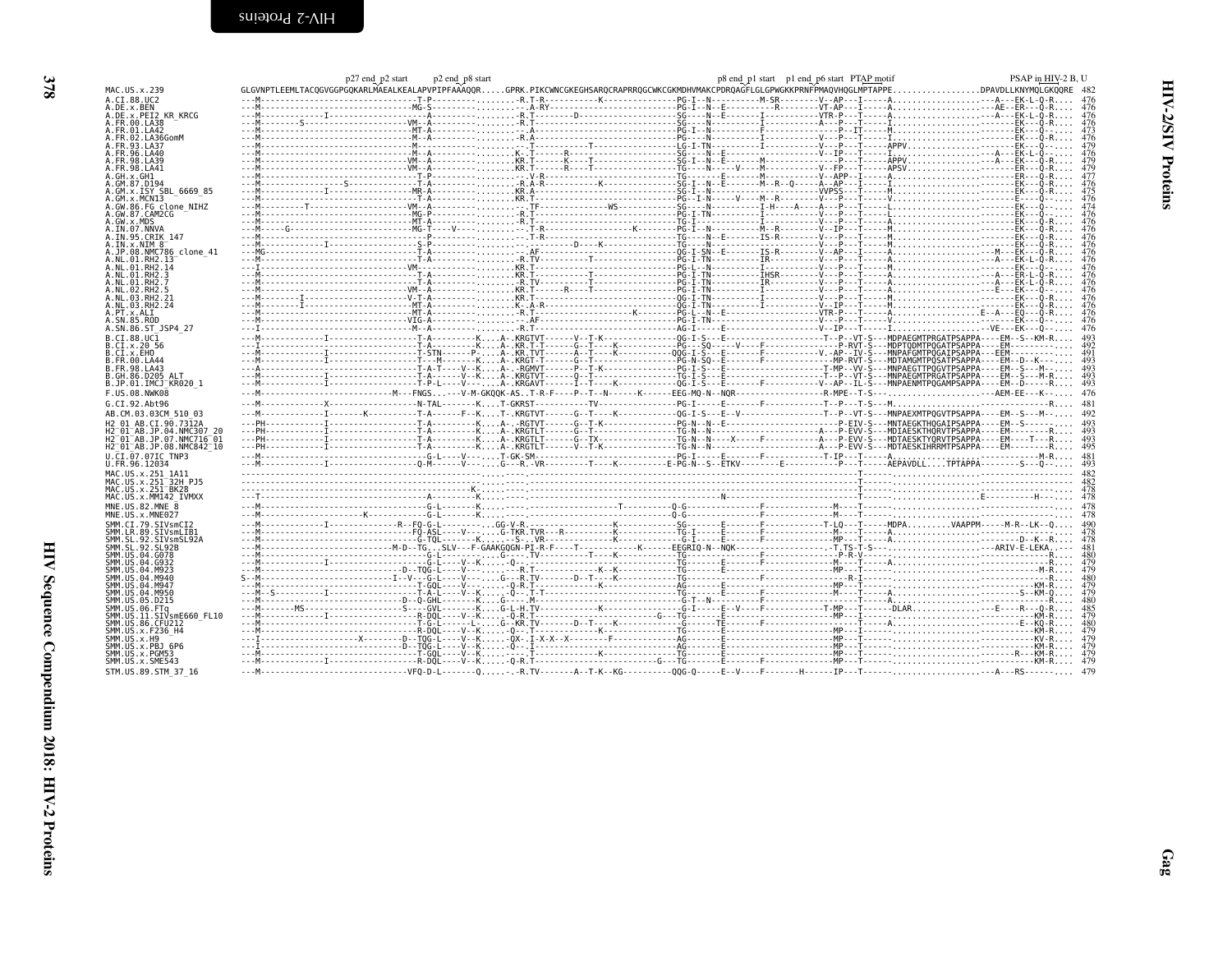| Gag end<br>KQRESREKPYKEVTEDLLHLNSLFGGDQ*<br>MAC.US.x.239<br>----Q--R----VTEDLLHLEQGETPRRE.A------------K---<br>A.CI.88.UC2<br>----Q--R----VTEDLLHLEQRETPHRE.E------------K---<br>A.DE.x.BEN<br>A.DE.x.PEI2 KR KRCG<br>--K-QKMR----VTEDLLHLEQGETPHKE.A-----------K---<br>----Q--R----VTEDLLRLE.AETPCRE.T-----------K---<br>A.FR.00.LA38<br>Q.qRVTEDLLHLEQGETPCRE.AK<br>A.FR.01.LA42<br>R---Q--R----VTEDLLHLEQGETPCRE.A-------------K---<br>A.FR.02.LA36GomM<br>--K-Q--R----VTEDLLHLWQGETPCKE.A---S--------K---<br>A.FR.93.LA37<br>A.FR.96.LA40<br>A.FR.98.LA39<br>A.FR.98.LA41<br>A.GH.x.GH1<br>A.GM.87.D194<br>----Q--R----VTEDLLHLEQGETPHRG.A------------K---<br>A.GM.x.ISY SBL 6669 85<br>A.GM.x.MCN13<br>R---Q--R----VTEDLLRFEQAETPCRE.T------------K---<br>A.GW.86.FG clone NIHZ<br>A.GW.87.CAM2CG<br>A.GW.x.MDS<br>A.IN.07.NNVA<br>A. IN. 95. CRIK 147<br>----Q--R----VTEDLLHLEQGGAPCGE.M------------K---<br>--K-0-QR----VTEDLLHLEQGGTPCGE.A-------------K-L-<br>R---Q--R----VTEDLLHLEQGETPHRE.A-K----------E---<br>A.IN.x.NIM 8<br>A.JP.08.NMC786 clone 41<br>A.NL.01.RH2.13<br>A.NL.01.RH2.14<br>A.NL.01.RH2.3<br>----Q--R----VTEDLLHLEQGETPHRE.A------------K---<br>A.NL.01.RH2.7<br>QRVIEDLLHLEQGEAACKE.TK<br>A.NL.02.RH2.5<br>----Q-QR----VTEDLLHLEQGETPHRE.A-D-----------K---<br>A.NL.03.RH2.21<br>----Q-QR----VTEDLLHLGQGETPHRE.E-D----------K---<br>A.NL.03.RH2.24<br>A. PT. x. ALI<br>A. SN. 85. ROD<br>A.SN.86.ST JSP4 27<br>B.CI.88.UC1<br>B.CI.x.20 56<br>B.CI.x.EHO<br>B. FR. 00. LA44<br>B.FR.98.LA43<br>$\mathfrak{d}_{\texttt{1}}\texttt{1} \texttt{1} \texttt{1} \texttt{1} \texttt{1} \texttt{1} \texttt{1} \texttt{1} \texttt{1} \texttt{1} \texttt{1} \texttt{1} \texttt{1} \texttt{1} \texttt{1} \texttt{1} \texttt{1} \texttt{1} \texttt{1} \texttt{1} \texttt{1} \texttt{1} \texttt{1} \texttt{1} \texttt{1} \texttt{1} \texttt{1} \texttt{1} \texttt{1} \texttt{1} \texttt{1} \texttt{1} \texttt{1} \texttt{1} \texttt$<br>B.GH.86.D205 ALT<br>B.JP.01.IMCJ KR020 1<br>F.US.08.NWK08<br>--K-Q-N--------X----S----D---<br>G.CI.92.Abt96<br>AB.CM.03.03CM 510 03<br>H2 01 AB.CI.90.7312A<br>H2 01 AB. JP. 04. NMC307 20<br>H2 <sup>-01-AB.JP.07.NMC716-01</sup><br>H2 <sup>-01-AB.JP.08.NMC842<sup>-10</sup></sup><br>U.CI.07.07IC TNP3<br>U.FR.96.12034<br>MAC.US.x.251 1A11<br>MAC.US.x.251 32H PJ5<br>MAC.US.x.251 BK28<br>MAC.US.x.MM142 IVMXX<br>MNE.US.82.MNE 8<br>MNE.US.x.MNE027<br>SMM.CI.79.SIVsmCI2<br>SMM.LR.89.SIVsmLIB1<br>SMM.SL.92.SIVsmSL92A<br>SMM. SL. 92. SL92B<br>SMM.US.04.G078<br>SMM. US.04.G932<br>SMM. US. 04. M923<br>SMM. US. 04. M940 |
|-----------------------------------------------------------------------------------------------------------------------------------------------------------------------------------------------------------------------------------------------------------------------------------------------------------------------------------------------------------------------------------------------------------------------------------------------------------------------------------------------------------------------------------------------------------------------------------------------------------------------------------------------------------------------------------------------------------------------------------------------------------------------------------------------------------------------------------------------------------------------------------------------------------------------------------------------------------------------------------------------------------------------------------------------------------------------------------------------------------------------------------------------------------------------------------------------------------------------------------------------------------------------------------------------------------------------------------------------------------------------------------------------------------------------------------------------------------------------------------------------------------------------------------------------------------------------------------------------------------------------------------------------------------------------------------------------------------------------------------------------------------------------------------------------------------------------------------------------------------------------------------------------------------------------------------------------------------------------------------------------------------------------------------------------------------------------------------------------------------------------------------------------------------------------------------------------------------------------------------------------------------------------------------------------------------------------------------------------------------------------------------------------------------------------------------------------------------------------------------------------------------------------------------------------------------------------------------------------|
|                                                                                                                                                                                                                                                                                                                                                                                                                                                                                                                                                                                                                                                                                                                                                                                                                                                                                                                                                                                                                                                                                                                                                                                                                                                                                                                                                                                                                                                                                                                                                                                                                                                                                                                                                                                                                                                                                                                                                                                                                                                                                                                                                                                                                                                                                                                                                                                                                                                                                                                                                                                               |
|                                                                                                                                                                                                                                                                                                                                                                                                                                                                                                                                                                                                                                                                                                                                                                                                                                                                                                                                                                                                                                                                                                                                                                                                                                                                                                                                                                                                                                                                                                                                                                                                                                                                                                                                                                                                                                                                                                                                                                                                                                                                                                                                                                                                                                                                                                                                                                                                                                                                                                                                                                                               |
|                                                                                                                                                                                                                                                                                                                                                                                                                                                                                                                                                                                                                                                                                                                                                                                                                                                                                                                                                                                                                                                                                                                                                                                                                                                                                                                                                                                                                                                                                                                                                                                                                                                                                                                                                                                                                                                                                                                                                                                                                                                                                                                                                                                                                                                                                                                                                                                                                                                                                                                                                                                               |
|                                                                                                                                                                                                                                                                                                                                                                                                                                                                                                                                                                                                                                                                                                                                                                                                                                                                                                                                                                                                                                                                                                                                                                                                                                                                                                                                                                                                                                                                                                                                                                                                                                                                                                                                                                                                                                                                                                                                                                                                                                                                                                                                                                                                                                                                                                                                                                                                                                                                                                                                                                                               |
|                                                                                                                                                                                                                                                                                                                                                                                                                                                                                                                                                                                                                                                                                                                                                                                                                                                                                                                                                                                                                                                                                                                                                                                                                                                                                                                                                                                                                                                                                                                                                                                                                                                                                                                                                                                                                                                                                                                                                                                                                                                                                                                                                                                                                                                                                                                                                                                                                                                                                                                                                                                               |
|                                                                                                                                                                                                                                                                                                                                                                                                                                                                                                                                                                                                                                                                                                                                                                                                                                                                                                                                                                                                                                                                                                                                                                                                                                                                                                                                                                                                                                                                                                                                                                                                                                                                                                                                                                                                                                                                                                                                                                                                                                                                                                                                                                                                                                                                                                                                                                                                                                                                                                                                                                                               |
|                                                                                                                                                                                                                                                                                                                                                                                                                                                                                                                                                                                                                                                                                                                                                                                                                                                                                                                                                                                                                                                                                                                                                                                                                                                                                                                                                                                                                                                                                                                                                                                                                                                                                                                                                                                                                                                                                                                                                                                                                                                                                                                                                                                                                                                                                                                                                                                                                                                                                                                                                                                               |
|                                                                                                                                                                                                                                                                                                                                                                                                                                                                                                                                                                                                                                                                                                                                                                                                                                                                                                                                                                                                                                                                                                                                                                                                                                                                                                                                                                                                                                                                                                                                                                                                                                                                                                                                                                                                                                                                                                                                                                                                                                                                                                                                                                                                                                                                                                                                                                                                                                                                                                                                                                                               |
|                                                                                                                                                                                                                                                                                                                                                                                                                                                                                                                                                                                                                                                                                                                                                                                                                                                                                                                                                                                                                                                                                                                                                                                                                                                                                                                                                                                                                                                                                                                                                                                                                                                                                                                                                                                                                                                                                                                                                                                                                                                                                                                                                                                                                                                                                                                                                                                                                                                                                                                                                                                               |
|                                                                                                                                                                                                                                                                                                                                                                                                                                                                                                                                                                                                                                                                                                                                                                                                                                                                                                                                                                                                                                                                                                                                                                                                                                                                                                                                                                                                                                                                                                                                                                                                                                                                                                                                                                                                                                                                                                                                                                                                                                                                                                                                                                                                                                                                                                                                                                                                                                                                                                                                                                                               |
|                                                                                                                                                                                                                                                                                                                                                                                                                                                                                                                                                                                                                                                                                                                                                                                                                                                                                                                                                                                                                                                                                                                                                                                                                                                                                                                                                                                                                                                                                                                                                                                                                                                                                                                                                                                                                                                                                                                                                                                                                                                                                                                                                                                                                                                                                                                                                                                                                                                                                                                                                                                               |
|                                                                                                                                                                                                                                                                                                                                                                                                                                                                                                                                                                                                                                                                                                                                                                                                                                                                                                                                                                                                                                                                                                                                                                                                                                                                                                                                                                                                                                                                                                                                                                                                                                                                                                                                                                                                                                                                                                                                                                                                                                                                                                                                                                                                                                                                                                                                                                                                                                                                                                                                                                                               |
|                                                                                                                                                                                                                                                                                                                                                                                                                                                                                                                                                                                                                                                                                                                                                                                                                                                                                                                                                                                                                                                                                                                                                                                                                                                                                                                                                                                                                                                                                                                                                                                                                                                                                                                                                                                                                                                                                                                                                                                                                                                                                                                                                                                                                                                                                                                                                                                                                                                                                                                                                                                               |
|                                                                                                                                                                                                                                                                                                                                                                                                                                                                                                                                                                                                                                                                                                                                                                                                                                                                                                                                                                                                                                                                                                                                                                                                                                                                                                                                                                                                                                                                                                                                                                                                                                                                                                                                                                                                                                                                                                                                                                                                                                                                                                                                                                                                                                                                                                                                                                                                                                                                                                                                                                                               |
|                                                                                                                                                                                                                                                                                                                                                                                                                                                                                                                                                                                                                                                                                                                                                                                                                                                                                                                                                                                                                                                                                                                                                                                                                                                                                                                                                                                                                                                                                                                                                                                                                                                                                                                                                                                                                                                                                                                                                                                                                                                                                                                                                                                                                                                                                                                                                                                                                                                                                                                                                                                               |
|                                                                                                                                                                                                                                                                                                                                                                                                                                                                                                                                                                                                                                                                                                                                                                                                                                                                                                                                                                                                                                                                                                                                                                                                                                                                                                                                                                                                                                                                                                                                                                                                                                                                                                                                                                                                                                                                                                                                                                                                                                                                                                                                                                                                                                                                                                                                                                                                                                                                                                                                                                                               |
|                                                                                                                                                                                                                                                                                                                                                                                                                                                                                                                                                                                                                                                                                                                                                                                                                                                                                                                                                                                                                                                                                                                                                                                                                                                                                                                                                                                                                                                                                                                                                                                                                                                                                                                                                                                                                                                                                                                                                                                                                                                                                                                                                                                                                                                                                                                                                                                                                                                                                                                                                                                               |
|                                                                                                                                                                                                                                                                                                                                                                                                                                                                                                                                                                                                                                                                                                                                                                                                                                                                                                                                                                                                                                                                                                                                                                                                                                                                                                                                                                                                                                                                                                                                                                                                                                                                                                                                                                                                                                                                                                                                                                                                                                                                                                                                                                                                                                                                                                                                                                                                                                                                                                                                                                                               |
|                                                                                                                                                                                                                                                                                                                                                                                                                                                                                                                                                                                                                                                                                                                                                                                                                                                                                                                                                                                                                                                                                                                                                                                                                                                                                                                                                                                                                                                                                                                                                                                                                                                                                                                                                                                                                                                                                                                                                                                                                                                                                                                                                                                                                                                                                                                                                                                                                                                                                                                                                                                               |
|                                                                                                                                                                                                                                                                                                                                                                                                                                                                                                                                                                                                                                                                                                                                                                                                                                                                                                                                                                                                                                                                                                                                                                                                                                                                                                                                                                                                                                                                                                                                                                                                                                                                                                                                                                                                                                                                                                                                                                                                                                                                                                                                                                                                                                                                                                                                                                                                                                                                                                                                                                                               |
|                                                                                                                                                                                                                                                                                                                                                                                                                                                                                                                                                                                                                                                                                                                                                                                                                                                                                                                                                                                                                                                                                                                                                                                                                                                                                                                                                                                                                                                                                                                                                                                                                                                                                                                                                                                                                                                                                                                                                                                                                                                                                                                                                                                                                                                                                                                                                                                                                                                                                                                                                                                               |
|                                                                                                                                                                                                                                                                                                                                                                                                                                                                                                                                                                                                                                                                                                                                                                                                                                                                                                                                                                                                                                                                                                                                                                                                                                                                                                                                                                                                                                                                                                                                                                                                                                                                                                                                                                                                                                                                                                                                                                                                                                                                                                                                                                                                                                                                                                                                                                                                                                                                                                                                                                                               |
|                                                                                                                                                                                                                                                                                                                                                                                                                                                                                                                                                                                                                                                                                                                                                                                                                                                                                                                                                                                                                                                                                                                                                                                                                                                                                                                                                                                                                                                                                                                                                                                                                                                                                                                                                                                                                                                                                                                                                                                                                                                                                                                                                                                                                                                                                                                                                                                                                                                                                                                                                                                               |
|                                                                                                                                                                                                                                                                                                                                                                                                                                                                                                                                                                                                                                                                                                                                                                                                                                                                                                                                                                                                                                                                                                                                                                                                                                                                                                                                                                                                                                                                                                                                                                                                                                                                                                                                                                                                                                                                                                                                                                                                                                                                                                                                                                                                                                                                                                                                                                                                                                                                                                                                                                                               |
|                                                                                                                                                                                                                                                                                                                                                                                                                                                                                                                                                                                                                                                                                                                                                                                                                                                                                                                                                                                                                                                                                                                                                                                                                                                                                                                                                                                                                                                                                                                                                                                                                                                                                                                                                                                                                                                                                                                                                                                                                                                                                                                                                                                                                                                                                                                                                                                                                                                                                                                                                                                               |
|                                                                                                                                                                                                                                                                                                                                                                                                                                                                                                                                                                                                                                                                                                                                                                                                                                                                                                                                                                                                                                                                                                                                                                                                                                                                                                                                                                                                                                                                                                                                                                                                                                                                                                                                                                                                                                                                                                                                                                                                                                                                                                                                                                                                                                                                                                                                                                                                                                                                                                                                                                                               |
|                                                                                                                                                                                                                                                                                                                                                                                                                                                                                                                                                                                                                                                                                                                                                                                                                                                                                                                                                                                                                                                                                                                                                                                                                                                                                                                                                                                                                                                                                                                                                                                                                                                                                                                                                                                                                                                                                                                                                                                                                                                                                                                                                                                                                                                                                                                                                                                                                                                                                                                                                                                               |
|                                                                                                                                                                                                                                                                                                                                                                                                                                                                                                                                                                                                                                                                                                                                                                                                                                                                                                                                                                                                                                                                                                                                                                                                                                                                                                                                                                                                                                                                                                                                                                                                                                                                                                                                                                                                                                                                                                                                                                                                                                                                                                                                                                                                                                                                                                                                                                                                                                                                                                                                                                                               |
|                                                                                                                                                                                                                                                                                                                                                                                                                                                                                                                                                                                                                                                                                                                                                                                                                                                                                                                                                                                                                                                                                                                                                                                                                                                                                                                                                                                                                                                                                                                                                                                                                                                                                                                                                                                                                                                                                                                                                                                                                                                                                                                                                                                                                                                                                                                                                                                                                                                                                                                                                                                               |
|                                                                                                                                                                                                                                                                                                                                                                                                                                                                                                                                                                                                                                                                                                                                                                                                                                                                                                                                                                                                                                                                                                                                                                                                                                                                                                                                                                                                                                                                                                                                                                                                                                                                                                                                                                                                                                                                                                                                                                                                                                                                                                                                                                                                                                                                                                                                                                                                                                                                                                                                                                                               |
|                                                                                                                                                                                                                                                                                                                                                                                                                                                                                                                                                                                                                                                                                                                                                                                                                                                                                                                                                                                                                                                                                                                                                                                                                                                                                                                                                                                                                                                                                                                                                                                                                                                                                                                                                                                                                                                                                                                                                                                                                                                                                                                                                                                                                                                                                                                                                                                                                                                                                                                                                                                               |
|                                                                                                                                                                                                                                                                                                                                                                                                                                                                                                                                                                                                                                                                                                                                                                                                                                                                                                                                                                                                                                                                                                                                                                                                                                                                                                                                                                                                                                                                                                                                                                                                                                                                                                                                                                                                                                                                                                                                                                                                                                                                                                                                                                                                                                                                                                                                                                                                                                                                                                                                                                                               |
|                                                                                                                                                                                                                                                                                                                                                                                                                                                                                                                                                                                                                                                                                                                                                                                                                                                                                                                                                                                                                                                                                                                                                                                                                                                                                                                                                                                                                                                                                                                                                                                                                                                                                                                                                                                                                                                                                                                                                                                                                                                                                                                                                                                                                                                                                                                                                                                                                                                                                                                                                                                               |
|                                                                                                                                                                                                                                                                                                                                                                                                                                                                                                                                                                                                                                                                                                                                                                                                                                                                                                                                                                                                                                                                                                                                                                                                                                                                                                                                                                                                                                                                                                                                                                                                                                                                                                                                                                                                                                                                                                                                                                                                                                                                                                                                                                                                                                                                                                                                                                                                                                                                                                                                                                                               |
|                                                                                                                                                                                                                                                                                                                                                                                                                                                                                                                                                                                                                                                                                                                                                                                                                                                                                                                                                                                                                                                                                                                                                                                                                                                                                                                                                                                                                                                                                                                                                                                                                                                                                                                                                                                                                                                                                                                                                                                                                                                                                                                                                                                                                                                                                                                                                                                                                                                                                                                                                                                               |
|                                                                                                                                                                                                                                                                                                                                                                                                                                                                                                                                                                                                                                                                                                                                                                                                                                                                                                                                                                                                                                                                                                                                                                                                                                                                                                                                                                                                                                                                                                                                                                                                                                                                                                                                                                                                                                                                                                                                                                                                                                                                                                                                                                                                                                                                                                                                                                                                                                                                                                                                                                                               |
|                                                                                                                                                                                                                                                                                                                                                                                                                                                                                                                                                                                                                                                                                                                                                                                                                                                                                                                                                                                                                                                                                                                                                                                                                                                                                                                                                                                                                                                                                                                                                                                                                                                                                                                                                                                                                                                                                                                                                                                                                                                                                                                                                                                                                                                                                                                                                                                                                                                                                                                                                                                               |
|                                                                                                                                                                                                                                                                                                                                                                                                                                                                                                                                                                                                                                                                                                                                                                                                                                                                                                                                                                                                                                                                                                                                                                                                                                                                                                                                                                                                                                                                                                                                                                                                                                                                                                                                                                                                                                                                                                                                                                                                                                                                                                                                                                                                                                                                                                                                                                                                                                                                                                                                                                                               |
|                                                                                                                                                                                                                                                                                                                                                                                                                                                                                                                                                                                                                                                                                                                                                                                                                                                                                                                                                                                                                                                                                                                                                                                                                                                                                                                                                                                                                                                                                                                                                                                                                                                                                                                                                                                                                                                                                                                                                                                                                                                                                                                                                                                                                                                                                                                                                                                                                                                                                                                                                                                               |
|                                                                                                                                                                                                                                                                                                                                                                                                                                                                                                                                                                                                                                                                                                                                                                                                                                                                                                                                                                                                                                                                                                                                                                                                                                                                                                                                                                                                                                                                                                                                                                                                                                                                                                                                                                                                                                                                                                                                                                                                                                                                                                                                                                                                                                                                                                                                                                                                                                                                                                                                                                                               |
|                                                                                                                                                                                                                                                                                                                                                                                                                                                                                                                                                                                                                                                                                                                                                                                                                                                                                                                                                                                                                                                                                                                                                                                                                                                                                                                                                                                                                                                                                                                                                                                                                                                                                                                                                                                                                                                                                                                                                                                                                                                                                                                                                                                                                                                                                                                                                                                                                                                                                                                                                                                               |
|                                                                                                                                                                                                                                                                                                                                                                                                                                                                                                                                                                                                                                                                                                                                                                                                                                                                                                                                                                                                                                                                                                                                                                                                                                                                                                                                                                                                                                                                                                                                                                                                                                                                                                                                                                                                                                                                                                                                                                                                                                                                                                                                                                                                                                                                                                                                                                                                                                                                                                                                                                                               |
|                                                                                                                                                                                                                                                                                                                                                                                                                                                                                                                                                                                                                                                                                                                                                                                                                                                                                                                                                                                                                                                                                                                                                                                                                                                                                                                                                                                                                                                                                                                                                                                                                                                                                                                                                                                                                                                                                                                                                                                                                                                                                                                                                                                                                                                                                                                                                                                                                                                                                                                                                                                               |
|                                                                                                                                                                                                                                                                                                                                                                                                                                                                                                                                                                                                                                                                                                                                                                                                                                                                                                                                                                                                                                                                                                                                                                                                                                                                                                                                                                                                                                                                                                                                                                                                                                                                                                                                                                                                                                                                                                                                                                                                                                                                                                                                                                                                                                                                                                                                                                                                                                                                                                                                                                                               |
| SMM. US.04.M947<br>SMM.US.04.M950                                                                                                                                                                                                                                                                                                                                                                                                                                                                                                                                                                                                                                                                                                                                                                                                                                                                                                                                                                                                                                                                                                                                                                                                                                                                                                                                                                                                                                                                                                                                                                                                                                                                                                                                                                                                                                                                                                                                                                                                                                                                                                                                                                                                                                                                                                                                                                                                                                                                                                                                                             |
| SMM.US.05.D215                                                                                                                                                                                                                                                                                                                                                                                                                                                                                                                                                                                                                                                                                                                                                                                                                                                                                                                                                                                                                                                                                                                                                                                                                                                                                                                                                                                                                                                                                                                                                                                                                                                                                                                                                                                                                                                                                                                                                                                                                                                                                                                                                                                                                                                                                                                                                                                                                                                                                                                                                                                |
| SMM.US.06.FTq<br>SMM.US.11.SIVsmE660_FL10<br>SMM.US.86.CFU212<br>SMM.US.x.F236_H4                                                                                                                                                                                                                                                                                                                                                                                                                                                                                                                                                                                                                                                                                                                                                                                                                                                                                                                                                                                                                                                                                                                                                                                                                                                                                                                                                                                                                                                                                                                                                                                                                                                                                                                                                                                                                                                                                                                                                                                                                                                                                                                                                                                                                                                                                                                                                                                                                                                                                                             |
|                                                                                                                                                                                                                                                                                                                                                                                                                                                                                                                                                                                                                                                                                                                                                                                                                                                                                                                                                                                                                                                                                                                                                                                                                                                                                                                                                                                                                                                                                                                                                                                                                                                                                                                                                                                                                                                                                                                                                                                                                                                                                                                                                                                                                                                                                                                                                                                                                                                                                                                                                                                               |
| SMM. US. x. H9                                                                                                                                                                                                                                                                                                                                                                                                                                                                                                                                                                                                                                                                                                                                                                                                                                                                                                                                                                                                                                                                                                                                                                                                                                                                                                                                                                                                                                                                                                                                                                                                                                                                                                                                                                                                                                                                                                                                                                                                                                                                                                                                                                                                                                                                                                                                                                                                                                                                                                                                                                                |
| SMM.US.x.PBJ 6P6                                                                                                                                                                                                                                                                                                                                                                                                                                                                                                                                                                                                                                                                                                                                                                                                                                                                                                                                                                                                                                                                                                                                                                                                                                                                                                                                                                                                                                                                                                                                                                                                                                                                                                                                                                                                                                                                                                                                                                                                                                                                                                                                                                                                                                                                                                                                                                                                                                                                                                                                                                              |
| SMM.US.x.PGM53<br>SMM.US.x.SME543                                                                                                                                                                                                                                                                                                                                                                                                                                                                                                                                                                                                                                                                                                                                                                                                                                                                                                                                                                                                                                                                                                                                                                                                                                                                                                                                                                                                                                                                                                                                                                                                                                                                                                                                                                                                                                                                                                                                                                                                                                                                                                                                                                                                                                                                                                                                                                                                                                                                                                                                                             |
| STM.US.89.STM 37 16                                                                                                                                                                                                                                                                                                                                                                                                                                                                                                                                                                                                                                                                                                                                                                                                                                                                                                                                                                                                                                                                                                                                                                                                                                                                                                                                                                                                                                                                                                                                                                                                                                                                                                                                                                                                                                                                                                                                                                                                                                                                                                                                                                                                                                                                                                                                                                                                                                                                                                                                                                           |

<span id="page-10-0"></span>Gag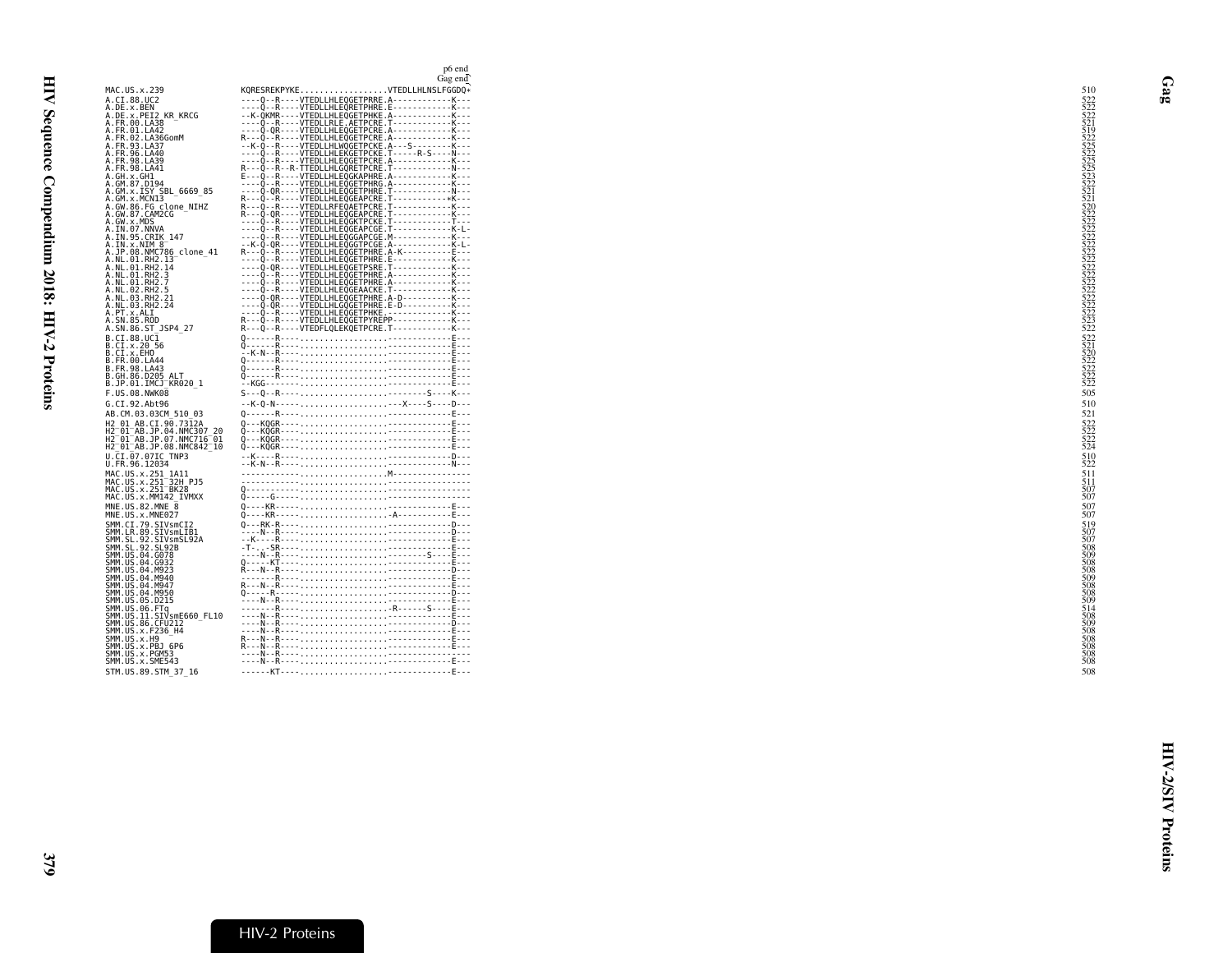<span id="page-11-0"></span>

| I |
|---|

<span id="page-11-1"></span>

| MAC.US.x.239                                                                                                                    | Pol p15 start | p15 end protease start |  |
|---------------------------------------------------------------------------------------------------------------------------------|---------------|------------------------|--|
| A.CI.88.UC2                                                                                                                     |               |                        |  |
| A.DE.x.BEN<br>A.DE.x.PEI2 KR_KRCG<br>A.FR.00.LA38<br>A.FR.01.LA42                                                               |               |                        |  |
|                                                                                                                                 |               |                        |  |
|                                                                                                                                 |               |                        |  |
|                                                                                                                                 |               |                        |  |
| A.FR.02.LA42<br>A.FR.02.LA36GomM<br>A.FR.93.LA37<br>A.FR.98.LA39<br>A.FR.98.LA39<br>A.FR.98.LA41                                |               |                        |  |
|                                                                                                                                 |               |                        |  |
|                                                                                                                                 |               |                        |  |
| A.F.H.98.LA41<br>A.GH.X.GH1<br>A.GM.87.D194<br>A.GM.x.NCN13<br>A.GW.86.FG clone_NIHZ<br>A.GW.86.FG clone_NIHZ<br>A.GW.87.CAM2CG |               |                        |  |
|                                                                                                                                 |               |                        |  |
| A. GW.87.CAMZCG<br>A. GW.87.NDS<br>A. IN.97.NNVA<br>A. IN.95.CRIK 147<br>A.NL.01.RH2.13<br>A.NL.01.RH2.13<br>A.NL.01.RH2.13     |               |                        |  |
|                                                                                                                                 |               |                        |  |
|                                                                                                                                 |               |                        |  |
|                                                                                                                                 |               |                        |  |
| A.NL.01.RH2.3<br>A.NL.01.RH2.7                                                                                                  |               |                        |  |
| A.NL.02.RH2.5<br>A.NL.03.RH2.21                                                                                                 |               |                        |  |
| A.NL.03.RH2.24                                                                                                                  |               |                        |  |
| A SN 85 ROD                                                                                                                     |               |                        |  |
| $A.$ SN $.86.$ ST $\_$ JSP4 $\_$ 27                                                                                             |               |                        |  |
| B.CI.88.UC1                                                                                                                     |               |                        |  |
| B.CI.x.20 56<br>B.CI.x.EHO                                                                                                      |               |                        |  |
| B.FR.00.LA44<br>B.FR.98.LA43                                                                                                    |               |                        |  |
|                                                                                                                                 |               |                        |  |
| B.GH.86.D205 ALT<br>B.JP.01.IMCJ_KR020_1                                                                                        |               |                        |  |
| F.US.08.NWK08                                                                                                                   |               |                        |  |
| G.CI.92.Abt96<br>AB.CM.03.03CM_510_03                                                                                           |               |                        |  |
| H2 01 AB.CI.90.7312A                                                                                                            |               |                        |  |
| H2 <sup>-</sup> 01 <sup>-</sup> AB.JP.04.NMC307<br>H2 01 AB.JP.07.NMC716 01                                                     |               |                        |  |
| H2 <sup>-</sup> 01 <sup>-</sup> AB.JP.08.NMC842 <sup>-</sup> 10                                                                 |               |                        |  |
| U.CI.07.07IC TNP3                                                                                                               |               |                        |  |
| U.FR.96.12034                                                                                                                   |               |                        |  |
|                                                                                                                                 |               |                        |  |
| MAC.US.x.251_1A11<br>MAC.US.x.251 <sup>—</sup> 32H_PJ5<br>MAC.US.x.251 <sup>—</sup> BK28<br>MAC.US.x.MM142_IVMXX                |               |                        |  |
| $MNE. US.82.MNE \overline{8}$                                                                                                   |               |                        |  |
| MNE.US.x.MNE027                                                                                                                 |               |                        |  |
| SMM.CI.79.SIVsmCI2<br>SMM.LR.89.SIVsmLIB1                                                                                       |               |                        |  |
| SMM.ER.09.31VSML1D1<br>SMM.SL.92.SIVsmSL92A<br>SMM.SL.92.SL92B                                                                  |               |                        |  |
| SMM.US.04.G078                                                                                                                  |               |                        |  |
|                                                                                                                                 |               |                        |  |
| SMM. US. 04. 6932<br>SMM. US. 04. M923<br>SMM. US. 04. M940<br>SMM. US. 04. M947                                                |               |                        |  |
| SMM.US.04.M950                                                                                                                  |               |                        |  |
| SMM.US.05.D215                                                                                                                  |               |                        |  |
| SMM.US.09. <i>D2.</i> 19<br>SMM.US.06.FTq<br>SMM.US.11.SIVsmE660_FL10<br>SMM.US.36.CFU212<br>SMM.US.x.F236<br>SMM.US.x.H91.cpc  |               |                        |  |
|                                                                                                                                 |               |                        |  |
|                                                                                                                                 |               |                        |  |
| SMM.US.x.PBJ 6P6<br>SMM. U.S. x. PGM53                                                                                          |               |                        |  |
| SMM.US.x.SME543                                                                                                                 |               |                        |  |
| STM.US.89.STM 37 16                                                                                                             |               |                        |  |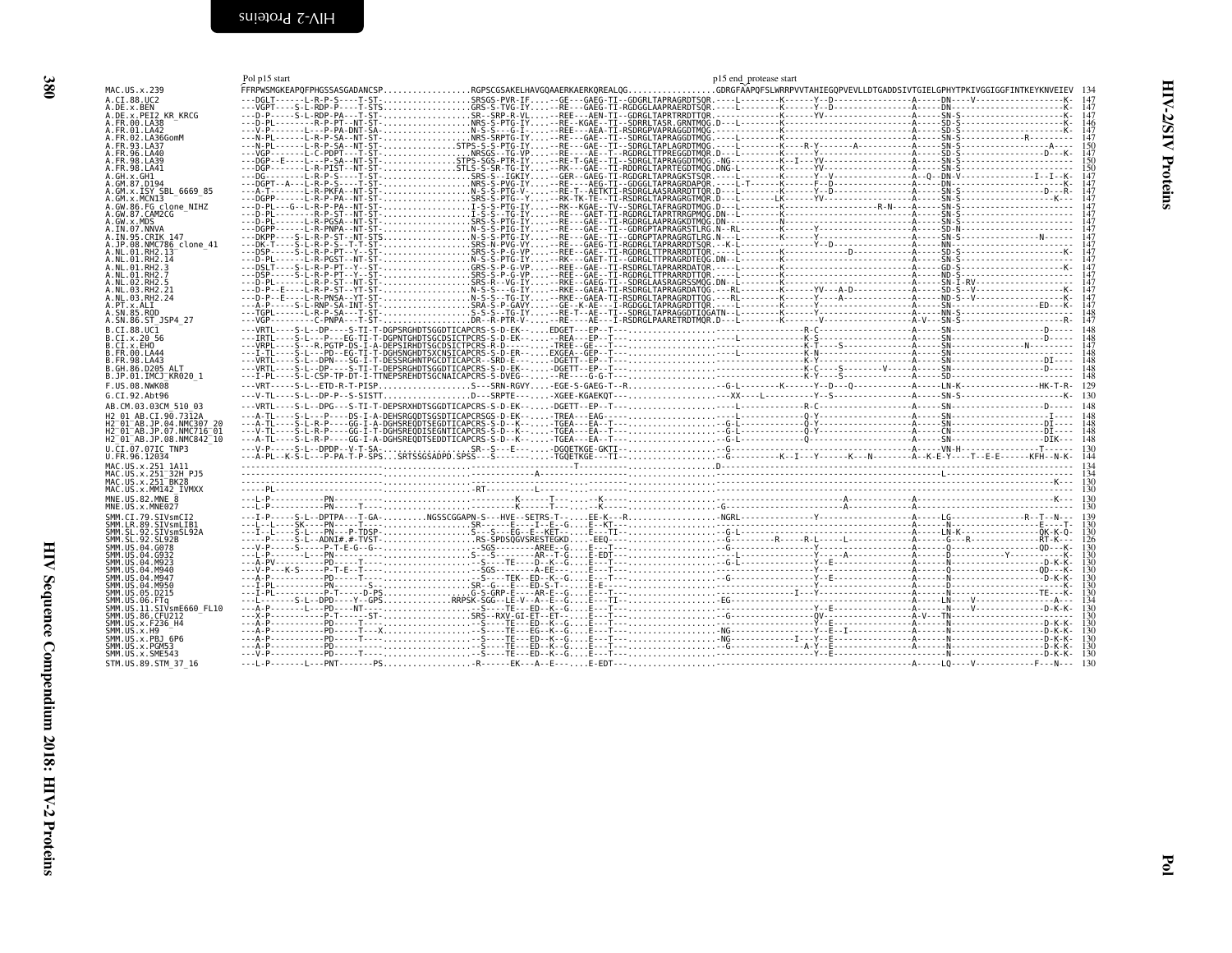<span id="page-12-0"></span>

|                                                                 | protease end p51 RT start |  |                                                                                                                                                                                                                                                                                                                                                                                                                                  | D catalytic site |                   |
|-----------------------------------------------------------------|---------------------------|--|----------------------------------------------------------------------------------------------------------------------------------------------------------------------------------------------------------------------------------------------------------------------------------------------------------------------------------------------------------------------------------------------------------------------------------|------------------|-------------------|
| MAC.US.x.239                                                    |                           |  | LGKRIKGTIMTGDTPINIFGRNLLTALGMSLNFPIAKVEPVKVALKPGKDGPKLKOWPLSKEKIVALREIC.EKMEKDGOLEEAPPTNPYNTPTFAIKKKDKNKWRMLIDFRELNRVTODFTEVOLGIPHPAGLAKRKRITVLDIGDAYFSIPLDEEFROYTAFTLPSVN                                                                                                                                                                                                                                                       |                  |                   |
| A.CI.88.UC2                                                     |                           |  | $-1.10RA\n-1.10RA\n-1.10RA\n-1.10RA\n-1.10RA\n-1.10RA\n-1.10RA\n-1.10RA\n-1.10RA\n-1.10RA\n-1.10RA\n-1.10RA\n-1.10RA\n-1.10RA\n-1.10RA\n-1.10RA\n-1.10RA\n-1.10RA\n-1.10RA\n-1.10RA\n-1.10RA\n-1.10RA\n$                                                                                                                                                                                                                         |                  |                   |
| A.DE.x.BEN                                                      |                           |  |                                                                                                                                                                                                                                                                                                                                                                                                                                  |                  | 316               |
| A.DE.X.PEI2_KR_KRCG<br>A.FR.00.LA38                             |                           |  |                                                                                                                                                                                                                                                                                                                                                                                                                                  |                  | 316               |
| A.FR.01.LA42                                                    |                           |  |                                                                                                                                                                                                                                                                                                                                                                                                                                  |                  |                   |
| A. FR. 02. LA36GomM                                             |                           |  |                                                                                                                                                                                                                                                                                                                                                                                                                                  |                  |                   |
| A.FR.93.LA37                                                    |                           |  |                                                                                                                                                                                                                                                                                                                                                                                                                                  |                  |                   |
| A. FR. 96. LA40                                                 |                           |  |                                                                                                                                                                                                                                                                                                                                                                                                                                  |                  |                   |
| A. FR. 98. LA39<br>A.FR.98.LA41                                 |                           |  |                                                                                                                                                                                                                                                                                                                                                                                                                                  |                  |                   |
| A.GH.x.GH1                                                      |                           |  |                                                                                                                                                                                                                                                                                                                                                                                                                                  |                  |                   |
| A.GM.87.D194                                                    |                           |  |                                                                                                                                                                                                                                                                                                                                                                                                                                  |                  |                   |
| A.GM.x.ISY SBL 6669 85                                          |                           |  |                                                                                                                                                                                                                                                                                                                                                                                                                                  |                  | 316               |
| A.GM.x.MCNI3                                                    |                           |  |                                                                                                                                                                                                                                                                                                                                                                                                                                  |                  |                   |
| A.GW.86.FG clone NIHZ<br>A.GW.87.CAM2CG                         |                           |  |                                                                                                                                                                                                                                                                                                                                                                                                                                  |                  |                   |
| A.GW.x.MDS                                                      |                           |  |                                                                                                                                                                                                                                                                                                                                                                                                                                  |                  |                   |
| A.IN.07.NNVA                                                    |                           |  |                                                                                                                                                                                                                                                                                                                                                                                                                                  |                  |                   |
| A.IN.95.CRIK 147                                                |                           |  |                                                                                                                                                                                                                                                                                                                                                                                                                                  |                  |                   |
| A.JP.08.NMC786 clone 41<br>A.NL.01.RH2.13                       |                           |  |                                                                                                                                                                                                                                                                                                                                                                                                                                  |                  |                   |
| A.NL.01.RH2.14                                                  |                           |  |                                                                                                                                                                                                                                                                                                                                                                                                                                  |                  | 316               |
| A.NL.01.RH2.3                                                   |                           |  | $\begin{bmatrix} \textbf{0} & \textbf{1} & \textbf{1} & \textbf{1} & \textbf{1} & \textbf{1} & \textbf{1} & \textbf{1} & \textbf{1} & \textbf{1} & \textbf{1} & \textbf{1} & \textbf{1} & \textbf{1} & \textbf{1} & \textbf{1} & \textbf{1} & \textbf{1} & \textbf{1} & \textbf{1} & \textbf{1} & \textbf{1} & \textbf{1} & \textbf{1} & \textbf{1} & \textbf{1} & \textbf{1} & \textbf{1} & \textbf{1} & \textbf{1} & \textbf{$ |                  | 316               |
| A.NL.01.RH2.7                                                   |                           |  |                                                                                                                                                                                                                                                                                                                                                                                                                                  |                  | 316               |
| A.NL.02.RH2.5                                                   |                           |  |                                                                                                                                                                                                                                                                                                                                                                                                                                  |                  |                   |
| A.NL.03.RH2.21<br>A.NL.03.RH2.24                                |                           |  |                                                                                                                                                                                                                                                                                                                                                                                                                                  |                  |                   |
| A.PT.x.ALI                                                      |                           |  |                                                                                                                                                                                                                                                                                                                                                                                                                                  |                  |                   |
| A.SN.85.ROD                                                     |                           |  |                                                                                                                                                                                                                                                                                                                                                                                                                                  |                  |                   |
| A.SN.86.ST JSP4 27                                              |                           |  |                                                                                                                                                                                                                                                                                                                                                                                                                                  |                  |                   |
| B.CI.88.UC1                                                     |                           |  |                                                                                                                                                                                                                                                                                                                                                                                                                                  |                  |                   |
| B.CI.x.20 56                                                    |                           |  |                                                                                                                                                                                                                                                                                                                                                                                                                                  |                  |                   |
| B.CI.x.EHO<br>B. FR. 00. LA44                                   |                           |  |                                                                                                                                                                                                                                                                                                                                                                                                                                  |                  |                   |
| B.FR.98.LA43                                                    |                           |  |                                                                                                                                                                                                                                                                                                                                                                                                                                  |                  |                   |
| B.GH.86.D205 ALT                                                |                           |  |                                                                                                                                                                                                                                                                                                                                                                                                                                  |                  |                   |
| B.JP.01.IMCJ KR020 1                                            |                           |  |                                                                                                                                                                                                                                                                                                                                                                                                                                  |                  |                   |
| F.US.08.NWK08                                                   |                           |  |                                                                                                                                                                                                                                                                                                                                                                                                                                  |                  |                   |
|                                                                 |                           |  |                                                                                                                                                                                                                                                                                                                                                                                                                                  |                  |                   |
| G.CI.92.Abt96                                                   |                           |  |                                                                                                                                                                                                                                                                                                                                                                                                                                  |                  |                   |
| AB.CM.03.03CM 510 03                                            |                           |  |                                                                                                                                                                                                                                                                                                                                                                                                                                  |                  |                   |
| H2 01 AB.CI.90.7312A                                            |                           |  |                                                                                                                                                                                                                                                                                                                                                                                                                                  |                  |                   |
| H2 01 AB.JP.04.NMC307 20                                        |                           |  |                                                                                                                                                                                                                                                                                                                                                                                                                                  |                  |                   |
| H2 <sup>-</sup> 01 <sup>-</sup> AB.JP.07.NMC716 <sup>-</sup> 01 |                           |  |                                                                                                                                                                                                                                                                                                                                                                                                                                  |                  |                   |
| H2 <sup>-01-AB.JP.08.NMC842<sup>-10</sup></sup>                 |                           |  | V--VRA<br>V--VRA<br>V--VRA<br>V--VRA<br>V--VRA<br>V--VRA<br>V--VRA<br>V--VRA<br>V--VRA<br>V--VRA<br>V--VRA<br>V--VRA<br>V--VRA<br>V--VRA<br>V--VRA<br>V--VRA<br>V--VRA<br>V--VRA<br>V--VRA<br>V--VRA<br>V--VRA<br>V--VRA<br>V--VRA<br>V--VRA<br>V--VRA<br>V--VRA<br>V--VRA<br>V--VRA                                                                                                                                             |                  |                   |
| U.CI.07.07IC TNP3                                               |                           |  |                                                                                                                                                                                                                                                                                                                                                                                                                                  |                  |                   |
| U.FR.96.12034                                                   |                           |  |                                                                                                                                                                                                                                                                                                                                                                                                                                  |                  |                   |
| MAC.US.x.251 1A11                                               |                           |  |                                                                                                                                                                                                                                                                                                                                                                                                                                  |                  |                   |
| MAC.US.x.251 32H PJ5<br>MAC.US.x.251 <sup>-BK28</sup>           |                           |  |                                                                                                                                                                                                                                                                                                                                                                                                                                  |                  | 303<br>299        |
| MAC.US.x.MM142 IVMXX                                            |                           |  |                                                                                                                                                                                                                                                                                                                                                                                                                                  |                  | - 299             |
| MNE.US.82.MNE 8                                                 |                           |  |                                                                                                                                                                                                                                                                                                                                                                                                                                  |                  |                   |
| MNE.US.x.MNE027                                                 |                           |  |                                                                                                                                                                                                                                                                                                                                                                                                                                  |                  |                   |
| SMM.CI.79.SIVsmCI2                                              |                           |  |                                                                                                                                                                                                                                                                                                                                                                                                                                  |                  |                   |
| SMM.LR.89.SIVsmLIB1                                             |                           |  |                                                                                                                                                                                                                                                                                                                                                                                                                                  |                  |                   |
| SMM.SL.92.SIVsmSL92A                                            |                           |  |                                                                                                                                                                                                                                                                                                                                                                                                                                  |                  | 299               |
| SMM. SL. 92. SL92B<br>SMM. US. 04. G078                         |                           |  |                                                                                                                                                                                                                                                                                                                                                                                                                                  |                  | 295               |
| SMM. U.S. 04. G932                                              |                           |  |                                                                                                                                                                                                                                                                                                                                                                                                                                  |                  |                   |
| SMM. US. 04. M923                                               |                           |  |                                                                                                                                                                                                                                                                                                                                                                                                                                  |                  | 299               |
| SMM.US.04.M940                                                  |                           |  |                                                                                                                                                                                                                                                                                                                                                                                                                                  |                  | 299               |
| SMM.US.04.M947<br>SMM. US.04.M950                               |                           |  |                                                                                                                                                                                                                                                                                                                                                                                                                                  |                  | 299               |
| SMM.US.05.D215                                                  |                           |  |                                                                                                                                                                                                                                                                                                                                                                                                                                  |                  | $\frac{299}{299}$ |
| SMM.US.06.FTa                                                   |                           |  |                                                                                                                                                                                                                                                                                                                                                                                                                                  |                  |                   |
| SMM.US.11.SIVsmE660 FL10                                        |                           |  |                                                                                                                                                                                                                                                                                                                                                                                                                                  |                  | $\frac{503}{299}$ |
| SMM.US.86.CFU212                                                |                           |  |                                                                                                                                                                                                                                                                                                                                                                                                                                  |                  | $\frac{1}{2}00$   |
| SMM. US. x. F236_H4<br>SMM.US.x.H9                              |                           |  |                                                                                                                                                                                                                                                                                                                                                                                                                                  |                  |                   |
| SMM.US.x.PBJ 6P6                                                |                           |  |                                                                                                                                                                                                                                                                                                                                                                                                                                  |                  |                   |
| SMM.US.x.PGM53                                                  |                           |  |                                                                                                                                                                                                                                                                                                                                                                                                                                  |                  |                   |
| SMM.US.x.SME543<br>STM.US.89.STM 37 16                          |                           |  |                                                                                                                                                                                                                                                                                                                                                                                                                                  |                  |                   |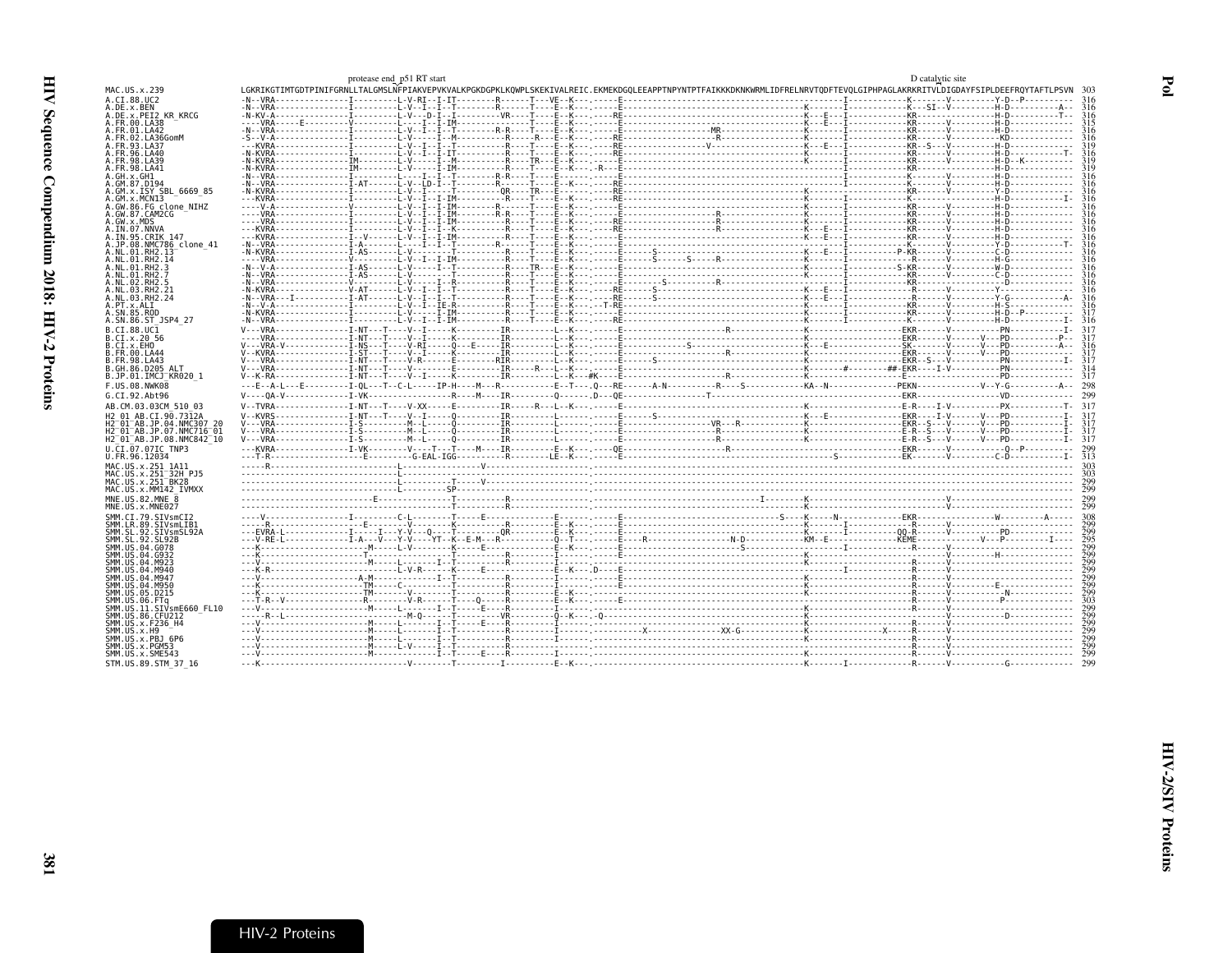| I |
|---|

<span id="page-13-0"></span>

| MAC.US.x.239                                                    |  | DD catalytic site |  |  | NAEPGKRYIYKVLPOGWKGSPAIFOYTMRHVLEPFRKANPDVTLVOYMDDILIASDRTDLEHDRVVLOSKELLNSIGFSTPEEKFOKDPPFOWMGYELWPTKWKLOKIELPORETWTVNDIOKLVGVLNWAAOIYPGIKTKHLCRLIRGKMTLTEEVOWTEMAEAEYEEN |            |
|-----------------------------------------------------------------|--|-------------------|--|--|----------------------------------------------------------------------------------------------------------------------------------------------------------------------------|------------|
| A.CI.88.UC2                                                     |  |                   |  |  |                                                                                                                                                                            |            |
| A.DE.x.BEN                                                      |  |                   |  |  |                                                                                                                                                                            |            |
| A.DE.x.PEI2 KR KRCG                                             |  |                   |  |  |                                                                                                                                                                            |            |
| A.FR.00.LA38<br>FR.01.LA42                                      |  |                   |  |  |                                                                                                                                                                            | 486        |
| FR.02.LA36GomM                                                  |  |                   |  |  |                                                                                                                                                                            |            |
| FR.93.LA37                                                      |  |                   |  |  |                                                                                                                                                                            | 489        |
| FR.96.LA40<br>. FR . 98 . LA39                                  |  |                   |  |  |                                                                                                                                                                            |            |
| A.FR.98.LA41                                                    |  |                   |  |  |                                                                                                                                                                            | 489        |
| A.GH.x.GH1<br>.GM.87.D194                                       |  |                   |  |  |                                                                                                                                                                            | 486<br>486 |
| .GM.x.ISY SBL 6669 85                                           |  |                   |  |  |                                                                                                                                                                            | 486        |
| .GM.x.MCNI3                                                     |  |                   |  |  |                                                                                                                                                                            |            |
| A.GW.86.FG clone NIHZ<br>A.GW.87.CAM2CG                         |  |                   |  |  |                                                                                                                                                                            |            |
| A.GW.x.MDS                                                      |  |                   |  |  |                                                                                                                                                                            |            |
| A.IN.07.NNVA<br>A.IN.95.CRIK 147                                |  |                   |  |  |                                                                                                                                                                            |            |
| .JP.08.NMC786 clone 41                                          |  |                   |  |  |                                                                                                                                                                            |            |
| A.NL.01.RH2.13                                                  |  |                   |  |  |                                                                                                                                                                            |            |
| A.NL.01.RH2.14<br>A.NL.01.RH2.3                                 |  |                   |  |  |                                                                                                                                                                            |            |
| A.NL.01.RH2.7                                                   |  |                   |  |  |                                                                                                                                                                            |            |
| A.NL.02.RH2.5                                                   |  |                   |  |  |                                                                                                                                                                            | 486<br>486 |
| A.NL.03.RH2.21<br>A.NL.03.RH2.24                                |  |                   |  |  |                                                                                                                                                                            | 486        |
| A.PT.x.ALI                                                      |  |                   |  |  |                                                                                                                                                                            | 486        |
| A.SN.85.ROD<br>A.SN.86.ST JSP4 27                               |  |                   |  |  |                                                                                                                                                                            | 486        |
| B.CI.88.UC1                                                     |  |                   |  |  |                                                                                                                                                                            |            |
| B.CI.x.20 56                                                    |  |                   |  |  |                                                                                                                                                                            | 487        |
| .CI.x.EHO                                                       |  |                   |  |  |                                                                                                                                                                            |            |
| B.FR.00.LA44<br>B.FR.98.LA43                                    |  |                   |  |  |                                                                                                                                                                            |            |
| B.GH.86.D205 ALT                                                |  |                   |  |  |                                                                                                                                                                            | 484        |
| B.JP.01.IMCJ KR020 1                                            |  |                   |  |  |                                                                                                                                                                            | 487        |
| F.US.08.NWK08<br>G.CI.92.Abt96                                  |  |                   |  |  |                                                                                                                                                                            | -468       |
| AB.CM.03.03CM 510 03                                            |  |                   |  |  |                                                                                                                                                                            |            |
| H2 01 AB.CI.90.7312A                                            |  |                   |  |  | -------------------------S--K--D---R--N---II---------V----S-----K--S-L-----DM----------------K----------CI-E--V---------------------LE-----R-I----K-----------L-----MO--   |            |
|                                                                 |  |                   |  |  |                                                                                                                                                                            |            |
| H2 <sup>-</sup> 01 <sup>-</sup> AB.JP.07.NMC716 <sup>-</sup> 01 |  |                   |  |  |                                                                                                                                                                            | 487        |
| H2 <sup>-</sup> 01 <sup>-</sup> AB.JP.08.NMC842 <sup>-</sup> 10 |  |                   |  |  |                                                                                                                                                                            | 487        |
| U.CI.07.07IC TNP3<br>U.FR.96.12034                              |  |                   |  |  |                                                                                                                                                                            |            |
| MAC.US.x.251 1A11                                               |  |                   |  |  |                                                                                                                                                                            |            |
| MAC.US.x.251 <sup>-</sup> 32H PJ5                               |  |                   |  |  |                                                                                                                                                                            |            |
| MAC.US.x.251 BK28<br>MAC.US.x.MM142 IVMXX                       |  |                   |  |  |                                                                                                                                                                            |            |
| MNE.US.82.MNE 8                                                 |  |                   |  |  |                                                                                                                                                                            |            |
| MNE.US.x.MNE027                                                 |  |                   |  |  |                                                                                                                                                                            |            |
| SMM.CI.79.SIVsmCI2                                              |  |                   |  |  |                                                                                                                                                                            |            |
| SMM.LR.89.SIVsmLIB1<br>SMM.SL.92.SIVsmSL92A                     |  |                   |  |  |                                                                                                                                                                            | 468<br>469 |
| SMM.SL.92.SL92B                                                 |  |                   |  |  |                                                                                                                                                                            |            |
| SMM.US.04.G078<br>SMM.US.04.G932                                |  |                   |  |  |                                                                                                                                                                            |            |
| SMM.US.04.M923                                                  |  |                   |  |  |                                                                                                                                                                            |            |
| SMM IIS 04 M946                                                 |  |                   |  |  |                                                                                                                                                                            |            |
| SMM.US.04.M947<br>SMM.US.04.M950                                |  |                   |  |  |                                                                                                                                                                            | 469        |
| SMM.US.05.D215                                                  |  |                   |  |  |                                                                                                                                                                            | 469        |
| SMM.US.06.FTa<br>SMM.US.11.SIVsmE660 FL10                       |  |                   |  |  |                                                                                                                                                                            | 469        |
| SMM.US.86.CFU212                                                |  |                   |  |  |                                                                                                                                                                            |            |
| SMM.US.x.F236 H4                                                |  |                   |  |  |                                                                                                                                                                            |            |
| SMM.US.x.H9<br>SMM.US.x.PBJ 6P6                                 |  |                   |  |  |                                                                                                                                                                            |            |
| SMM.US.x.PGM53                                                  |  |                   |  |  |                                                                                                                                                                            |            |
| SMM.US.x.SME543                                                 |  |                   |  |  |                                                                                                                                                                            |            |
| STM.US.89.STM 37 16                                             |  |                   |  |  |                                                                                                                                                                            |            |
|                                                                 |  |                   |  |  |                                                                                                                                                                            |            |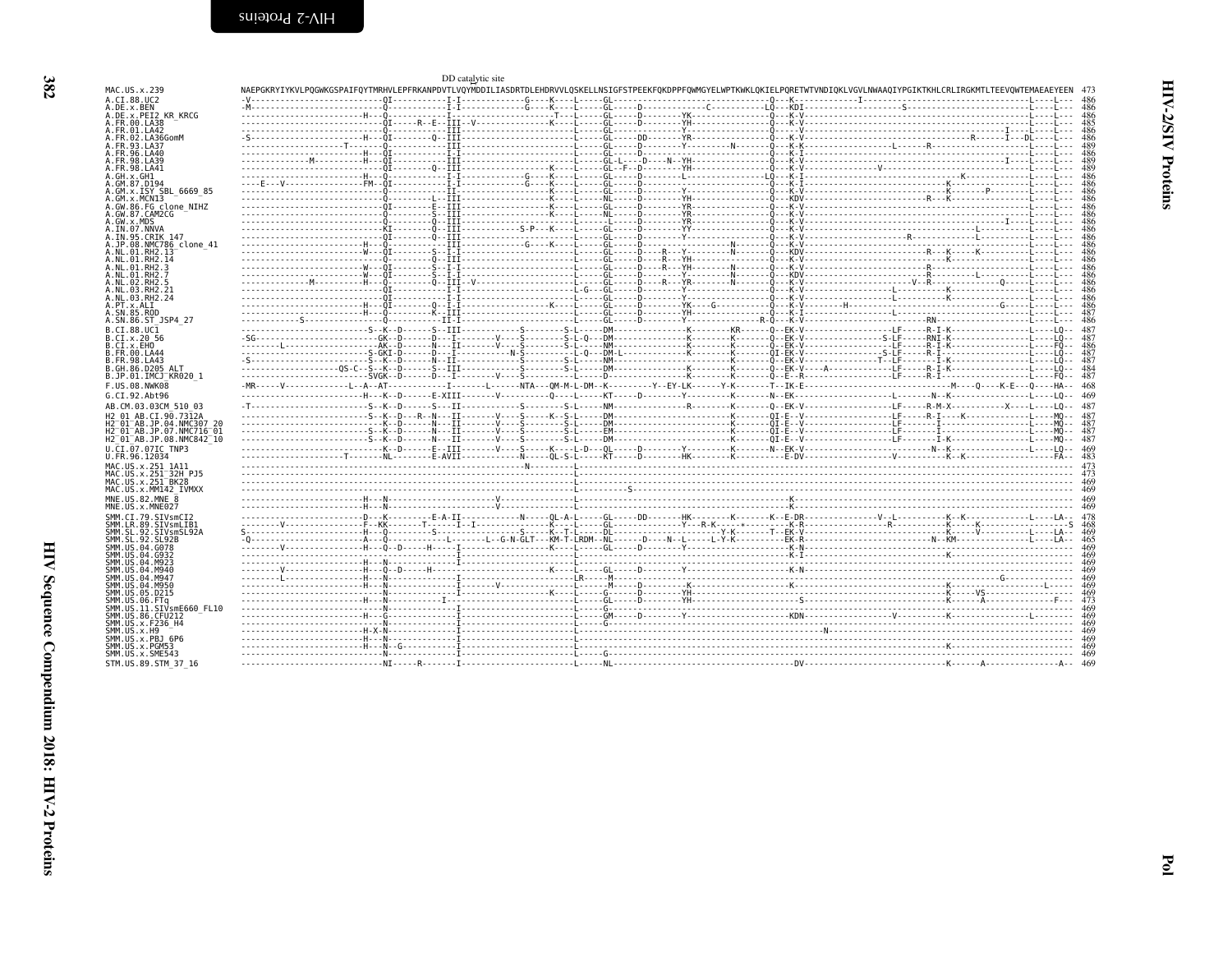<span id="page-14-0"></span>

|                                                                            |                                                                                                                                                                                                                                                                                                                                                                                                                                                                  |                                                                                                                                  | p51 RT end_p15 RNase H start |  |
|----------------------------------------------------------------------------|------------------------------------------------------------------------------------------------------------------------------------------------------------------------------------------------------------------------------------------------------------------------------------------------------------------------------------------------------------------------------------------------------------------------------------------------------------------|----------------------------------------------------------------------------------------------------------------------------------|------------------------------|--|
| MAC.US.x.239                                                               | KIILSOEOEGCYYOEGKPLEATVIKSODNOWSYKIHOEDKI.LKVGKFAKIKNTHTNGVRLLAHVIOKIGKEAIVIWGOVPKFHLPVEKDVWEOWWTDYWOVTWIPEWDFISTPPLVRLVFNLVKDPIEGEETYYTDGSCNKOSKEGKAGYITDRGKDKVKVLEOTTNOO 642                                                                                                                                                                                                                                                                                   |                                                                                                                                  |                              |  |
| A.CI.88.UC2                                                                |                                                                                                                                                                                                                                                                                                                                                                                                                                                                  | .E--, -----Y--------------0-V-------L----RI--------RET-----DN-----------V-------T----G---P-T--F-------R-------V----R---R---R---- |                              |  |
| A.DE.x.BEN<br>A.DE.x.PEI2 KR KRCG                                          | $\begin{minipage}[10000] {\begin{minipage}[10000] {\begin{minipage}[10000] {\color{red} \begin{minipage}[10000] {\color{red} \begin{minipage}[10000] {\color{red} \begin{minipage}[10000] {\color{red} \begin{minipage}[10000] {\color{red} \begin{minipage}[10000] {\color{red} \begin{minipage}[10000] {\color{red} \begin{minipage}[10000] {\color{red} \begin{minipage}[10000] {\color{red} \begin{minipage}[10000] {\color{red} \begin{minipage}[10000] {\$ |                                                                                                                                  |                              |  |
| .FR.00.LA38                                                                |                                                                                                                                                                                                                                                                                                                                                                                                                                                                  |                                                                                                                                  |                              |  |
| FR.01.LA42<br>.FR.02.LA36GomM                                              |                                                                                                                                                                                                                                                                                                                                                                                                                                                                  |                                                                                                                                  |                              |  |
| FR 93 1 437                                                                |                                                                                                                                                                                                                                                                                                                                                                                                                                                                  |                                                                                                                                  |                              |  |
| . FR. 96. LA40                                                             |                                                                                                                                                                                                                                                                                                                                                                                                                                                                  |                                                                                                                                  |                              |  |
| A.FR.98.LA39<br>A.FR.98.LA41                                               |                                                                                                                                                                                                                                                                                                                                                                                                                                                                  |                                                                                                                                  |                              |  |
| A GH x GH1                                                                 |                                                                                                                                                                                                                                                                                                                                                                                                                                                                  |                                                                                                                                  |                              |  |
| A.GM.87.D194                                                               |                                                                                                                                                                                                                                                                                                                                                                                                                                                                  |                                                                                                                                  |                              |  |
| .GM.x.ISY SBL 6669 85<br>.GM.x.MCNI3                                       |                                                                                                                                                                                                                                                                                                                                                                                                                                                                  |                                                                                                                                  |                              |  |
| A.GW.86.FG clone NIHZ                                                      |                                                                                                                                                                                                                                                                                                                                                                                                                                                                  |                                                                                                                                  |                              |  |
| A.GW.87.CAM2CG<br>A.GW.x.MDS                                               |                                                                                                                                                                                                                                                                                                                                                                                                                                                                  |                                                                                                                                  |                              |  |
| A.IN.07.NNVA                                                               |                                                                                                                                                                                                                                                                                                                                                                                                                                                                  |                                                                                                                                  |                              |  |
| A.IN.95.CRIK 147<br>A.JP.08.NMC786 clone 41                                |                                                                                                                                                                                                                                                                                                                                                                                                                                                                  |                                                                                                                                  |                              |  |
| A.NL.01.RH2.13                                                             |                                                                                                                                                                                                                                                                                                                                                                                                                                                                  |                                                                                                                                  |                              |  |
| A.NL.01.RH2.14                                                             |                                                                                                                                                                                                                                                                                                                                                                                                                                                                  |                                                                                                                                  |                              |  |
| A.NL.01.RH2.3<br>A.NL.01.RH2.7                                             |                                                                                                                                                                                                                                                                                                                                                                                                                                                                  |                                                                                                                                  |                              |  |
| A.NL.02.RH2.5                                                              |                                                                                                                                                                                                                                                                                                                                                                                                                                                                  |                                                                                                                                  |                              |  |
| A.NL.03.RH2.21<br>A.NL.03.RH2.24                                           |                                                                                                                                                                                                                                                                                                                                                                                                                                                                  |                                                                                                                                  |                              |  |
| A.PT.x.ALI                                                                 |                                                                                                                                                                                                                                                                                                                                                                                                                                                                  |                                                                                                                                  |                              |  |
| A.SN.85.ROD                                                                |                                                                                                                                                                                                                                                                                                                                                                                                                                                                  |                                                                                                                                  |                              |  |
| A.SN.86.ST JSP4 27                                                         |                                                                                                                                                                                                                                                                                                                                                                                                                                                                  |                                                                                                                                  |                              |  |
| B.CI.88.UC1<br>B.CI.x.20 56                                                |                                                                                                                                                                                                                                                                                                                                                                                                                                                                  |                                                                                                                                  |                              |  |
| B.CI.x.EHO                                                                 | ----Ē----Š--Ř--V------Ŏ-NLA---Ť-----GNRT.-----Y--V----------------L----ĒĪ-M------RET-Ď------------------------<br>----Ē-----Š--K--V------Q-NLA---Ţ----G---,-----Y--V-------------V------L---EI-M------RET-D------------V------I-A                                                                                                                                                                                                                                |                                                                                                                                  |                              |  |
| B.FR.00.LA44                                                               |                                                                                                                                                                                                                                                                                                                                                                                                                                                                  |                                                                                                                                  |                              |  |
| B.FR.98.LA43<br>B.GH.86.D205 ALT                                           |                                                                                                                                                                                                                                                                                                                                                                                                                                                                  |                                                                                                                                  |                              |  |
| B.JP.01.IMCJ <sup>-</sup> KR020 1                                          |                                                                                                                                                                                                                                                                                                                                                                                                                                                                  |                                                                                                                                  |                              |  |
| F.US.08.NWK08                                                              |                                                                                                                                                                                                                                                                                                                                                                                                                                                                  |                                                                                                                                  |                              |  |
| G.CI.92.Abt96                                                              |                                                                                                                                                                                                                                                                                                                                                                                                                                                                  |                                                                                                                                  |                              |  |
| AB.CM.03.03CM 510 03                                                       |                                                                                                                                                                                                                                                                                                                                                                                                                                                                  |                                                                                                                                  |                              |  |
| H2 01 AB.CI.90.7312A<br>H2 <sup>-</sup> 01 <sup>-</sup> AB.JP.04.NMC307 20 |                                                                                                                                                                                                                                                                                                                                                                                                                                                                  |                                                                                                                                  |                              |  |
| H2 <sup>-</sup> 01 <sup>-</sup> AB.JP.07.NMC716 <sup>-</sup> 01            |                                                                                                                                                                                                                                                                                                                                                                                                                                                                  |                                                                                                                                  |                              |  |
| H2 <sup>-</sup> 01 <sup>-</sup> AB.JP.08.NMC842 <sup>-</sup> 10            |                                                                                                                                                                                                                                                                                                                                                                                                                                                                  |                                                                                                                                  |                              |  |
| U.CI.07.07IC TNP3                                                          |                                                                                                                                                                                                                                                                                                                                                                                                                                                                  |                                                                                                                                  |                              |  |
| U.FR.96.12034<br>MAC.US.x.251 1A11                                         |                                                                                                                                                                                                                                                                                                                                                                                                                                                                  |                                                                                                                                  |                              |  |
| MAC.US.x.251 <sup>-</sup> 32H PJ5                                          |                                                                                                                                                                                                                                                                                                                                                                                                                                                                  |                                                                                                                                  |                              |  |
| MAC.US.x.251 <sup>-</sup> BK28                                             |                                                                                                                                                                                                                                                                                                                                                                                                                                                                  |                                                                                                                                  |                              |  |
| MAC.US.x.MM142 IVMXX<br>MNE.US.82.MNE 8                                    |                                                                                                                                                                                                                                                                                                                                                                                                                                                                  |                                                                                                                                  |                              |  |
| MNE.US.x.MNE027                                                            |                                                                                                                                                                                                                                                                                                                                                                                                                                                                  |                                                                                                                                  |                              |  |
| SMM.CI.79.SIVsmCI2                                                         | $R=\begin{bmatrix} \textbf{0} & \textbf{0} & \textbf{0} & \textbf{0} & \textbf{0} & \textbf{0} & \textbf{0} & \textbf{0} & \textbf{0} & \textbf{0} & \textbf{0} & \textbf{0} & \textbf{0} & \textbf{0} & \textbf{0} & \textbf{0} & \textbf{0} & \textbf{0} & \textbf{0} & \textbf{0} & \textbf{0} & \textbf{0} & \textbf{0} & \textbf{0} & \textbf{0} & \textbf{0} & \textbf{0} & \textbf{0} & \textbf{0} & \textbf{0} & \textbf$                                |                                                                                                                                  |                              |  |
| SMM.LR.89.SIVsmLIB1                                                        |                                                                                                                                                                                                                                                                                                                                                                                                                                                                  |                                                                                                                                  |                              |  |
| SMM.SL.92.SIVsmSL92A<br>SMM. SL. 92. SL92B                                 |                                                                                                                                                                                                                                                                                                                                                                                                                                                                  |                                                                                                                                  |                              |  |
| SMM.US.04.G078                                                             |                                                                                                                                                                                                                                                                                                                                                                                                                                                                  |                                                                                                                                  |                              |  |
| SMM.US.04.G932<br>SMM.US.04.M923                                           |                                                                                                                                                                                                                                                                                                                                                                                                                                                                  |                                                                                                                                  |                              |  |
| SMM.US.04.M940                                                             |                                                                                                                                                                                                                                                                                                                                                                                                                                                                  |                                                                                                                                  |                              |  |
| SMM.US.04.M947                                                             |                                                                                                                                                                                                                                                                                                                                                                                                                                                                  |                                                                                                                                  |                              |  |
| SMM IIS 04 M950<br>SMM.US.05.D215                                          |                                                                                                                                                                                                                                                                                                                                                                                                                                                                  |                                                                                                                                  |                              |  |
| SMM.US.06.FTq                                                              |                                                                                                                                                                                                                                                                                                                                                                                                                                                                  |                                                                                                                                  |                              |  |
| SMM.US.11.SIVsmE660 FL10<br>SMM.US.86.CFU212                               |                                                                                                                                                                                                                                                                                                                                                                                                                                                                  |                                                                                                                                  |                              |  |
| SMM.US.x.F236 H4                                                           |                                                                                                                                                                                                                                                                                                                                                                                                                                                                  |                                                                                                                                  |                              |  |
| SMM.US.x.H9                                                                |                                                                                                                                                                                                                                                                                                                                                                                                                                                                  |                                                                                                                                  |                              |  |
| SMM.US.x.PBJ 6P6<br>SMM.US.x.PGM53                                         | $R=\{0,1,\ldots,0\},\{0,\ldots,0\},\{1,\ldots,0\},\{2,\ldots,0\},\{3,\ldots,0\},\{4,\ldots,0\},\{5,\ldots,0\},\{6,\ldots,0\},\{7,\ldots,0\},\{8,\ldots,0\},\{9,\ldots,0\},\{1,\ldots,0\},\{1,\ldots,0\},\{1,\ldots,0\},\{1,\ldots,0\},\{1,\ldots,0\},\{1,\ldots,0\},\{1,\ldots,0\},\{1,\ldots,0\},\{1,\ldots,0\},\{1,\ldots,0\},\{1,\ldots,$                                                                                                                     |                                                                                                                                  |                              |  |
| SMM.US.x.SME543                                                            |                                                                                                                                                                                                                                                                                                                                                                                                                                                                  |                                                                                                                                  |                              |  |
| STM.US.89.STM 37 16                                                        |                                                                                                                                                                                                                                                                                                                                                                                                                                                                  |                                                                                                                                  |                              |  |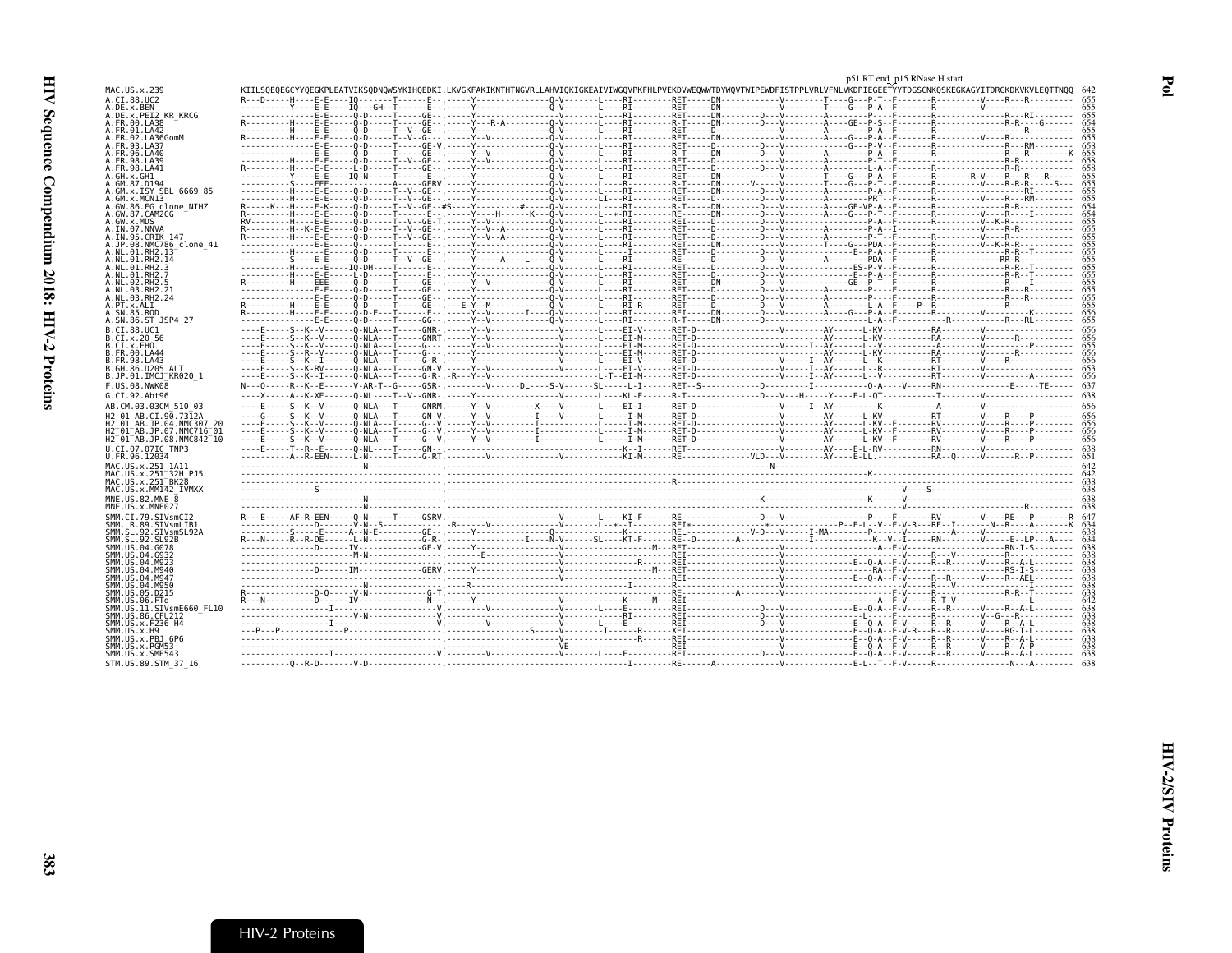| ĞМ<br>A<br>A<br>$\vdots$<br>an<br>GM<br>GM<br>GW<br>AAAAAAAAAAAAAAAAA BBBBBB<br>ĢМ<br>$\ddot{\phantom{0}}$<br>GW<br>IN<br>IN<br>JP<br>NL<br>$\frac{1}{2}$ . $\frac{1}{2}$ . $\frac{1}{2}$ . $\frac{1}{2}$ . $\frac{1}{2}$ . $\frac{1}{2}$ . $\frac{1}{2}$ .<br>NI<br>NI<br>NI<br>NI<br>NI<br>Ni<br>Ni<br>NLNPTSNS CITTER<br>$\vdots$<br>FR<br>GH<br>JP<br>$\frac{1}{1}$<br>ĕ<br>US<br>CI<br>F<br>G<br>AB<br>CM<br>01<br>01<br>01<br>01<br>I.<br>R.<br>H2<br>H2<br>H2<br>н<br>U.F<br>MAC<br>M<br>MAC<br>MAC<br>MAC<br>MAC<br>:<br>$\vdots$<br>MNE<br>MNE<br>$\vdots$<br>SMM<br>SМM<br><br>SMM<br>SМM<br>SМM<br><br>SMM<br>SМM<br>SМM<br>SMM<br>SMM<br>MM,<br>SMM<br>SMM<br>SMM<br>SМM<br>SМM<br>SMM<br>SMM |
|-----------------------------------------------------------------------------------------------------------------------------------------------------------------------------------------------------------------------------------------------------------------------------------------------------------------------------------------------------------------------------------------------------------------------------------------------------------------------------------------------------------------------------------------------------------------------------------------------------------------------------------------------------------------------------------------------------------|
|-----------------------------------------------------------------------------------------------------------------------------------------------------------------------------------------------------------------------------------------------------------------------------------------------------------------------------------------------------------------------------------------------------------------------------------------------------------------------------------------------------------------------------------------------------------------------------------------------------------------------------------------------------------------------------------------------------------|

<span id="page-15-0"></span>

|                                                                 |  | p15 RNase H end_p31 Integrase start |  |                                                                                                                                                                               |  |
|-----------------------------------------------------------------|--|-------------------------------------|--|-------------------------------------------------------------------------------------------------------------------------------------------------------------------------------|--|
| MAC.US.x.239                                                    |  |                                     |  | AELEAFLMALTDSGPKANIIVDSOYVMGIITGCPTESESRLVNOIIEEMIKKSEIYVAWVPAHKGIGGNOEIDHLVSOGIROVLF.LEKIEPAOEEHDKYHSNVKELVFKFGLPRIVAROIVDTCDKCHOKGEAIHGOANSDLGTWOMDCTHLEGKIIIVAVHVASGFIE 81 |  |
| A.CT.88.UC2<br>A.DE.x.BEN                                       |  |                                     |  |                                                                                                                                                                               |  |
| A.DE.x.PEI2 KR KRCG                                             |  |                                     |  |                                                                                                                                                                               |  |
| A.FR.00.LA38<br>A.FR.01.LA42                                    |  |                                     |  |                                                                                                                                                                               |  |
| A.FR.02.LA36GomM                                                |  |                                     |  |                                                                                                                                                                               |  |
| A.FR.93.LA37<br>A.FR.96.LA40                                    |  |                                     |  |                                                                                                                                                                               |  |
| A.FR.98.LA39                                                    |  |                                     |  |                                                                                                                                                                               |  |
| A. FR. 98. LA41<br>A.GH.x.GH1                                   |  |                                     |  |                                                                                                                                                                               |  |
| A.GM.87.D194                                                    |  |                                     |  |                                                                                                                                                                               |  |
| A.GM.X.ISY SBL 6669 85<br>A.GM.x.MCN13                          |  |                                     |  |                                                                                                                                                                               |  |
| A.GW.86.FG clone NIHZ                                           |  |                                     |  |                                                                                                                                                                               |  |
| A.GW.87.CAM2CG<br>A.GW.x.MDS                                    |  |                                     |  |                                                                                                                                                                               |  |
| A.IN.07.NNVA                                                    |  |                                     |  |                                                                                                                                                                               |  |
| A.IN.95.CRIK 147<br>A.JP.08.NMC786 clone 41                     |  |                                     |  |                                                                                                                                                                               |  |
| A.NI.01.RH2.13                                                  |  |                                     |  |                                                                                                                                                                               |  |
| A.NL.01.RH2.14<br>A.NL.01.RH2.3                                 |  |                                     |  |                                                                                                                                                                               |  |
| A.NL.01.RH2.7                                                   |  |                                     |  |                                                                                                                                                                               |  |
| A.NL.02.RH2.5<br>A.NL.03.RH2.21                                 |  |                                     |  |                                                                                                                                                                               |  |
| A.NL.03.RH2.24                                                  |  |                                     |  |                                                                                                                                                                               |  |
| A.PT.x.ALT                                                      |  |                                     |  |                                                                                                                                                                               |  |
| A.SN.85.ROD<br>A.SN.86.ST JSP4 27                               |  |                                     |  |                                                                                                                                                                               |  |
| B.CT.88.UC1                                                     |  |                                     |  |                                                                                                                                                                               |  |
| B.CI.X.20 56<br>B.CI.X.EHO                                      |  |                                     |  |                                                                                                                                                                               |  |
| B. FR. 00. LA44                                                 |  |                                     |  |                                                                                                                                                                               |  |
| B.FR.98.LA43                                                    |  |                                     |  |                                                                                                                                                                               |  |
| B.GH.86.D205 ALT<br>B.JP.01.IMCJ <sup>-</sup> KR020 1           |  |                                     |  |                                                                                                                                                                               |  |
| F.US.08.NWK08                                                   |  |                                     |  |                                                                                                                                                                               |  |
| G.CI.92.Abt96                                                   |  |                                     |  |                                                                                                                                                                               |  |
| AB.CM.03.03CM 510 03                                            |  |                                     |  |                                                                                                                                                                               |  |
| H2 01 AB.CI.90.7312A<br>H2 01 AB JP 04 NMC307 26                |  |                                     |  |                                                                                                                                                                               |  |
| H2 <sup>-</sup> 01 <sup>-</sup> AB.JP.07.NMC716 <sup>-</sup> 01 |  |                                     |  |                                                                                                                                                                               |  |
| H2 <sup>-01-AB.JP.08.NMC842<sup>-10</sup></sup>                 |  |                                     |  |                                                                                                                                                                               |  |
| U.CI.07.07IC TNP3<br>U.FR.96.12034                              |  |                                     |  |                                                                                                                                                                               |  |
| MAC.US.x.251 1A11                                               |  |                                     |  |                                                                                                                                                                               |  |
| MAC.US.x.251-32H PJ5<br>MAC.US.x.251-BK28                       |  |                                     |  |                                                                                                                                                                               |  |
| MAC.US.x.MM142 IVMXX                                            |  |                                     |  |                                                                                                                                                                               |  |
| MNE.US.82.MNE 8                                                 |  |                                     |  |                                                                                                                                                                               |  |
| MNE.US.x.MNE027<br>SMM.CI.79.SIVsmCI2                           |  |                                     |  |                                                                                                                                                                               |  |
| SMM.LR.89.SIVsmLIB1                                             |  |                                     |  |                                                                                                                                                                               |  |
| SMM.SL.92.SIVsmSL92A                                            |  |                                     |  |                                                                                                                                                                               |  |
| SMM.SL.92.SL92B<br>SMM.US.04.G078                               |  |                                     |  |                                                                                                                                                                               |  |
| SMM.US.04.G932                                                  |  |                                     |  |                                                                                                                                                                               |  |
| SMM.US.04.M923<br>SMM.US.04.M940                                |  |                                     |  |                                                                                                                                                                               |  |
| SMM.US.04.M947                                                  |  |                                     |  |                                                                                                                                                                               |  |
| SMM.US.04.M950<br>SMM.US.05.D215                                |  |                                     |  |                                                                                                                                                                               |  |
| SMM.US.06.FTa                                                   |  |                                     |  |                                                                                                                                                                               |  |
| SMM.US.11.SIVsmE660 FL10<br>SMM.US.86.CFU212                    |  |                                     |  |                                                                                                                                                                               |  |
| SMM.US.x.F236 H4                                                |  |                                     |  |                                                                                                                                                                               |  |
| SMM.US.x.H9<br>SMM.US.x.PBJ 6P6                                 |  |                                     |  |                                                                                                                                                                               |  |
| SMM.US.x.PGM53                                                  |  |                                     |  |                                                                                                                                                                               |  |
| SMM.US.x.SME543<br>STM.US.89.STM 37 16                          |  |                                     |  |                                                                                                                                                                               |  |
|                                                                 |  |                                     |  |                                                                                                                                                                               |  |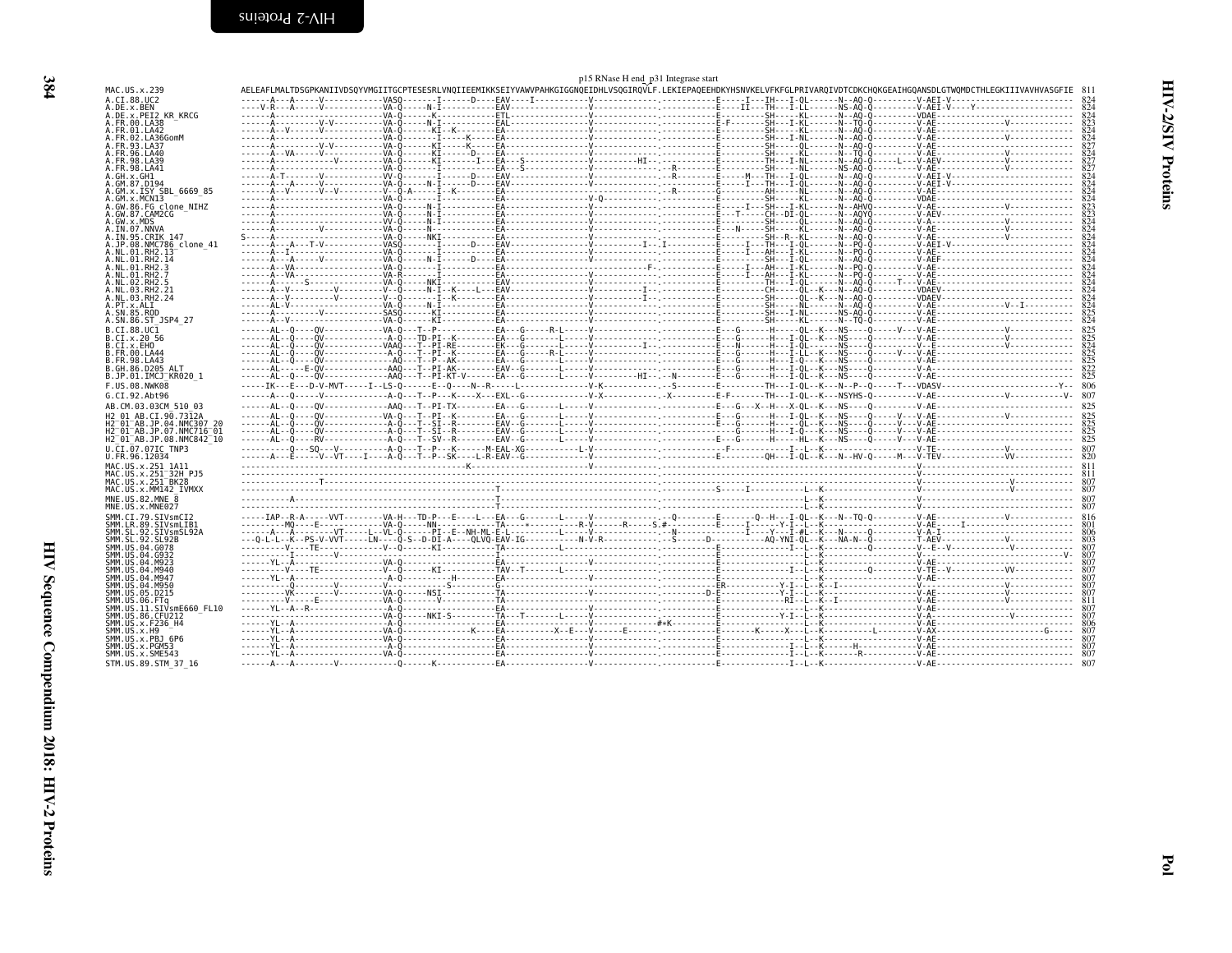| MAC.US.x.239                                                                                                          |  |  | AEVIPOETGROTALFLLKLAGRWPITHLHTDNGANFASOEVKMVAWWAGIEHTFGVPYNPOSOGVVEAMNHHLKNOIDRIREOANSVETIVLMAVHCMNFKRRGGIGDMTPAERLINMITTEOEIOFOOSKNSKFKNFRVYYREGRDOLWKGPGELLWKGEGAVILKVGI                                                                                                                                                                                                                                                                                                            |  |
|-----------------------------------------------------------------------------------------------------------------------|--|--|---------------------------------------------------------------------------------------------------------------------------------------------------------------------------------------------------------------------------------------------------------------------------------------------------------------------------------------------------------------------------------------------------------------------------------------------------------------------------------------|--|
| A.CI.88.UC2                                                                                                           |  |  |                                                                                                                                                                                                                                                                                                                                                                                                                                                                                       |  |
| A.DE.x.BEN                                                                                                            |  |  |                                                                                                                                                                                                                                                                                                                                                                                                                                                                                       |  |
| A.DE.x.PEI2 KR KRCG<br>4.FR.00.LA38                                                                                   |  |  |                                                                                                                                                                                                                                                                                                                                                                                                                                                                                       |  |
| .FR.01.LA42                                                                                                           |  |  |                                                                                                                                                                                                                                                                                                                                                                                                                                                                                       |  |
| FR.02.LA36GomM                                                                                                        |  |  |                                                                                                                                                                                                                                                                                                                                                                                                                                                                                       |  |
| FR.93.LA37                                                                                                            |  |  |                                                                                                                                                                                                                                                                                                                                                                                                                                                                                       |  |
| FR.96.LA40<br>FR.98.LA39                                                                                              |  |  |                                                                                                                                                                                                                                                                                                                                                                                                                                                                                       |  |
| FR.98.LA41                                                                                                            |  |  |                                                                                                                                                                                                                                                                                                                                                                                                                                                                                       |  |
| .GH.x.GH1                                                                                                             |  |  |                                                                                                                                                                                                                                                                                                                                                                                                                                                                                       |  |
| GM.87.D194                                                                                                            |  |  |                                                                                                                                                                                                                                                                                                                                                                                                                                                                                       |  |
| GM.x.ISY SBL 6669 85<br>GM.x.MCNI3                                                                                    |  |  |                                                                                                                                                                                                                                                                                                                                                                                                                                                                                       |  |
| .GW.86.FG clone NIHZ                                                                                                  |  |  |                                                                                                                                                                                                                                                                                                                                                                                                                                                                                       |  |
| A.GW.87.CAM2CG                                                                                                        |  |  |                                                                                                                                                                                                                                                                                                                                                                                                                                                                                       |  |
| A.GW.x.MDS                                                                                                            |  |  |                                                                                                                                                                                                                                                                                                                                                                                                                                                                                       |  |
| A.IN.07.NNVA<br>A.IN.95.CRIK 147                                                                                      |  |  |                                                                                                                                                                                                                                                                                                                                                                                                                                                                                       |  |
| .JP.08.NMC786 clone 41                                                                                                |  |  |                                                                                                                                                                                                                                                                                                                                                                                                                                                                                       |  |
| 4.NL.01.RH2.13                                                                                                        |  |  | $\begin{minipage}[t]{.000\textwidth} {\begin{minipage}[t]{0.000\textwidth} {\begin{minipage}[t]{0.000\textwidth} {\begin{minipage}[t]{0.000\textwidth} {\begin{minipage}[t]{0.000\textwidth} {\begin{minipage}[t]{0.000\textwidth} {\begin{minipage}[t]{0.000\textwidth} {\begin{minipage}[t]{0.000\textwidth} {\begin{minipage}[t]{0.000\textwidth} {\begin{minipage}[t]{0.000\textwidth} {\begin{minipage}[t]{0.000\textwidth} {\begin{minipage}[t]{0.000\textwidth} {\begin{minip$ |  |
| A.NL.01.RH2.14<br>A.NL.01.RH2.3                                                                                       |  |  |                                                                                                                                                                                                                                                                                                                                                                                                                                                                                       |  |
| A.NL.01.RH2.7                                                                                                         |  |  |                                                                                                                                                                                                                                                                                                                                                                                                                                                                                       |  |
| A.NL.02.RH2.5                                                                                                         |  |  |                                                                                                                                                                                                                                                                                                                                                                                                                                                                                       |  |
| A.NL.03.RH2.21                                                                                                        |  |  |                                                                                                                                                                                                                                                                                                                                                                                                                                                                                       |  |
| A.NL.03.RH2.24<br>A.PT.x.ALI                                                                                          |  |  |                                                                                                                                                                                                                                                                                                                                                                                                                                                                                       |  |
| A.SN.85.ROD                                                                                                           |  |  |                                                                                                                                                                                                                                                                                                                                                                                                                                                                                       |  |
| A.SN.86.ST JSP4 27                                                                                                    |  |  |                                                                                                                                                                                                                                                                                                                                                                                                                                                                                       |  |
| B.CI.88.UC1                                                                                                           |  |  |                                                                                                                                                                                                                                                                                                                                                                                                                                                                                       |  |
| B.CI.X.20 56                                                                                                          |  |  |                                                                                                                                                                                                                                                                                                                                                                                                                                                                                       |  |
| B.CI.x.EHO<br>B.FR.00.LA44                                                                                            |  |  |                                                                                                                                                                                                                                                                                                                                                                                                                                                                                       |  |
| B.FR.98.LA43                                                                                                          |  |  |                                                                                                                                                                                                                                                                                                                                                                                                                                                                                       |  |
| GH.86.D205 ALT.                                                                                                       |  |  |                                                                                                                                                                                                                                                                                                                                                                                                                                                                                       |  |
| B.JP.01.IMCJ <sup>-</sup> KR020 1                                                                                     |  |  |                                                                                                                                                                                                                                                                                                                                                                                                                                                                                       |  |
| F.US.08.NWK08                                                                                                         |  |  |                                                                                                                                                                                                                                                                                                                                                                                                                                                                                       |  |
| G.CI.92.Abt96                                                                                                         |  |  |                                                                                                                                                                                                                                                                                                                                                                                                                                                                                       |  |
| AB.CM.03.03CM 510 03                                                                                                  |  |  |                                                                                                                                                                                                                                                                                                                                                                                                                                                                                       |  |
| H2 01 AB.CI.90.7312A                                                                                                  |  |  |                                                                                                                                                                                                                                                                                                                                                                                                                                                                                       |  |
| 12 <sup>-</sup> 01 <sup>-</sup> AB.JP.04.NMC307 20<br>H2 <sup>-</sup> 01 <sup>-</sup> AB.JP.07.NMC716 <sup>-</sup> 01 |  |  |                                                                                                                                                                                                                                                                                                                                                                                                                                                                                       |  |
| H2 <sup>-</sup> 01 <sup>-</sup> AB.JP.08.NMC842 <sup>-</sup> 10                                                       |  |  |                                                                                                                                                                                                                                                                                                                                                                                                                                                                                       |  |
| U.CI.07.07IC TNP3                                                                                                     |  |  |                                                                                                                                                                                                                                                                                                                                                                                                                                                                                       |  |
| U.FR.96.12034                                                                                                         |  |  |                                                                                                                                                                                                                                                                                                                                                                                                                                                                                       |  |
| MAC.US.x.251 1A11                                                                                                     |  |  |                                                                                                                                                                                                                                                                                                                                                                                                                                                                                       |  |
| MAC.US.x.251 <sup>-</sup> 32H PJ5                                                                                     |  |  |                                                                                                                                                                                                                                                                                                                                                                                                                                                                                       |  |
|                                                                                                                       |  |  |                                                                                                                                                                                                                                                                                                                                                                                                                                                                                       |  |
| MAC.US.x.251 <sup>-</sup> BK28                                                                                        |  |  |                                                                                                                                                                                                                                                                                                                                                                                                                                                                                       |  |
| MAC.US.x.MM142 IVMXX<br>MNE.US.82.MNE                                                                                 |  |  |                                                                                                                                                                                                                                                                                                                                                                                                                                                                                       |  |
| MNE.US.x.MNE027                                                                                                       |  |  |                                                                                                                                                                                                                                                                                                                                                                                                                                                                                       |  |
| SMM.CI.79.SIVsmCI2                                                                                                    |  |  |                                                                                                                                                                                                                                                                                                                                                                                                                                                                                       |  |
| SMM.LR.89.SIVsmLIB1                                                                                                   |  |  |                                                                                                                                                                                                                                                                                                                                                                                                                                                                                       |  |
| SMM.SL.92.SIVsmSL92A                                                                                                  |  |  |                                                                                                                                                                                                                                                                                                                                                                                                                                                                                       |  |
| SMM.SL.92.SL92B<br>SMM.US.04.G078                                                                                     |  |  |                                                                                                                                                                                                                                                                                                                                                                                                                                                                                       |  |
| SMM.US.04.G932                                                                                                        |  |  |                                                                                                                                                                                                                                                                                                                                                                                                                                                                                       |  |
|                                                                                                                       |  |  |                                                                                                                                                                                                                                                                                                                                                                                                                                                                                       |  |
|                                                                                                                       |  |  |                                                                                                                                                                                                                                                                                                                                                                                                                                                                                       |  |
|                                                                                                                       |  |  |                                                                                                                                                                                                                                                                                                                                                                                                                                                                                       |  |
|                                                                                                                       |  |  |                                                                                                                                                                                                                                                                                                                                                                                                                                                                                       |  |
|                                                                                                                       |  |  |                                                                                                                                                                                                                                                                                                                                                                                                                                                                                       |  |
| SMM.US.11.SIVsmE660 FL10<br>SMM.US.86.CFU212                                                                          |  |  |                                                                                                                                                                                                                                                                                                                                                                                                                                                                                       |  |
| SMM.US.x.F236 H4                                                                                                      |  |  |                                                                                                                                                                                                                                                                                                                                                                                                                                                                                       |  |
| SMM.US.x.H9                                                                                                           |  |  |                                                                                                                                                                                                                                                                                                                                                                                                                                                                                       |  |
| SMM.US.x.PBJ 6P6                                                                                                      |  |  |                                                                                                                                                                                                                                                                                                                                                                                                                                                                                       |  |
| SMM.US.x.PGM53<br>SMM.US.x.SME543                                                                                     |  |  |                                                                                                                                                                                                                                                                                                                                                                                                                                                                                       |  |
| STM.US.89.STM 37 16                                                                                                   |  |  |                                                                                                                                                                                                                                                                                                                                                                                                                                                                                       |  |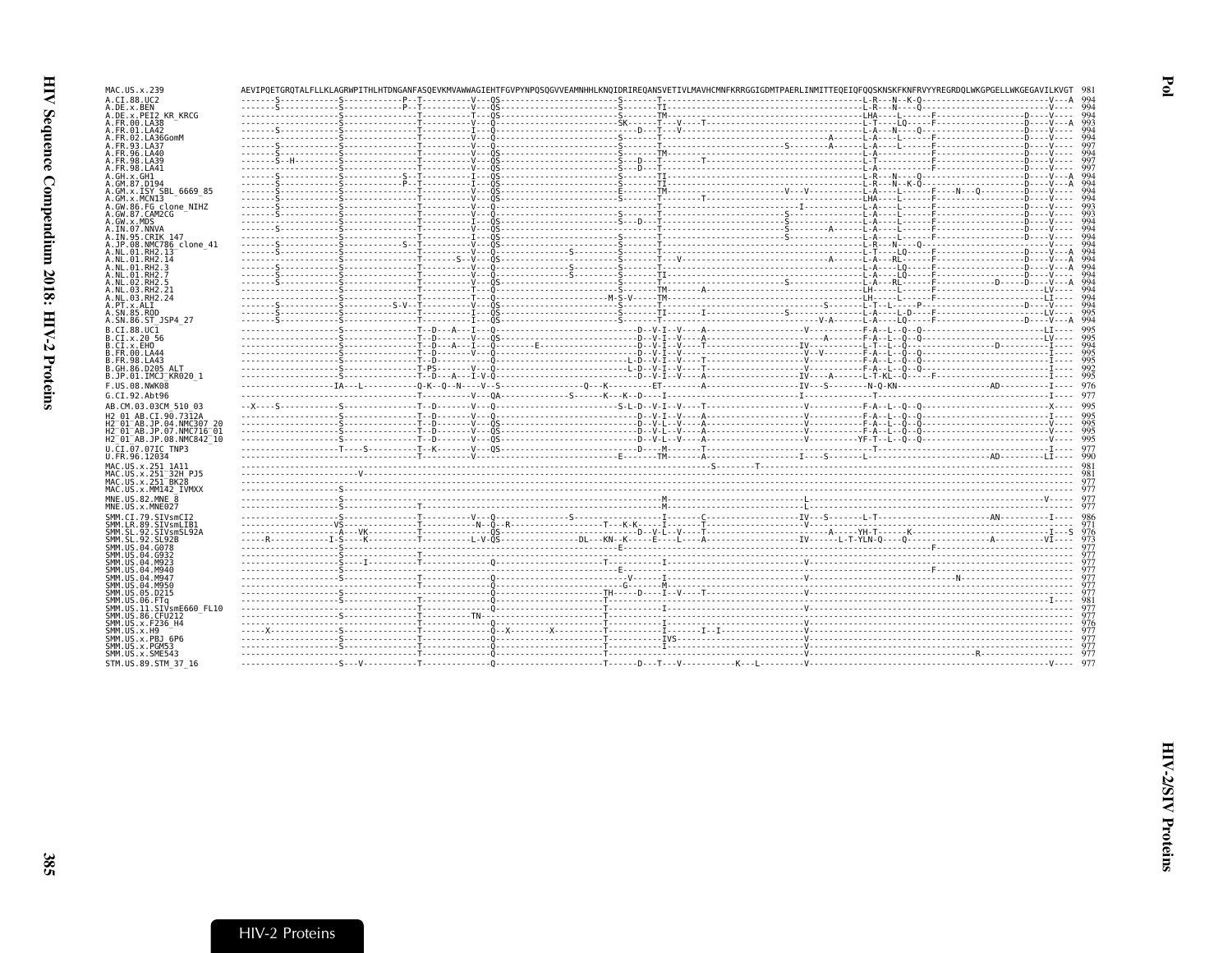| MAC.US.x.239                                                     | DIKVVPRRKAKIIKDYGGGKEVDSSSHMEDT.GEAREVA*                                                                                                                                                                                                                                                                                                                                                                                                                                        | 1019         |
|------------------------------------------------------------------|---------------------------------------------------------------------------------------------------------------------------------------------------------------------------------------------------------------------------------------------------------------------------------------------------------------------------------------------------------------------------------------------------------------------------------------------------------------------------------|--------------|
|                                                                  |                                                                                                                                                                                                                                                                                                                                                                                                                                                                                 | 1033<br>1041 |
| A.CI.88.UC2<br>A.DE.x.BEN<br>A.DE.x.PEI2 KR_KRCG<br>A.FR.00.LA38 | --------------R----RQ-L---P-L-GA.R-DG---.<br>--------------R----RQ-L---P-L-GA.R-DG-M-CPCQVPEIQ<br>---I----------R----RR-------L-G-.R-DG----                                                                                                                                                                                                                                                                                                                                     | 1033         |
|                                                                  | TRQ--GP-L-GA.R-DG-M-                                                                                                                                                                                                                                                                                                                                                                                                                                                            | 1032         |
| A.FR.01.LA42<br>A. FR. 02. LA36GomM                              | E------------R----RQ-L--G--L-GA.R-DG----                                                                                                                                                                                                                                                                                                                                                                                                                                        | 1033<br>1033 |
| A.FR.93.LA37                                                     |                                                                                                                                                                                                                                                                                                                                                                                                                                                                                 | 1036         |
| A.FR.96.LA40                                                     |                                                                                                                                                                                                                                                                                                                                                                                                                                                                                 | 1033         |
| A.FR.98.LA39<br>A.FR.98.LA41                                     |                                                                                                                                                                                                                                                                                                                                                                                                                                                                                 | 1036<br>1036 |
| A.GH.x.GH1                                                       | ----I---------R----RQ-L--T--L-GARE-DG---                                                                                                                                                                                                                                                                                                                                                                                                                                        | 1033         |
| A.GM.87.D194                                                     | R RQ - L - - - - L - GA . R - DG - - - -<br>----I---------R---PRQ-M--G--L-GA.R-DG-M-                                                                                                                                                                                                                                                                                                                                                                                            | 1033<br>1033 |
| A.GM.x.ISY SBL 6669 85<br>A.GM.x.MCNI3                           |                                                                                                                                                                                                                                                                                                                                                                                                                                                                                 | 1033         |
| A.GW.86.FG clone NIHZ                                            |                                                                                                                                                                                                                                                                                                                                                                                                                                                                                 | 1032         |
| A.GW.87.CAM2CG                                                   |                                                                                                                                                                                                                                                                                                                                                                                                                                                                                 | 1032<br>1033 |
| A.GW.X.MDS<br>A.IN.07.NNVA                                       |                                                                                                                                                                                                                                                                                                                                                                                                                                                                                 | 1033         |
| A.IN.95.CRIK 147                                                 |                                                                                                                                                                                                                                                                                                                                                                                                                                                                                 | 1033<br>1040 |
| A.JP.08.NMC786_clone_41<br>A.NL.01.RH2.13                        | $\begin{tabular}{cccccccc} \hline \multicolumn{2}{c}{\textbf{1}} & \multicolumn{2}{c}{\textbf{1}} & \multicolumn{2}{c}{\textbf{1}} & \multicolumn{2}{c}{\textbf{1}} & \multicolumn{2}{c}{\textbf{1}} & \multicolumn{2}{c}{\textbf{1}} & \multicolumn{2}{c}{\textbf{1}} & \multicolumn{2}{c}{\textbf{1}} & \multicolumn{2}{c}{\textbf{1}} & \multicolumn{2}{c}{\textbf{1}} & \multicolumn{2}{c}{\textbf{1}} & \multicolumn{2}{c}{\textbf{1}} & \multicolumn{2}{c}{\textbf{1}} &$ | 1033         |
| A.NL.01.RH2.14                                                   |                                                                                                                                                                                                                                                                                                                                                                                                                                                                                 | 1033         |
| A.NL.01.RH2.3<br>A.NL.01.RH2.7                                   |                                                                                                                                                                                                                                                                                                                                                                                                                                                                                 | 1033<br>1033 |
| A.NL.02.RH2.5                                                    |                                                                                                                                                                                                                                                                                                                                                                                                                                                                                 | 1033         |
| A.NL.03.RH2.21                                                   | ---------------------RO-E------E-GA.R-DG---                                                                                                                                                                                                                                                                                                                                                                                                                                     | 1033         |
| A.NL.03.RH2.24<br>A.PT.x.ALI                                     | --------------R-----RQ-L--GP-L-GA.R-DG----                                                                                                                                                                                                                                                                                                                                                                                                                                      | 1033<br>1033 |
| A.SN.85.ROD                                                      | ---II---------R-----RQ-M--G--L-GA.R-DG-M-<br>---II----------------RQ-M--G-NL-GA.R-DG---                                                                                                                                                                                                                                                                                                                                                                                         | 1034         |
| A.SN.86.ST JSP4 27                                               |                                                                                                                                                                                                                                                                                                                                                                                                                                                                                 | 1033         |
| B.CI.88.UC1<br>B.CI.X.20 56                                      | E---I--------RH------L-CGTD----.RQ---M-QSGQVPEA-<br>E---I--------RH------L-CGADV---.RQ---M-QSGQVPEA-                                                                                                                                                                                                                                                                                                                                                                            | 1042<br>1042 |
| B.CI.X.EHO                                                       | E---I--------RN------E-C-ADV---.MQ-----QSN*IPEI-                                                                                                                                                                                                                                                                                                                                                                                                                                | 1040         |
| B. FR. 00. LA44<br>B.FR.98.LA43                                  | E------------RH------L-CGADV---.RQ---M-QSDQXPEV-                                                                                                                                                                                                                                                                                                                                                                                                                                | 1042<br>1041 |
| B.GH.86.D205 ALT                                                 |                                                                                                                                                                                                                                                                                                                                                                                                                                                                                 | 1037         |
| B.JP.01.IMCJ KR020 1                                             |                                                                                                                                                                                                                                                                                                                                                                                                                                                                                 | 1042         |
| F.US.08.NWK08                                                    | V AN -- N*. - KVGKM - LYSEIL*T-                                                                                                                                                                                                                                                                                                                                                                                                                                                 | 1021         |
| G.CI.92.Abt96                                                    | E-------------------------TN----.RQTG---                                                                                                                                                                                                                                                                                                                                                                                                                                        | 1016         |
| AB.CM.03.03CM 510 03                                             | E------------RH-----GL-C-AD----. RQ-S-M-QSDQIP*V-                                                                                                                                                                                                                                                                                                                                                                                                                               | 1041         |
| H2 01 AB.CI.90.7312A<br>H2-01-AB.JP.04.NMC307 20                 | E---I--------RH------L-C-TDV---.RQ---M-QSSQVSEA-<br>E------------RH------L-CGTDV---.RQ---M-QSGQVPEA-                                                                                                                                                                                                                                                                                                                                                                            | 1042<br>1042 |
| H2 <sup>-01-AB.JP.07.NMC716-01</sup>                             | E--------------RH-------L-CGTDV--- RQ---M-QSSQAPEA-                                                                                                                                                                                                                                                                                                                                                                                                                             | 1042         |
| H2 <sup>-01-AB.JP.08.NMC842<sup>-10</sup></sup>                  | E - - - - - - - - - - - - RH - - - - - GL - CGTD - - - - RQ - - - M - QSGQVPEA -                                                                                                                                                                                                                                                                                                                                                                                                | 1042         |
| U.CI.07.07IC TNP3<br>U.FR.96.12034                               | ----I-----------------G-NL-GA.RQDG-M-QLGEIP*A-<br>----I--------R-------L----NL-GA.EKV--M-LPDQTPEYN                                                                                                                                                                                                                                                                                                                                                                              | 1023<br>1037 |
| MAC.US.x.251 1A11                                                |                                                                                                                                                                                                                                                                                                                                                                                                                                                                                 | 1020         |
| MAC.US.x.251 <sup>-32H</sup> PJ5                                 |                                                                                                                                                                                                                                                                                                                                                                                                                                                                                 | 1020         |
| MAC.US.x.251 <sup>-</sup> BK28<br>MAC.US.x.MM142 IVMXX           |                                                                                                                                                                                                                                                                                                                                                                                                                                                                                 | 1016<br>1016 |
| MNE.US.82.MNE 8                                                  |                                                                                                                                                                                                                                                                                                                                                                                                                                                                                 | 1016         |
| MNE.US.x.MNE027                                                  |                                                                                                                                                                                                                                                                                                                                                                                                                                                                                 | 1016         |
| SMM.CI.79.SIVsmCI2                                               | ----I---------------LGN-PYL-NP.E-DGKM-QPD                                                                                                                                                                                                                                                                                                                                                                                                                                       | 1028         |
| SMM.LR.89.SIVsmLIB1<br>SMM.SL.92.SIVsmSL92A                      | IAD--N-.TQV--T-QLSEISKV-                                                                                                                                                                                                                                                                                                                                                                                                                                                        | 101C<br>1023 |
| SMM. SL. 92. SL92B                                               | E-------------------RQ-MG--AS---Q*KNSGAL-                                                                                                                                                                                                                                                                                                                                                                                                                                       | 1012         |
| SMM.US.04.G078                                                   | E----------------A-----G-G--L--P.-----M-                                                                                                                                                                                                                                                                                                                                                                                                                                        | 1016         |
| SMM. US.04.G932<br>SMM. US.04.M923                               |                                                                                                                                                                                                                                                                                                                                                                                                                                                                                 | 1016<br>1016 |
| SMM.US.04.M940                                                   | -----------------A-----G-G--L--P.-----M-                                                                                                                                                                                                                                                                                                                                                                                                                                        | 1016         |
| SMM. US.04.M947<br>SMM.US.04.M950                                |                                                                                                                                                                                                                                                                                                                                                                                                                                                                                 | 1016<br>1016 |
| SMM.US.05.D215                                                   |                                                                                                                                                                                                                                                                                                                                                                                                                                                                                 | 1016         |
| SMM.US.06.FTq<br>SMM.US.11.SIVsmE660_FL10<br>SMM.US.86.CEU212    |                                                                                                                                                                                                                                                                                                                                                                                                                                                                                 | 1020         |
|                                                                  |                                                                                                                                                                                                                                                                                                                                                                                                                                                                                 | 1016<br>1016 |
| SMM. US. x. F236 H4                                              |                                                                                                                                                                                                                                                                                                                                                                                                                                                                                 | 1015         |
| SMM.US.x.H9<br>SMM.US.x.PBJ 6P6                                  |                                                                                                                                                                                                                                                                                                                                                                                                                                                                                 | 1016<br>1016 |
| SMM.US.x.PGM53                                                   |                                                                                                                                                                                                                                                                                                                                                                                                                                                                                 | 1016         |
| SMM.US.x.SME543                                                  |                                                                                                                                                                                                                                                                                                                                                                                                                                                                                 | 1016         |
| STM.US.89.STM 37 16                                              | G  L  R  G                                                                                                                                                                                                                                                                                                                                                                                                                                                                      | 1016         |

| MAC.US.x.239                                                                                                                                                                                                                                                 | Pol end<br>DIKVVPRRKAKIIKDYGGGKEVDSSSHMEDT.GEAREVA*                                                                                                                                                                                                                                                                                                                                                                                | 1019<br>1033                                                                        | ⋖            |
|--------------------------------------------------------------------------------------------------------------------------------------------------------------------------------------------------------------------------------------------------------------|------------------------------------------------------------------------------------------------------------------------------------------------------------------------------------------------------------------------------------------------------------------------------------------------------------------------------------------------------------------------------------------------------------------------------------|-------------------------------------------------------------------------------------|--------------|
| A.CI.88.UC2<br>A.DE.x.BEN<br>A.DE.x.PEI2_KR_KRCG<br>A.FR.00.LA38<br>A.FR.00.LA30<br>A.FR.01.LA42<br>A.FR.02.LA36GomM<br>A.FR.93.LA37<br>A.FR.96.LA40                                                                                                         |                                                                                                                                                                                                                                                                                                                                                                                                                                    | 1041<br>1033<br>1032<br>1033<br>1033<br>1036<br>1033                                | <b>AIS/Z</b> |
| A.FK.98.LA41<br>A.GH.x.GH1<br>A.GM.87.D194<br>A.GM.x.NCN13 -<br>A.GW.x.MCN13 -<br>A.GW.86.FG clone_NIHZ<br>A.GW.87.CAM2CG                                                                                                                                    |                                                                                                                                                                                                                                                                                                                                                                                                                                    | 1036<br>1036<br>1036<br>1033<br>$\begin{array}{c} 1033 \\ 1033 \\ 1033 \end{array}$ | Proteins     |
| A. GW.87.CAMZCG<br>A. GW.87.NDS<br>A. IN.97.NNVA<br>A. IN.95.CRIK 147<br>A.NL.01.RH2.13<br>A.NL.01.RH2.13<br>A.NL.01.RH2.13                                                                                                                                  |                                                                                                                                                                                                                                                                                                                                                                                                                                    | 1033<br>1032<br>1032<br>1033<br>1033<br>1040<br>1040                                |              |
| .NL.01.RH2.3<br>A.NL.01.RH2.7<br>A.NL.01.RH2.5<br>A.NL.03.RH2.21<br>A.NL.03.RH2.24                                                                                                                                                                           |                                                                                                                                                                                                                                                                                                                                                                                                                                    | 1040<br>1033<br>1033<br>1033<br>1033<br>1033<br>1033<br>1033                        |              |
| A.PT.x.ALI<br>B.CI.88.UC1<br>B.CI.x.20 56<br>B.CI.x.EHO                                                                                                                                                                                                      |                                                                                                                                                                                                                                                                                                                                                                                                                                    | 1033<br>1033<br>$\begin{array}{c} 1042 \\ 1042 \\ 1040 \end{array}$                 |              |
| B.FR.00.LA44<br>B.FR.00.LA44<br>B.FR.98.LA43<br>B.GH.86.D205 ALT<br>B.JP.01.IMCJ_KR020_1<br>F.US.08.NWK08<br>G.CI.92.Abt96                                                                                                                                   | ----------V-------------AN--N*.-KVGKM-LYSEIL*T-<br>E-------------------------TN----.RQTG---                                                                                                                                                                                                                                                                                                                                        | 1042<br>1041<br>$\frac{1037}{1042}$<br>1021<br>1016                                 |              |
| AB.CM.03.03CM 510 03<br>H2_01_AB.CI.90.7312A<br>H2 <sup>_</sup> 01 <sup>_</sup> AB.JP.04.NMC307_20<br>H2 <sup>_</sup> 01 <sup>_</sup> AB.JP.07.NMC716 <sup>_</sup> 01<br>H2_01_AB.JP.08.NMC842_10<br>U.CI.07.07IC TNP3                                       | E------------RH-----GL-C-AD----. RQ-S-M-QSDQIP*V-                                                                                                                                                                                                                                                                                                                                                                                  | 1041<br>1042<br>$\frac{1042}{1042}$<br>$\frac{1042}{1042}$                          |              |
| U.FR.96.12034<br>¤111103.x1251<br>MAC.US.x.251_1A11<br>MAC.US.x.251_32H_PJ5<br>MAC.US.x.251_BK28<br>MAC.US.x.MM142_IVMXX                                                                                                                                     |                                                                                                                                                                                                                                                                                                                                                                                                                                    | $\frac{1023}{1037}$<br>1020<br>1020<br>1016<br>1016                                 |              |
| MNE.US.82.MNE 8<br>MNE.US.x.MNE027                                                                                                                                                                                                                           | $\begin{minipage}[t]{.15\textwidth} \begin{tabular}{ c c c } \hline & \multicolumn{1}{ c }{\textbf{0.1}} & \multicolumn{1}{ c }{\textbf{0.1}} & \multicolumn{1}{ c }{\textbf{0.1}} & \multicolumn{1}{ c }{\textbf{0.1}} & \multicolumn{1}{ c }{\textbf{0.1}} & \multicolumn{1}{ c }{\textbf{0.1}} & \multicolumn{1}{ c }{\textbf{0.1}} & \multicolumn{1}{ c }{\textbf{0.1}} & \multicolumn{1}{ c }{\textbf{0.1}} & \multicolumn{1$ | 1016<br>1016<br>1028<br>1010<br>1023<br>1012<br>1016                                |              |
| MME.US.x.MME027<br>SMM.CI.79.SIVSMCI2<br>SMM.CI.92.SIVSMCI22A<br>SMM.SL.92.SIVSMSI22A<br>SMM.SL.92.SIVSMSI23<br>SMM.US.04.G078<br>SMM.US.04.G078<br>SMM.US.04.M923<br>SMM.US.04.M923<br>SMM.US.04.M923<br>SMM.US.04.M923<br>SMM.US.04.M923<br>SMM.US.05.D215 |                                                                                                                                                                                                                                                                                                                                                                                                                                    | 1016<br>1016<br>1016<br>1016<br>1016<br>1016                                        |              |
| SMM.US.06. FT4<br>SMM.US.06. FT4<br>SMM.US.11. SIVsmE660_FL10<br>SMM.US.3. F236_H4<br>SMM.US.x. F236_H4<br>SMM.US.x. PBJ_6P6<br>SMM.US.x. PBJ_6P6<br>SMM.US.x. PBJ_6P6<br>SMM.US.x. PBJ_6P6                                                                  |                                                                                                                                                                                                                                                                                                                                                                                                                                    | 1020<br>1016<br>1016<br>1015<br>1016<br>1016<br>1016                                |              |
| SMM.US.x.SME543<br>STM.US.89.STM 37 16                                                                                                                                                                                                                       |                                                                                                                                                                                                                                                                                                                                                                                                                                    | 1016<br>1016                                                                        |              |
|                                                                                                                                                                                                                                                              |                                                                                                                                                                                                                                                                                                                                                                                                                                    |                                                                                     |              |
|                                                                                                                                                                                                                                                              |                                                                                                                                                                                                                                                                                                                                                                                                                                    |                                                                                     |              |
|                                                                                                                                                                                                                                                              |                                                                                                                                                                                                                                                                                                                                                                                                                                    |                                                                                     |              |
|                                                                                                                                                                                                                                                              |                                                                                                                                                                                                                                                                                                                                                                                                                                    |                                                                                     | $\mathbf{F}$ |

<span id="page-17-0"></span>p31 Integrase end<br>Pol and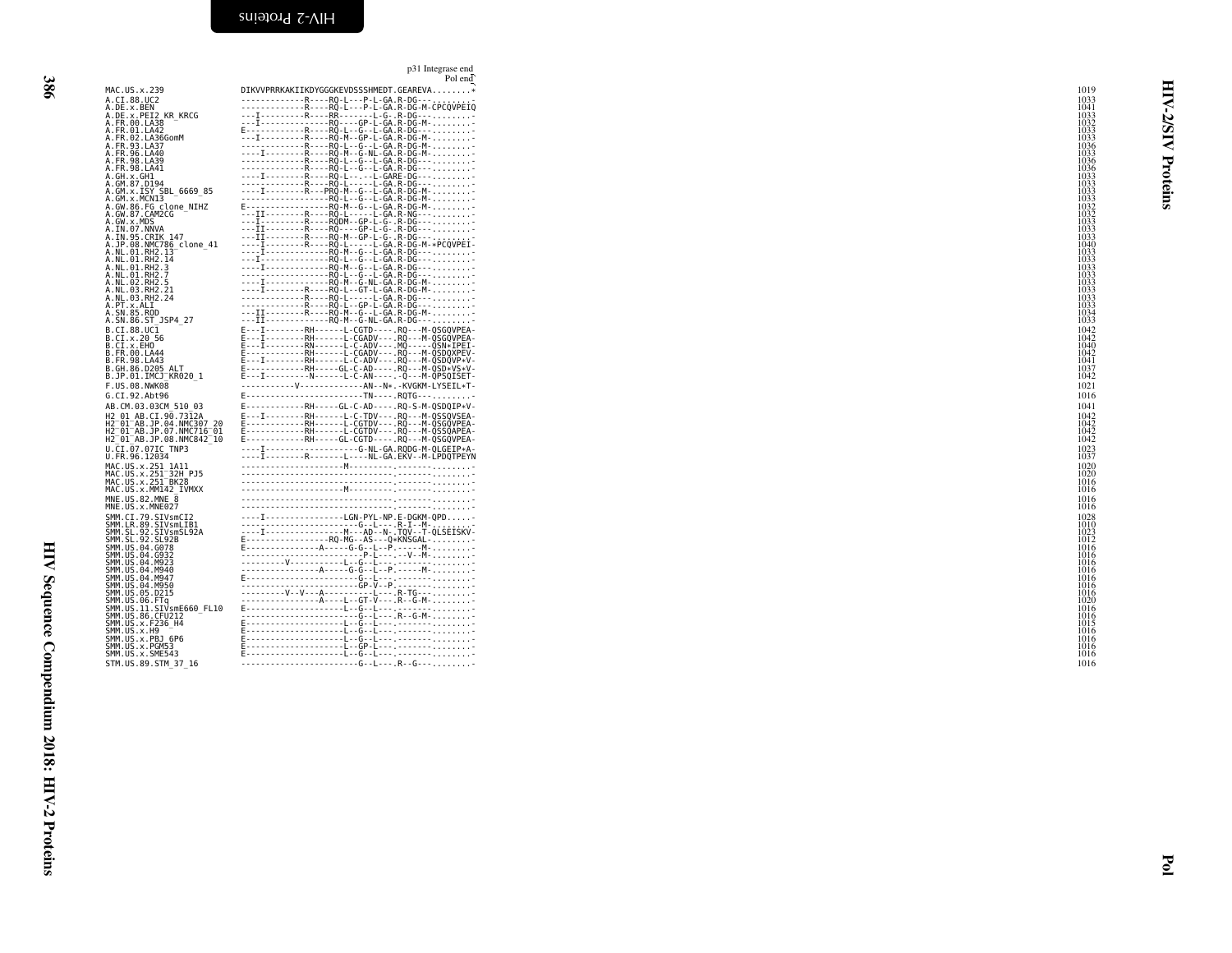|                                                                                                                                    | Vif start |                                                                                       |  |  |
|------------------------------------------------------------------------------------------------------------------------------------|-----------|---------------------------------------------------------------------------------------|--|--|
| MAC.US.x.239<br>A.CI.88.UC2                                                                                                        |           |                                                                                       |  |  |
| A.DE.x.BEN<br>A.DE.x.PEI2 KR KRCG                                                                                                  |           |                                                                                       |  |  |
| A.FR.00.LA38<br>A.FR.01.LA42                                                                                                       |           |                                                                                       |  |  |
| 02.001006 CNA vit                                                                                                                  |           |                                                                                       |  |  |
| 08.012100 CNA vi                                                                                                                   |           |                                                                                       |  |  |
| .013050 <sup>-</sup> CNA <sup>-</sup> vif<br>.045009 <sup>-</sup> CNA <sup>-</sup> vif<br>052004 CNA vi                            |           |                                                                                       |  |  |
| 10.008010 CNA vi<br>009041 <sup>-</sup> CNA <sup>-</sup> vi                                                                        |           |                                                                                       |  |  |
|                                                                                                                                    |           |                                                                                       |  |  |
| 11.031014 <sup>-</sup> CNA <sup>-</sup> vi                                                                                         |           |                                                                                       |  |  |
| .038004 <sup>-</sup> CNA <sup>-</sup> vi<br>.11.048012 <sup>-</sup> CNA <sup>-</sup> vi1                                           |           |                                                                                       |  |  |
| 96.LA40                                                                                                                            |           |                                                                                       |  |  |
| 98.1439<br>FR.98.LA41                                                                                                              |           |                                                                                       |  |  |
|                                                                                                                                    |           |                                                                                       |  |  |
| ISY SBL 6669 85<br>MCN13                                                                                                           |           |                                                                                       |  |  |
| 86.FG_clone_NIHZ<br>87.CAM2CG                                                                                                      |           |                                                                                       |  |  |
| GW.x.MDS<br>IN.07.NNVA                                                                                                             |           |                                                                                       |  |  |
| NMC786 clone 41.                                                                                                                   |           |                                                                                       |  |  |
| .RH2.13                                                                                                                            |           |                                                                                       |  |  |
|                                                                                                                                    |           |                                                                                       |  |  |
|                                                                                                                                    |           |                                                                                       |  |  |
| RH <sub>2</sub><br>PT.93.JAU1                                                                                                      |           |                                                                                       |  |  |
|                                                                                                                                    |           |                                                                                       |  |  |
| SN.85.ROD<br>A.SN.86.ST JSP4 27                                                                                                    |           |                                                                                       |  |  |
| CI.88.UC1                                                                                                                          |           |                                                                                       |  |  |
| CI.x.EHO<br>00.045004_CNB_vif                                                                                                      |           |                                                                                       |  |  |
| FR.00.LA44<br>04.009011 CNB vi                                                                                                     |           |                                                                                       |  |  |
| 07.031016 CNB vif<br>$.013048$ <sup>-</sup> CNB <sup>-</sup> vit                                                                   |           |                                                                                       |  |  |
| 10.026008 CNB vit                                                                                                                  |           |                                                                                       |  |  |
| .519012 <sup>-</sup> CNB <sup>-</sup> vi<br>$.009042 - CNB - vi$                                                                   |           |                                                                                       |  |  |
| .013039 <sup>-</sup> CNB <sup>-</sup> vi<br>FR.11.013040 <sup>-</sup> CNB <sup>-</sup> vi1                                         |           |                                                                                       |  |  |
| FR.11.018038_CNB_vif<br>FR.98.LA43                                                                                                 |           |                                                                                       |  |  |
| GH.86.D205 ALT<br>.JP.01.IMCJ_KR020 1                                                                                              |           |                                                                                       |  |  |
| G.CI.92.Abt96                                                                                                                      |           |                                                                                       |  |  |
| AB.CM.03.03CM 510 03                                                                                                               |           |                                                                                       |  |  |
| H2 01 AB.CI.90.7312A<br>01 AB.JP.04.NMC307 20                                                                                      |           |                                                                                       |  |  |
| H2 <sup>-</sup> 01 <sup>-</sup> AB.JP.07.NMC716 <sup>-</sup> 01<br>H2 <sup>-</sup> 01 <sup>-</sup> AB.JP.08.NMC842 <sup>-</sup> 10 |           |                                                                                       |  |  |
| U.CI.07.07IC TNP3<br>U.FR.96.12034                                                                                                 |           |                                                                                       |  |  |
| MAC.US.x.251 1A11                                                                                                                  |           |                                                                                       |  |  |
| MAC.US.x.251 32H PJ5<br>MAC.US.x.251 BK28<br>MAC.US.x.MM142 IVMXX                                                                  |           |                                                                                       |  |  |
| MNE.US.82.MNE 8                                                                                                                    |           |                                                                                       |  |  |
| SMM.CI.79.SIVsmCI<br>89.SIVsmLIB                                                                                                   |           |                                                                                       |  |  |
| .92<br>.SIVsmSL92/                                                                                                                 |           |                                                                                       |  |  |
|                                                                                                                                    |           |                                                                                       |  |  |
|                                                                                                                                    |           |                                                                                       |  |  |
|                                                                                                                                    |           |                                                                                       |  |  |
|                                                                                                                                    |           |                                                                                       |  |  |
| SIVsmE660 FL10<br>86 CEU212                                                                                                        |           |                                                                                       |  |  |
| US.x.F236 H4<br>SMM.US.x.H9                                                                                                        |           |                                                                                       |  |  |
| SMM.US.x.PBJ 6P6<br>SMM.US.x.PGM53                                                                                                 |           |                                                                                       |  |  |
| SMM.US.x.SME543<br>STM.US.89.STM 37 16                                                                                             |           | -H---N--E-S-A-----H-------------------GEA--------N---------E--------TR---S----DC--0-- |  |  |
|                                                                                                                                    |           |                                                                                       |  |  |

# <span id="page-18-0"></span>HIV-2 Proteins

<span id="page-18-1"></span>Vif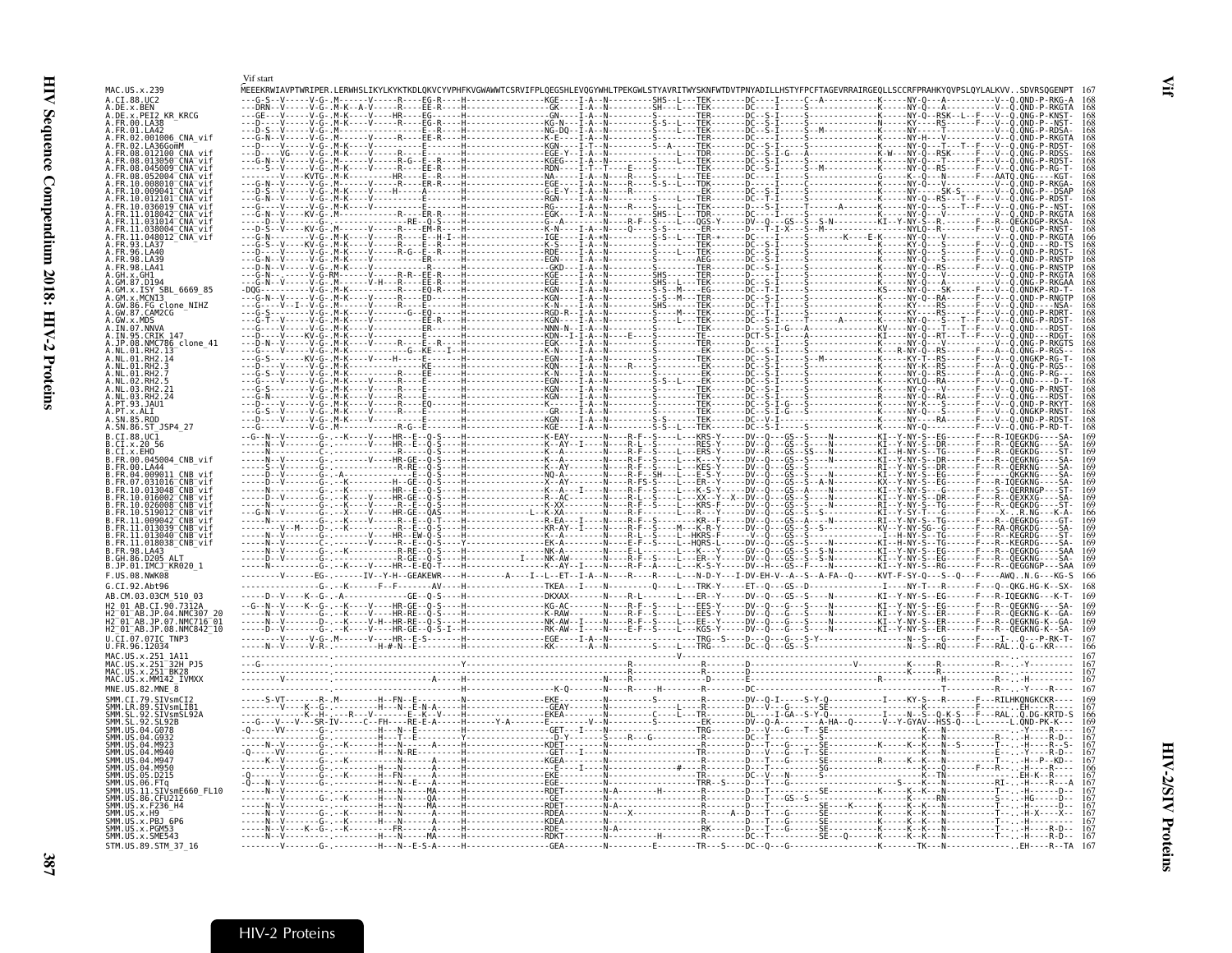HIV Sequence Compendium 2018: HIV-2 Proteins

<span id="page-19-0"></span>

| MAC.US.x.239                                                                                                                                                                                                                           | Vif end<br>WKQWRRDNRRGLRMAKQNSRGDKQRGGKPPTKGANFPGLAKVLGILA                                                                                                                                                                           | 214                                                     |
|----------------------------------------------------------------------------------------------------------------------------------------------------------------------------------------------------------------------------------------|--------------------------------------------------------------------------------------------------------------------------------------------------------------------------------------------------------------------------------------|---------------------------------------------------------|
| A.CI.88.UC2<br>A.DE.x.BEN<br>A.DE.x.BEN<br>A.DE.x.PEI2 KR KRCG                                                                                                                                                                         | R------HW----V-R-DY-SLE-------APR-H---V----E---<br>R------HW----V-REDH-SL--G-SE-SAPR-H---V----E---<br>R-R--SNYW--F-L-RKDG--H-----SE--AS--Y---V----E------------                                                                      | $^{216}_{216}$                                          |
| A.FR.00.LA38<br>A.FR.01.LA42                                                                                                                                                                                                           |                                                                                                                                                                                                                                      | 216<br>216<br>216<br>216<br>216<br>216<br>216<br>28     |
| A.FR.02.001006 CNA_vif<br>A.FR.02.LA36GomM<br>A.FR.08.012100 CNA_vif                                                                                                                                                                   |                                                                                                                                                                                                                                      | ₹                                                       |
| A.FR.08.013050 CNA vif<br>A.FR<br>$.08.045009$ <sup>-</sup> CNA <sup>-</sup> vif                                                                                                                                                       |                                                                                                                                                                                                                                      | Proteins<br>216<br>216<br>216<br>216                    |
| A.FR.08.052004 <sup>-</sup> CNA <sup>-</sup> vif                                                                                                                                                                                       |                                                                                                                                                                                                                                      |                                                         |
| A.FR.10.008010 CNA-vif<br>A.FR.10.009041 CNA-vif<br>A.FR.10.012101 CNA-vif<br>A.FR.10.036019 CNA-vif                                                                                                                                   |                                                                                                                                                                                                                                      | 216<br>216<br>216<br>216<br>216<br>216                  |
| A.FR.11.018042 <sup>-</sup> CNA <sup>-</sup> vif<br>A.FR.11.031014 CNA vif                                                                                                                                                             | R-----NHW----V-R--Y-SLE-G-SE-SAPR-H---V----E---                                                                                                                                                                                      |                                                         |
| A.FR.11.038004-CNA-vif<br>A.FR.11.048012-CNA-vif<br>A.FR.93.LA37                                                                                                                                                                       |                                                                                                                                                                                                                                      |                                                         |
| A. FR. 96. LA40<br>A.FR.98.LA39<br>A.FR.98.LA41                                                                                                                                                                                        |                                                                                                                                                                                                                                      |                                                         |
| A. GH. x. GH1<br>A. GM. 87. D194<br>A. GM. x. ISY SBL_6669_85<br>A. GM. x. MCN13                                                                                                                                                       |                                                                                                                                                                                                                                      |                                                         |
| A.GW.86.FG_clone_NIHZ<br>A.GW.87.CAM2CG                                                                                                                                                                                                |                                                                                                                                                                                                                                      |                                                         |
| A.GW.x.MDS                                                                                                                                                                                                                             |                                                                                                                                                                                                                                      |                                                         |
| A. IN. 07.NNVA<br>A. IN. 95.CRIK 147<br>A. JP. 08.NMC786_Clone_41<br>A. NL. 01.RH2.13<br>A. NL. 01.RH2.14                                                                                                                              |                                                                                                                                                                                                                                      | $\frac{216}{216}$                                       |
| A.NL.01.RH2.3                                                                                                                                                                                                                          |                                                                                                                                                                                                                                      | $\frac{216}{216}$                                       |
| A.NL.01.RH2<br>A.NL.02.RH2.5                                                                                                                                                                                                           |                                                                                                                                                                                                                                      | $\frac{216}{216}$                                       |
| A.NL.03.RH2.21<br>A.NL.03.RH2.24<br>A.PT.93.14U1                                                                                                                                                                                       |                                                                                                                                                                                                                                      | 216<br>216<br>216<br>216                                |
| A.PT.x.ALI<br>A.SN.85.ROD                                                                                                                                                                                                              |                                                                                                                                                                                                                                      | $\frac{216}{216}$                                       |
| A.SN.86.ST JSP4 27<br>B.CI.88.UCT<br>B.CI.x.20 56<br>B.CI.x.EHO                                                                                                                                                                        |                                                                                                                                                                                                                                      |                                                         |
| B.FR.00.045004_CNB_vif                                                                                                                                                                                                                 | R -- R -- N -- ST -- R -- N -- N -- N -- R -- N -- ST -- R -- N -- ST -- R -- N -- ST -- N -- - - - ----------<br>R -- R -- N -- - I -- - R -- I -- TSR -- SSS -- SSS -- APRTH<br>R -- R -- N -- - I -- - R -- N -- I -- TS -- SSS - |                                                         |
| B.FR.00.LA44<br>B.FR.04.009011_CNB_vif                                                                                                                                                                                                 |                                                                                                                                                                                                                                      |                                                         |
| B.FR.07.031016 CNB vif<br>B.FR.10.013048 CNB vif                                                                                                                                                                                       |                                                                                                                                                                                                                                      |                                                         |
| B.FR.10.013048 CNB vif<br>B.FR.10.016002 CNB vif<br>B.FR.10.026008 CNB vif<br>B.FR.11.009042 CNB vif<br>B.FR.11.013039 CNB vif<br>B.FR.11.013040 CNB vif<br>B.FR.11.013040 CNB vif<br>B.FR.11.013040 CNB vif<br>B.FR.11.013040 CNB vif |                                                                                                                                                                                                                                      |                                                         |
|                                                                                                                                                                                                                                        |                                                                                                                                                                                                                                      |                                                         |
| B.FR.98.LA43<br>B.GH.86.D205 ALT                                                                                                                                                                                                       |                                                                                                                                                                                                                                      |                                                         |
| B.JP.01.IMCJ KR020 1<br>F.US.08.NWK08                                                                                                                                                                                                  | R--RGGN------V-RD--HTNQ-G-S-SSASR-H------I------                                                                                                                                                                                     | 214                                                     |
| G.CI.92.Abt96<br>AB.CM.03.03CM 510 03                                                                                                                                                                                                  | R--R-G-----I---RK--XR-Q-DSSQSF-Q--Y------------<br>RE-R--N---SI-X-RK-NNRAQ-GSSQ-LAPRTH------------                                                                                                                                   | 216<br>217                                              |
| H2_01_AB.CI.90.7312A<br>H2 <sup>_</sup> 01 <sup>_</sup> AB.JP.04.NMC307_20<br>H2 <sup>_</sup> 01 <sup>_</sup> AB.JP.07.NMC716 <sup>_</sup> 01<br>H2_01_AB.JP.08.NMC842_10                                                              |                                                                                                                                                                                                                                      | $\frac{217}{217}$<br>$\frac{217}{217}$                  |
| U.CI.07.07IC TNP3                                                                                                                                                                                                                      |                                                                                                                                                                                                                                      | $^{215}_{214}$                                          |
| U.FR.96.12034                                                                                                                                                                                                                          |                                                                                                                                                                                                                                      |                                                         |
| MAC.US.x.251_1A11<br>MAC.US.x.251 <sup>_</sup> 32H_PJ5<br>MAC.US.x.251 <sup>_</sup> BK28<br>MAC.US.x.MM142_IVMXX                                                                                                                       |                                                                                                                                                                                                                                      | $\begin{array}{c} 215 \\ 215 \\ 215 \\ 215 \end{array}$ |
| MNE.US.82.MNE 8                                                                                                                                                                                                                        |                                                                                                                                                                                                                                      | 215                                                     |
| SMM.CI.79.SIVSmCI2<br>SMM.LR.89.SIVSmCI2<br>SMM.SL.92.SIVSmLIB1<br>SMM.SL.92.SIVSmSL92A                                                                                                                                                |                                                                                                                                                                                                                                      |                                                         |
| SMM. US. 04. G078<br>SMM.US.04.G932<br>SMM.US.04.M923                                                                                                                                                                                  |                                                                                                                                                                                                                                      |                                                         |
| SMM. US. 04. M940<br>SMM. US. 04. M947<br>SMM. US. 04. M950                                                                                                                                                                            |                                                                                                                                                                                                                                      |                                                         |
| SMM. US. 05. D215<br>SMM.US.06.FTq                                                                                                                                                                                                     | 1991 - 1992 - 1992 - 1992 - 1992 - 1992 - 1992 - 1992 - 1992 - 1992 - 1992 - 1992 - 1992 - 1992 - 1992 - 1992 - 1992 - 1992 - 1992 - 1992 - 1992 - 1992 - 1992 - 1992 - 1992 - 1992 - 1992 - 1992 - 1992 - 1992 - 1992 - 1992        |                                                         |
| SMM.US.11.SIVsmE660_FL10<br>SMM.US.86.CFU212                                                                                                                                                                                           |                                                                                                                                                                                                                                      |                                                         |
| SMM. US. x. F236_H4<br>SMM. US. x. H9<br>SMM. US. x. PBJ 6P6                                                                                                                                                                           |                                                                                                                                                                                                                                      |                                                         |
| SMM.US.x.PGM53<br>SMM.US.x.SME543                                                                                                                                                                                                      | -----GN-------------RN--GSS-S-AE----------------                                                                                                                                                                                     |                                                         |
| STM.US.89.STM 37 16                                                                                                                                                                                                                    | R-----G--GSI-V-T--G--H-P--S--S-E-TD------------                                                                                                                                                                                      | 215                                                     |
|                                                                                                                                                                                                                                        |                                                                                                                                                                                                                                      |                                                         |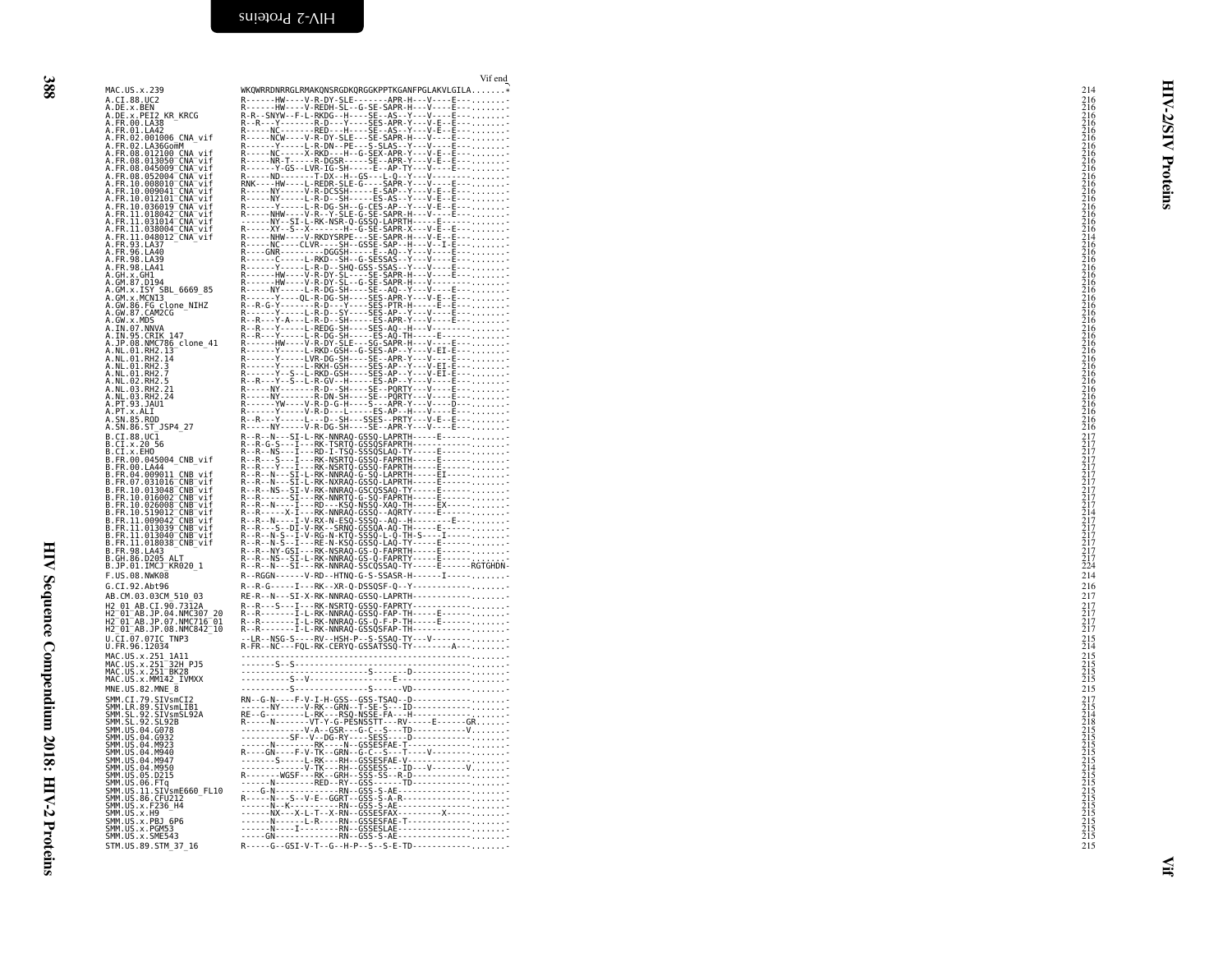<span id="page-20-1"></span><span id="page-20-0"></span>

|                                                                                                                    | Vpx start                                                                                                                                                                                                                                                                                                                                                                                                                   |  | Vpx end |
|--------------------------------------------------------------------------------------------------------------------|-----------------------------------------------------------------------------------------------------------------------------------------------------------------------------------------------------------------------------------------------------------------------------------------------------------------------------------------------------------------------------------------------------------------------------|--|---------|
| MAC.US.x.239                                                                                                       | MSDPRERIPPGNSGEETIGEAFEWLNRTVEEINREAVNHLPRELIFQVWQRSWEYWHDEQGMSPSYVKYRYLCLIQKALFMHCKKGCRCLGEGHGAGGWRP.GPPPPPPPGLA*                                                                                                                                                                                                                                                                                                          |  |         |
| A.CI.88.UC2                                                                                                        |                                                                                                                                                                                                                                                                                                                                                                                                                             |  |         |
| A.DE.x.BEN<br>A.DE.x.PEI2 KR KRCG                                                                                  |                                                                                                                                                                                                                                                                                                                                                                                                                             |  |         |
| A.FR.00.LA38                                                                                                       |                                                                                                                                                                                                                                                                                                                                                                                                                             |  |         |
| A.FR.01.LA42                                                                                                       |                                                                                                                                                                                                                                                                                                                                                                                                                             |  |         |
| A.FR.02.LA36GomM<br>A.FR.93.LA37                                                                                   |                                                                                                                                                                                                                                                                                                                                                                                                                             |  |         |
| A.FR.96.LA40                                                                                                       |                                                                                                                                                                                                                                                                                                                                                                                                                             |  |         |
| A.FR.98.LA39                                                                                                       |                                                                                                                                                                                                                                                                                                                                                                                                                             |  |         |
| A.FR.98.LA41                                                                                                       |                                                                                                                                                                                                                                                                                                                                                                                                                             |  |         |
| A.GH.x.GH1<br>A.GM.87.D194                                                                                         |                                                                                                                                                                                                                                                                                                                                                                                                                             |  |         |
| .GM.x.ISY SBL 6669 85                                                                                              |                                                                                                                                                                                                                                                                                                                                                                                                                             |  |         |
| .GM.x.MCN13                                                                                                        |                                                                                                                                                                                                                                                                                                                                                                                                                             |  |         |
| A.GW.86.FG clone_NIHZ<br>A.GW.87.CAM2CG                                                                            |                                                                                                                                                                                                                                                                                                                                                                                                                             |  |         |
| A.GW.x.MDS                                                                                                         |                                                                                                                                                                                                                                                                                                                                                                                                                             |  |         |
| A.IN.07.NNVA                                                                                                       |                                                                                                                                                                                                                                                                                                                                                                                                                             |  |         |
| A.IN.95.CRIK 147<br>.JP.08.NMC786 clone 41                                                                         |                                                                                                                                                                                                                                                                                                                                                                                                                             |  |         |
| .NL.01.RH2.13                                                                                                      |                                                                                                                                                                                                                                                                                                                                                                                                                             |  |         |
| .NL.01.RH2.14                                                                                                      |                                                                                                                                                                                                                                                                                                                                                                                                                             |  |         |
| .NL.01.RH2.3<br>A.NL.01.RH2.7                                                                                      |                                                                                                                                                                                                                                                                                                                                                                                                                             |  |         |
| A.NL.02.RH2.5                                                                                                      |                                                                                                                                                                                                                                                                                                                                                                                                                             |  |         |
| A.NL.03.RH2.21                                                                                                     |                                                                                                                                                                                                                                                                                                                                                                                                                             |  |         |
| A.NL.03.RH2.24<br>A.PT.x.ALI                                                                                       |                                                                                                                                                                                                                                                                                                                                                                                                                             |  |         |
| A.SN.85.ROD                                                                                                        |                                                                                                                                                                                                                                                                                                                                                                                                                             |  |         |
| A.SN.86.ST_JSP4_27                                                                                                 |                                                                                                                                                                                                                                                                                                                                                                                                                             |  |         |
| A.SN.x.A2057<br>A.SN.x.A640                                                                                        |                                                                                                                                                                                                                                                                                                                                                                                                                             |  |         |
| B.CI.88.UC1                                                                                                        |                                                                                                                                                                                                                                                                                                                                                                                                                             |  |         |
| B.CI.x.20 56                                                                                                       |                                                                                                                                                                                                                                                                                                                                                                                                                             |  |         |
| B.CI.x.EHO                                                                                                         |                                                                                                                                                                                                                                                                                                                                                                                                                             |  |         |
| B.FR.00.LA44<br><b>B.FR.98.LA43</b>                                                                                |                                                                                                                                                                                                                                                                                                                                                                                                                             |  |         |
| B.GH.86.D205 ALT                                                                                                   |                                                                                                                                                                                                                                                                                                                                                                                                                             |  |         |
| B.JP.01.IMCJ <sup>-</sup> KR020 1                                                                                  |                                                                                                                                                                                                                                                                                                                                                                                                                             |  |         |
| F.US.08.NWK08                                                                                                      |                                                                                                                                                                                                                                                                                                                                                                                                                             |  |         |
| G.CI.92.Abt96                                                                                                      | $\frac{1}{2}, \frac{1}{2}, \frac{1}{2}, \frac{1}{2}, \frac{1}{2}, \frac{1}{2}, \frac{1}{2}, \frac{1}{2}, \frac{1}{2}, \frac{1}{2}, \frac{1}{2}, \frac{1}{2}, \frac{1}{2}, \frac{1}{2}, \frac{1}{2}, \frac{1}{2}, \frac{1}{2}, \frac{1}{2}, \frac{1}{2}, \frac{1}{2}, \frac{1}{2}, \frac{1}{2}, \frac{1}{2}, \frac{1}{2}, \frac{1}{2}, \frac{1}{2}, \frac{1}{2}, \frac{1}{2}, \frac{1}{2}, \frac{1}{2}, \frac{1}{2}, \frac{$ |  |         |
| AB.CM.03.03CM 510 03                                                                                               |                                                                                                                                                                                                                                                                                                                                                                                                                             |  |         |
| H2 01 AB.CI.90.7312A                                                                                               |                                                                                                                                                                                                                                                                                                                                                                                                                             |  |         |
| H2 <sup>-</sup> 01 <sup>-</sup> AB.JP.04.NMC307<br>H2 <sup>-</sup> 01 <sup>-</sup> AB.JP.07.NMC716 <sup>-</sup> 01 |                                                                                                                                                                                                                                                                                                                                                                                                                             |  |         |
| H2 <sup>-01-AB.JP.08.NMC842<sup>-10</sup></sup>                                                                    |                                                                                                                                                                                                                                                                                                                                                                                                                             |  |         |
| U.CI.07.07IC TNP3                                                                                                  |                                                                                                                                                                                                                                                                                                                                                                                                                             |  |         |
| U.FR.96.12034                                                                                                      |                                                                                                                                                                                                                                                                                                                                                                                                                             |  |         |
| MAC.US.x.251 1A11                                                                                                  |                                                                                                                                                                                                                                                                                                                                                                                                                             |  |         |
| MAC.US.x.251 <sup>-</sup> 32H PJ5<br>MAC.US.x.251 <sup>-</sup> BK28                                                |                                                                                                                                                                                                                                                                                                                                                                                                                             |  |         |
| MAC.US.x.MM142 IVMXX                                                                                               |                                                                                                                                                                                                                                                                                                                                                                                                                             |  |         |
| MNE.US.82.MNE 8                                                                                                    |                                                                                                                                                                                                                                                                                                                                                                                                                             |  |         |
| MNE.US.x.MNE027                                                                                                    |                                                                                                                                                                                                                                                                                                                                                                                                                             |  |         |
| SMM.CI.79.SIVsmCI2<br>SMM.LR.89.SIVsmLIB1                                                                          |                                                                                                                                                                                                                                                                                                                                                                                                                             |  |         |
| SMM.SL.92.SIVsmSL92A                                                                                               |                                                                                                                                                                                                                                                                                                                                                                                                                             |  |         |
| SMM.SL.92.SL92B                                                                                                    |                                                                                                                                                                                                                                                                                                                                                                                                                             |  |         |
| SMM.US.04.G078<br>SMM.US.04.G932                                                                                   |                                                                                                                                                                                                                                                                                                                                                                                                                             |  |         |
| SMM.US.04.M923                                                                                                     |                                                                                                                                                                                                                                                                                                                                                                                                                             |  |         |
| SMM.US.04.M940                                                                                                     |                                                                                                                                                                                                                                                                                                                                                                                                                             |  |         |
| SMM.US.04.M947                                                                                                     |                                                                                                                                                                                                                                                                                                                                                                                                                             |  |         |
| SMM.US.04.M950<br>SMM.US.05.D215                                                                                   |                                                                                                                                                                                                                                                                                                                                                                                                                             |  |         |
| SMM.US.06.FTq                                                                                                      |                                                                                                                                                                                                                                                                                                                                                                                                                             |  |         |
| SMM.US.11.SIVsmE660 FL10                                                                                           |                                                                                                                                                                                                                                                                                                                                                                                                                             |  |         |
| SMM.US.86.CFU212<br>SMM.US.x.F236 H4                                                                               |                                                                                                                                                                                                                                                                                                                                                                                                                             |  |         |
| SMM.US.x.H9                                                                                                        |                                                                                                                                                                                                                                                                                                                                                                                                                             |  |         |
| SMM.US.x.PBJ 6P6<br>SMM.US.x.PGM53                                                                                 |                                                                                                                                                                                                                                                                                                                                                                                                                             |  |         |
| SMM.US.x.SME543                                                                                                    |                                                                                                                                                                                                                                                                                                                                                                                                                             |  |         |
| STM.US.89.STM 37 16                                                                                                |                                                                                                                                                                                                                                                                                                                                                                                                                             |  |         |
|                                                                                                                    |                                                                                                                                                                                                                                                                                                                                                                                                                             |  |         |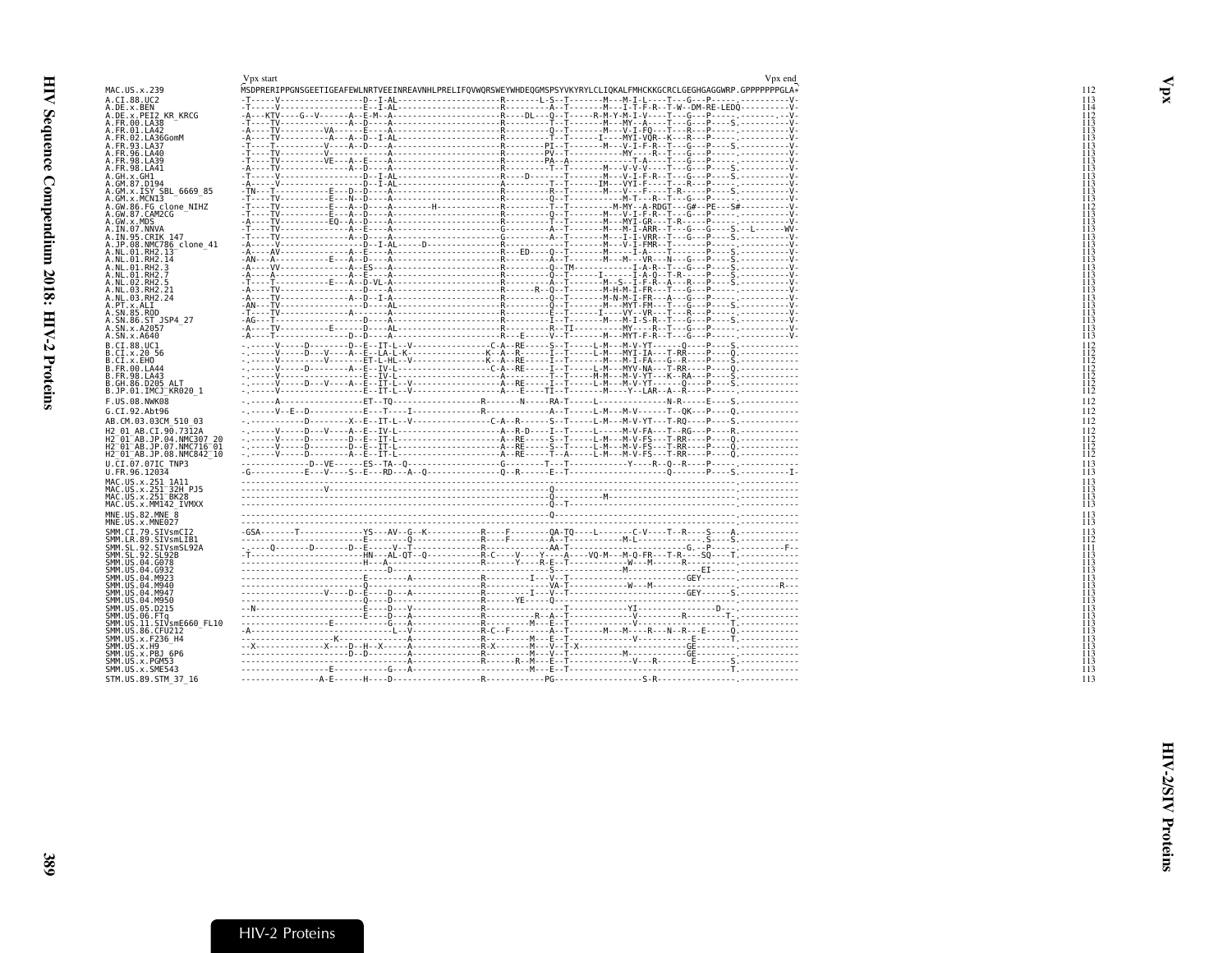| ×      |  |
|--------|--|
| I<br>× |  |

<span id="page-21-0"></span>

|                                                                                                                                                                                                                                                                    | . L.                                                                                                                                                                                                                           |
|--------------------------------------------------------------------------------------------------------------------------------------------------------------------------------------------------------------------------------------------------------------------|--------------------------------------------------------------------------------------------------------------------------------------------------------------------------------------------------------------------------------|
| MAC.US.x.239                                                                                                                                                                                                                                                       | MEERPPE                                                                                                                                                                                                                        |
|                                                                                                                                                                                                                                                                    |                                                                                                                                                                                                                                |
|                                                                                                                                                                                                                                                                    | -M-GA<br>- <u>T-APTEF</u> ---                                                                                                                                                                                                  |
|                                                                                                                                                                                                                                                                    |                                                                                                                                                                                                                                |
|                                                                                                                                                                                                                                                                    |                                                                                                                                                                                                                                |
|                                                                                                                                                                                                                                                                    |                                                                                                                                                                                                                                |
|                                                                                                                                                                                                                                                                    |                                                                                                                                                                                                                                |
|                                                                                                                                                                                                                                                                    |                                                                                                                                                                                                                                |
|                                                                                                                                                                                                                                                                    |                                                                                                                                                                                                                                |
|                                                                                                                                                                                                                                                                    |                                                                                                                                                                                                                                |
|                                                                                                                                                                                                                                                                    |                                                                                                                                                                                                                                |
|                                                                                                                                                                                                                                                                    |                                                                                                                                                                                                                                |
|                                                                                                                                                                                                                                                                    |                                                                                                                                                                                                                                |
|                                                                                                                                                                                                                                                                    |                                                                                                                                                                                                                                |
|                                                                                                                                                                                                                                                                    |                                                                                                                                                                                                                                |
|                                                                                                                                                                                                                                                                    |                                                                                                                                                                                                                                |
|                                                                                                                                                                                                                                                                    |                                                                                                                                                                                                                                |
|                                                                                                                                                                                                                                                                    |                                                                                                                                                                                                                                |
|                                                                                                                                                                                                                                                                    |                                                                                                                                                                                                                                |
|                                                                                                                                                                                                                                                                    |                                                                                                                                                                                                                                |
|                                                                                                                                                                                                                                                                    |                                                                                                                                                                                                                                |
|                                                                                                                                                                                                                                                                    |                                                                                                                                                                                                                                |
|                                                                                                                                                                                                                                                                    |                                                                                                                                                                                                                                |
|                                                                                                                                                                                                                                                                    |                                                                                                                                                                                                                                |
|                                                                                                                                                                                                                                                                    |                                                                                                                                                                                                                                |
| MAC. US. x, 239<br>A.C. I. 88. UC2<br>A.C. I. 88. UC2<br>A. F. R. 80. I. A. 25<br>A. F. R. 90. LA 25<br>A. F. R. 90. LA 25<br>A. F. R. 90. LA 25<br>A. F. R. 92. LA 25<br>A. F. R. 93. LA 24<br>A. F. R. 93. LA 24<br>A. F. R. 93. LA 24<br>A. 68. 25<br>A. 68. 25 | -T-APTE-T-T-T-T-T-APTE-T-APTE-T-APTE-T-APTE-T-APTE-T-APTE-T-APTE-T-APTE-T-APTE-T-APTE-T-APTE-T-APTE-T-APTE-T-APTE-T-APTE-T-APTE-T-APTE-T-APTE-T-APTE-T-APTE-T-APTE-T-APTE-T-APTE-T-APTE-T-APTE-T-APTE-T-APTE-T-APTE-T-APTE-T-A |
|                                                                                                                                                                                                                                                                    |                                                                                                                                                                                                                                |
|                                                                                                                                                                                                                                                                    |                                                                                                                                                                                                                                |
|                                                                                                                                                                                                                                                                    |                                                                                                                                                                                                                                |
|                                                                                                                                                                                                                                                                    |                                                                                                                                                                                                                                |
|                                                                                                                                                                                                                                                                    |                                                                                                                                                                                                                                |
|                                                                                                                                                                                                                                                                    |                                                                                                                                                                                                                                |
|                                                                                                                                                                                                                                                                    |                                                                                                                                                                                                                                |
|                                                                                                                                                                                                                                                                    |                                                                                                                                                                                                                                |
|                                                                                                                                                                                                                                                                    |                                                                                                                                                                                                                                |
|                                                                                                                                                                                                                                                                    |                                                                                                                                                                                                                                |
| A .00.138.001<br>B.CI. 8.001<br>B.CI. x. 20<br>B.FR.90.1444<br>B.FR.90.1443<br>B.FR.98.1443<br>B.JP.01.IMCJ_KR020_1<br>B.JP.01.IMCJ_KR020_1                                                                                                                        | - A-AAPET<br>- - A-AAPET - - -<br>- A-AVPET - - -<br>- A-AAPET - - -<br>- A-AAPET - - -<br>- T-AAPET - - -                                                                                                                     |
| F.US.08.NWK08                                                                                                                                                                                                                                                      | - AA - - Q                                                                                                                                                                                                                     |
| G.CI.92.Abt96                                                                                                                                                                                                                                                      | $-A - E1 - - -$                                                                                                                                                                                                                |
| AB.CM.03.03CM_510_03                                                                                                                                                                                                                                               | $- A - AXXET - -$                                                                                                                                                                                                              |
|                                                                                                                                                                                                                                                                    |                                                                                                                                                                                                                                |
|                                                                                                                                                                                                                                                                    |                                                                                                                                                                                                                                |
|                                                                                                                                                                                                                                                                    |                                                                                                                                                                                                                                |
| H2 01 AB.CI.90.7312A<br>H2 01 AB.JP.04.NMC307 20<br>H2 01 AB.JP.07.NMC716 01<br>H2 01 AB.JP.08.NMC842 10                                                                                                                                                           | - A - AASET - - -<br>- A - AAPET - - -<br>- A - AAPET - - -<br>- A - AAPET - - -                                                                                                                                               |
| U.CI.07.07IC<br>U.FR.96.12034<br>TNP3                                                                                                                                                                                                                              | $- A - 1$                                                                                                                                                                                                                      |
|                                                                                                                                                                                                                                                                    |                                                                                                                                                                                                                                |
|                                                                                                                                                                                                                                                                    | .                                                                                                                                                                                                                              |
|                                                                                                                                                                                                                                                                    | ----<br>----                                                                                                                                                                                                                   |
|                                                                                                                                                                                                                                                                    |                                                                                                                                                                                                                                |
| MAC.US.x.251_1A11<br>MAC.US.x.251 <sup>-</sup> 32H_PJ5<br>MAC.US.x.251 <sup>-</sup> BK28<br>MAC.US.x.MM142_IVMXX                                                                                                                                                   | .                                                                                                                                                                                                                              |
| $\overline{8}$<br>MNE.US.82.MNE 8<br>MNE.US.x.MNE027                                                                                                                                                                                                               | ,,,,,,,,,,,                                                                                                                                                                                                                    |
|                                                                                                                                                                                                                                                                    | .                                                                                                                                                                                                                              |
|                                                                                                                                                                                                                                                                    |                                                                                                                                                                                                                                |
|                                                                                                                                                                                                                                                                    |                                                                                                                                                                                                                                |
|                                                                                                                                                                                                                                                                    |                                                                                                                                                                                                                                |
| MNL. US. x. MNL092<br>SMM. LR. 89, STV5mLTB1<br>SMM. SL. 92, STV5mLTB1<br>SMM. SL. 92, STV5mLTB1<br>SMM. US. 92, STV5mLTB1<br>SMM. US. 94, G092<br>SMM. US. 94, N992<br>SMM. US. 94, N992<br>SMM. US. 94, N992<br>SMM. US. 94, N992<br>SMM. US. 95, D215<br>SMM    |                                                                                                                                                                                                                                |
|                                                                                                                                                                                                                                                                    |                                                                                                                                                                                                                                |
|                                                                                                                                                                                                                                                                    |                                                                                                                                                                                                                                |
|                                                                                                                                                                                                                                                                    |                                                                                                                                                                                                                                |
|                                                                                                                                                                                                                                                                    |                                                                                                                                                                                                                                |
|                                                                                                                                                                                                                                                                    |                                                                                                                                                                                                                                |
|                                                                                                                                                                                                                                                                    |                                                                                                                                                                                                                                |
|                                                                                                                                                                                                                                                                    |                                                                                                                                                                                                                                |
|                                                                                                                                                                                                                                                                    |                                                                                                                                                                                                                                |
|                                                                                                                                                                                                                                                                    | $-4 - - - - - - - -$                                                                                                                                                                                                           |
| $\frac{1}{2}$ MM $\frac{1}{2}$ MS $\frac{1}{2}$ MM                                                                                                                                                                                                                 |                                                                                                                                                                                                                                |
|                                                                                                                                                                                                                                                                    |                                                                                                                                                                                                                                |
| SMM.US.x.PBJ 6P6<br>SMM.US.x.PGM53<br>SMM.US.x.SME543                                                                                                                                                                                                              |                                                                                                                                                                                                                                |
|                                                                                                                                                                                                                                                                    | -T-- : : : : - - -<br>-T- - - - -<br>-T- - - - -<br>-A- - - - -                                                                                                                                                                |
| STM.US.89.STM 37 16                                                                                                                                                                                                                                                | - TH - - - -                                                                                                                                                                                                                   |
|                                                                                                                                                                                                                                                                    |                                                                                                                                                                                                                                |
|                                                                                                                                                                                                                                                                    |                                                                                                                                                                                                                                |

<span id="page-21-1"></span>

| $^{83}_{105}$<br>$\frac{106}{106}$<br>ত<br>A.FR.00.LA42<br>A.FR.01.LA42<br>A.FR.02.LA36GomM<br>A.FR.96.LA40<br>$\frac{106}{106}$<br>$\frac{106}{106}$<br>Proteins<br>106<br>106<br>.GH.x.GH1<br>106<br>A.GM.87.D194<br>A.GM.x.ISY SBL_6669_85<br>A.GM.x.ISY SBL_6669_85<br>A.GW.86.FG clone_NIHZ<br>A.GW.87.CAM2CG<br>$\frac{106}{106}$<br>106<br>$\frac{106}{105}$<br>A. GW.87.CAMZCG<br>A. GW.87.NDS<br>A. IN.97.NNVA<br>A. IN.95.CRIK 147<br>A.NL.01.RH2.13<br>A.NL.01.RH2.13<br>A.NL.01.RH2.13<br>$\frac{106}{106}$<br>$\frac{106}{106}$<br>Ħī<br>105<br>.NL.01.RH2.3<br>110<br>$^{111}_{111}$<br>$\frac{106}{106}$<br>106<br>A.: N. 85, Rob<br>A. SN. 85, ROD<br>A. SN. 86, ST_JSP4_27<br>A. US. 93, 7924A<br>$\frac{106}{105}$<br>$\frac{106}{106}$<br>105<br>105<br>105<br>105<br>105<br>105<br>105<br>105<br>B.CI.x.20 56<br>B.CI.x.EHO<br>101<br>103<br>-A-AXXEI-----S----Q-E-RXG-I---I-Q-----------X----F--S-Y----A------VK-------L---A--R-----------------X---P*G-Q-<br>105<br>$\begin{array}{c} 106 \\ 105 \\ 105 \\ 105 \end{array}$<br>102<br>101<br>101<br>102<br>$\frac{101}{102}$<br>$\frac{102}{102}$<br>MNE.US.x.MNE027<br>"<br>SMM.CI.79.SIVsmCI2<br>SMM.CI.89.SIVsmLIB1<br>SMM.SL.92.SIVsmSL92A<br>SMM.SL.92.SL92B<br>102<br>$\frac{102}{103}$<br>$\frac{103}{101}$<br>SMM.US.04.G078<br>SMM.US.04.G932<br>SMM.US.04.M923<br>3HM . U3 . 04 . M330<br>SMM . US . 05 . D215<br>SMM . US . 06 . FTq<br>SMM . US . 36 . CFU212<br>SMM . US . x . F236_H4<br>SMM . US . x . F236_H4<br>102 | MAC.US.x.239                                                                                                                                                                                                  | Vpr start<br>Vpr end<br>MEERPPENEGPQREPWDEWVVEVLEELKEEALKHFDPRLLTALGNHIYNRHGDTLEGAGELIRILQRALFMHFRGGCIHSRIGQPGGGNPLSAIPPSRSML* | 101 |
|------------------------------------------------------------------------------------------------------------------------------------------------------------------------------------------------------------------------------------------------------------------------------------------------------------------------------------------------------------------------------------------------------------------------------------------------------------------------------------------------------------------------------------------------------------------------------------------------------------------------------------------------------------------------------------------------------------------------------------------------------------------------------------------------------------------------------------------------------------------------------------------------------------------------------------------------------------------------------------------------------------------------------------------------------------------------------------------------------------------------------------------------------------------------------------------------------------------------------------------------------------------------------------------------------------------------------------------------------------------------------------------------------------------------------------------------------------------------------------------------------------|---------------------------------------------------------------------------------------------------------------------------------------------------------------------------------------------------------------|--------------------------------------------------------------------------------------------------------------------------------|-----|
|                                                                                                                                                                                                                                                                                                                                                                                                                                                                                                                                                                                                                                                                                                                                                                                                                                                                                                                                                                                                                                                                                                                                                                                                                                                                                                                                                                                                                                                                                                            | A.CI.88.UC2<br><br>A.DE.x.BEN<br>A.DE.x.PEI2 KR KRCG<br>A.FR.00.LA38                                                                                                                                          |                                                                                                                                |     |
|                                                                                                                                                                                                                                                                                                                                                                                                                                                                                                                                                                                                                                                                                                                                                                                                                                                                                                                                                                                                                                                                                                                                                                                                                                                                                                                                                                                                                                                                                                            |                                                                                                                                                                                                               |                                                                                                                                |     |
|                                                                                                                                                                                                                                                                                                                                                                                                                                                                                                                                                                                                                                                                                                                                                                                                                                                                                                                                                                                                                                                                                                                                                                                                                                                                                                                                                                                                                                                                                                            |                                                                                                                                                                                                               |                                                                                                                                |     |
|                                                                                                                                                                                                                                                                                                                                                                                                                                                                                                                                                                                                                                                                                                                                                                                                                                                                                                                                                                                                                                                                                                                                                                                                                                                                                                                                                                                                                                                                                                            |                                                                                                                                                                                                               |                                                                                                                                |     |
|                                                                                                                                                                                                                                                                                                                                                                                                                                                                                                                                                                                                                                                                                                                                                                                                                                                                                                                                                                                                                                                                                                                                                                                                                                                                                                                                                                                                                                                                                                            | A.NL.01.RH2.7<br>A.NL.02.RH2.5<br>A.NL.03.RH2.21<br>A.NL.03.RH2.24<br>A.PT.x.ALI                                                                                                                              |                                                                                                                                |     |
|                                                                                                                                                                                                                                                                                                                                                                                                                                                                                                                                                                                                                                                                                                                                                                                                                                                                                                                                                                                                                                                                                                                                                                                                                                                                                                                                                                                                                                                                                                            | B.CI.88.UC1                                                                                                                                                                                                   |                                                                                                                                |     |
|                                                                                                                                                                                                                                                                                                                                                                                                                                                                                                                                                                                                                                                                                                                                                                                                                                                                                                                                                                                                                                                                                                                                                                                                                                                                                                                                                                                                                                                                                                            | B.FR.00.LA44<br>B.FR.98.LA43<br>B.GH.86.D205 ALT<br>B.JP.01.IMCJ_KR020_1<br>F.US.08.NWK08                                                                                                                     |                                                                                                                                |     |
|                                                                                                                                                                                                                                                                                                                                                                                                                                                                                                                                                                                                                                                                                                                                                                                                                                                                                                                                                                                                                                                                                                                                                                                                                                                                                                                                                                                                                                                                                                            | G.CI.92.Abt96<br>AB.CM.03.03CM 510 03<br>H2_01_AB.CI.90.7312A<br>H2_01_AB.JP.04.NMC307_20<br>H2_01_AB.JP.07.NMC716_01<br>H2 <sup>-</sup> 01 <sup>-</sup> AB.JP.08.NMC842 <sup>-</sup> 10<br>U.CI.07.07IC TNP3 |                                                                                                                                |     |
|                                                                                                                                                                                                                                                                                                                                                                                                                                                                                                                                                                                                                                                                                                                                                                                                                                                                                                                                                                                                                                                                                                                                                                                                                                                                                                                                                                                                                                                                                                            | U.FR.96.12034<br>MAC.US.x.251_1A11<br>MAC.US.x.251 <sup>-</sup> 32H_PJ5<br>MAC.US.x.251-BK28<br>MAC.US.x.MMI42_IVMXX<br>$MNE \cdot US \cdot 82 \cdot MNE \cdot 8$                                             |                                                                                                                                |     |
|                                                                                                                                                                                                                                                                                                                                                                                                                                                                                                                                                                                                                                                                                                                                                                                                                                                                                                                                                                                                                                                                                                                                                                                                                                                                                                                                                                                                                                                                                                            |                                                                                                                                                                                                               |                                                                                                                                |     |
|                                                                                                                                                                                                                                                                                                                                                                                                                                                                                                                                                                                                                                                                                                                                                                                                                                                                                                                                                                                                                                                                                                                                                                                                                                                                                                                                                                                                                                                                                                            | SMM.US.04.M940<br>SMM.US.04.M947<br>SMM.US.04.M950                                                                                                                                                            |                                                                                                                                |     |
|                                                                                                                                                                                                                                                                                                                                                                                                                                                                                                                                                                                                                                                                                                                                                                                                                                                                                                                                                                                                                                                                                                                                                                                                                                                                                                                                                                                                                                                                                                            | SMM.US.x.H9<br>ŠMM.ŬŠ.X.PBJ 6P6<br>SMM.US.X.PGM53<br>SMM.US.x.SME543<br>STM.US.89.STM 37 16                                                                                                                   |                                                                                                                                |     |
|                                                                                                                                                                                                                                                                                                                                                                                                                                                                                                                                                                                                                                                                                                                                                                                                                                                                                                                                                                                                                                                                                                                                                                                                                                                                                                                                                                                                                                                                                                            |                                                                                                                                                                                                               |                                                                                                                                |     |
|                                                                                                                                                                                                                                                                                                                                                                                                                                                                                                                                                                                                                                                                                                                                                                                                                                                                                                                                                                                                                                                                                                                                                                                                                                                                                                                                                                                                                                                                                                            |                                                                                                                                                                                                               |                                                                                                                                |     |
|                                                                                                                                                                                                                                                                                                                                                                                                                                                                                                                                                                                                                                                                                                                                                                                                                                                                                                                                                                                                                                                                                                                                                                                                                                                                                                                                                                                                                                                                                                            |                                                                                                                                                                                                               |                                                                                                                                |     |
|                                                                                                                                                                                                                                                                                                                                                                                                                                                                                                                                                                                                                                                                                                                                                                                                                                                                                                                                                                                                                                                                                                                                                                                                                                                                                                                                                                                                                                                                                                            |                                                                                                                                                                                                               |                                                                                                                                | इ   |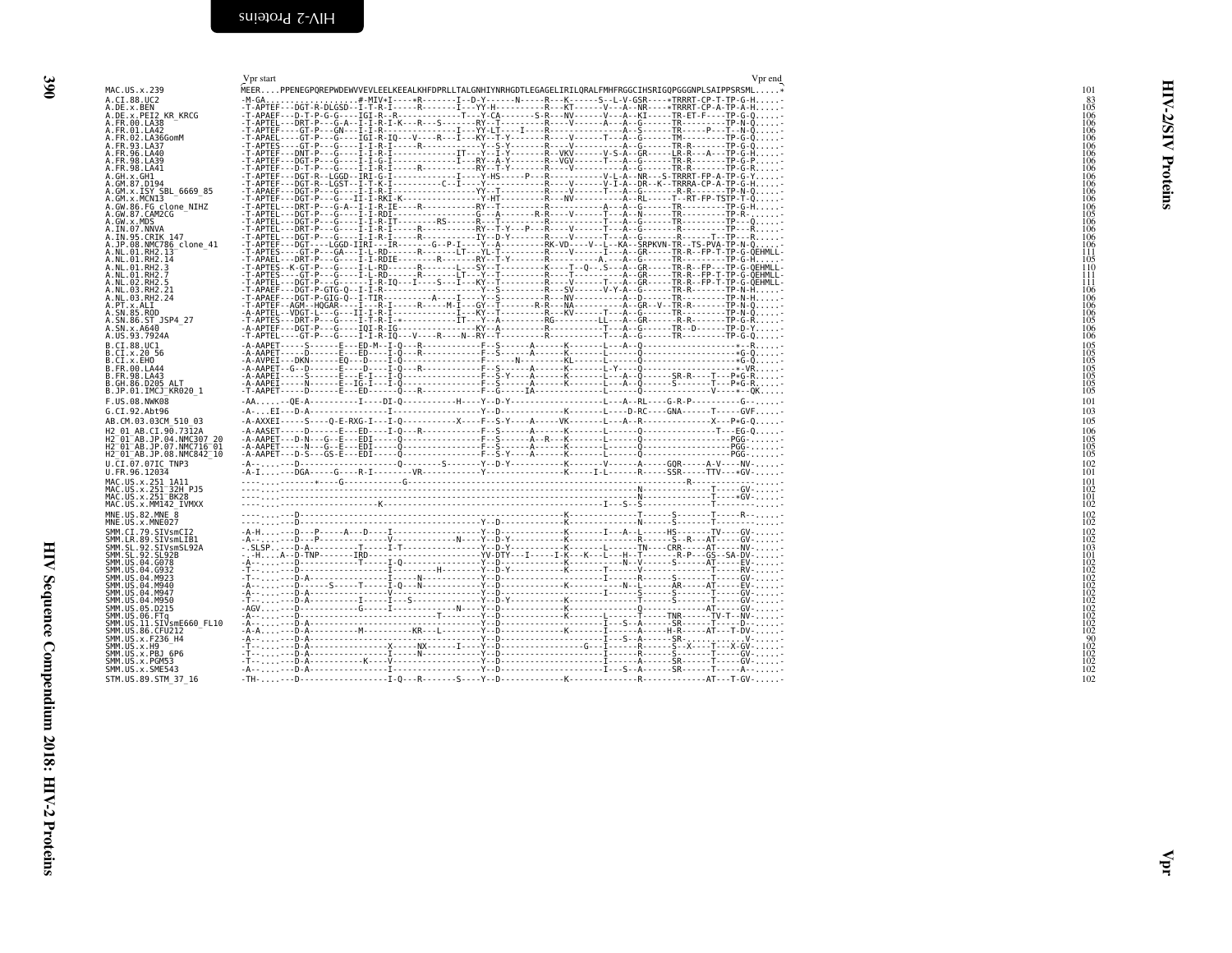<span id="page-22-1"></span><span id="page-22-0"></span>

|                                                                              | Tat start                                                                                                                                                                                                                                                              | exon 1 end exon 2 start | Tat end                                                                         |
|------------------------------------------------------------------------------|------------------------------------------------------------------------------------------------------------------------------------------------------------------------------------------------------------------------------------------------------------------------|-------------------------|---------------------------------------------------------------------------------|
| MAC.US.x.239                                                                 | METPLREQENSLESSNERSSCISEADASTPESANLGEEILSQLYRPLEACYNTCYCKKCCYHCQFCFLKKGLGICYEQSR.KRRRTPKKAKANTSSASNKPISNRTRHCQPEKAKKETVEKAVATAPGLGR*                                                                                                                                   |                         | 130                                                                             |
| A.CI.88.UC2<br>A.DE.x.BEN                                                    | METPLAEORSISSINGSTREAM STRENGTRESSINGSTREAM (1992)<br>METPLAEORSISSINGSTREAM (1992) - 1992) - 1992) - 1992 - 1992 - 1992 - 1992 - 1992 - 1992 - 1993 - 1993 - 1993 - 1993 - 1993 - 1993 - 1993 - 1993 - 1993 - 1993 - 1993 - 199                                       |                         | 131<br>131                                                                      |
| A.DE.x.PEI2 KR KRCG<br>A.FR.00.LA38                                          |                                                                                                                                                                                                                                                                        |                         |                                                                                 |
| A.FR.01.LA42                                                                 |                                                                                                                                                                                                                                                                        |                         |                                                                                 |
| A. FR. 02. LA36GomM<br>A.FR.93.LA37                                          |                                                                                                                                                                                                                                                                        |                         |                                                                                 |
| A.FR.96.LA40<br>A.FR.98.LA39                                                 |                                                                                                                                                                                                                                                                        |                         | 131<br>131<br>131<br>131<br>129<br>131<br>131                                   |
| A.FR.98.LA41                                                                 |                                                                                                                                                                                                                                                                        |                         | 131                                                                             |
| A.GH.X.GH1<br>A.GM.87.D194                                                   |                                                                                                                                                                                                                                                                        |                         | 131<br>131                                                                      |
| A.GM.x.ISY SBL 6669 85<br>A.GM.x.MCNI3                                       |                                                                                                                                                                                                                                                                        |                         | 131                                                                             |
| A.GW.86.FG clone NIHZ                                                        |                                                                                                                                                                                                                                                                        |                         | 131<br>131<br>131<br>131<br>131<br>130                                          |
| A.GW.87.CAM2CG<br>A.GW.x.MDS                                                 |                                                                                                                                                                                                                                                                        |                         |                                                                                 |
| A.IN.07.NNVA<br>A.IN.95.CRIK 147                                             |                                                                                                                                                                                                                                                                        |                         |                                                                                 |
| A.JP.08.NMC786 clone 41<br>A.NL.01.RH2.13                                    |                                                                                                                                                                                                                                                                        |                         | $\frac{131}{131}$                                                               |
| A.NL.01.RH2.14                                                               |                                                                                                                                                                                                                                                                        |                         | 130                                                                             |
| A.NL.01.RH2.3<br>A.NL.01.RH2.7                                               |                                                                                                                                                                                                                                                                        |                         | 130<br>$\frac{131}{131}$                                                        |
| A.NL.02.RH2.5<br>A.NL.03.RH2.21                                              |                                                                                                                                                                                                                                                                        |                         | 130                                                                             |
| A.NL.03.RH2.24                                                               |                                                                                                                                                                                                                                                                        |                         | 130<br>137                                                                      |
| A.PT.x.ALI<br>A.SN.85.ROD                                                    |                                                                                                                                                                                                                                                                        |                         | $\frac{131}{131}$                                                               |
| A.SN.86.ST JSP4 27<br>B.CI.88.UC1                                            |                                                                                                                                                                                                                                                                        |                         |                                                                                 |
| B.CI.X.20 56                                                                 |                                                                                                                                                                                                                                                                        |                         | 129<br>129<br>139<br>129<br>129<br>129                                          |
| B.CI.x.EHO<br>B.FR.00.LA44                                                   |                                                                                                                                                                                                                                                                        |                         |                                                                                 |
| B.FR.98.LA43<br>B.GH.86.D205 ALT                                             |                                                                                                                                                                                                                                                                        |                         |                                                                                 |
| B.JP.01.IMCJ KR020 1                                                         |                                                                                                                                                                                                                                                                        |                         | 135                                                                             |
| F.US.08.NWK08<br>G.CI.92.Abt96                                               | -----K-----S--CK-P---T--OA-DSO-LVGPEDP-------------K---------L--TR-----I--RP-.R--.VK--D-VHSLP--DOS--DG--N--T--TE-K----K---D--P--<br>----S-------K-CR-L---TF-ETVDA-GLEGTQA---Y---------S-K----------L---N----V----P-.R--.----T---SF----ES--A---NX--K-K*--K--TK---DL---- |                         | 130<br>129                                                                      |
| AB.CM.03.03CM 510 03                                                         | --I--QG--S--K--S-P--ST--PVVD-QG-DSQ------------K--N-K----X-----L---R-----W-DH--.--R--TTA-P-PD-S--T---DS--A-KQ-KE--TTGT-DL-P--                                                                                                                                          |                         | 127                                                                             |
| H2 01 AB.CI.90.7312A                                                         |                                                                                                                                                                                                                                                                        |                         |                                                                                 |
| H2 <sup>-01-AB.JP.04.NMC307 20</sup><br>H2 <sup>-01-AB.JP.07.NMC716-01</sup> |                                                                                                                                                                                                                                                                        |                         | $\begin{array}{c} 135 \\ 135 \\ 135 \\ 135 \end{array}$                         |
| H2 01 AB.JP.08.NMC842 10<br>U.CI.07.07IC TNP3                                |                                                                                                                                                                                                                                                                        |                         | 129                                                                             |
| U.FR.96.12034                                                                |                                                                                                                                                                                                                                                                        |                         | 128                                                                             |
| MAC.US.x.251 1A11<br>MAC.US.x.251 <sup>-32H</sup> PJ5                        |                                                                                                                                                                                                                                                                        |                         | 131<br>131                                                                      |
| MAC. US. x. 251 <sup>-</sup> BK28<br>MAC.US.x.MM142 IVMXX                    |                                                                                                                                                                                                                                                                        |                         | $\frac{131}{131}$                                                               |
| MNE.US.82.MNE 8                                                              |                                                                                                                                                                                                                                                                        |                         | $\frac{131}{131}$                                                               |
| MNE.US.x.MNE027<br>SMM.CI.79.SIVsmCI2                                        |                                                                                                                                                                                                                                                                        |                         | 130                                                                             |
| SMM.LR.89.SIVsmLIB1<br>SMM.SL.92.SIVsmSL92A                                  |                                                                                                                                                                                                                                                                        |                         | 127<br>130                                                                      |
| SMM. SL. 92. SL92B                                                           |                                                                                                                                                                                                                                                                        |                         | 105                                                                             |
| SMM. US. 04. G078<br>SMM. US. 04. G932                                       |                                                                                                                                                                                                                                                                        |                         | 130<br>131                                                                      |
| SMM.US.04.M923<br>SMM.US.04.M940                                             |                                                                                                                                                                                                                                                                        |                         | 129<br>i3í                                                                      |
| SMM.US.04.M947<br>SMM.US.04.M950                                             |                                                                                                                                                                                                                                                                        |                         | 129                                                                             |
| SMM.US.05.D215                                                               |                                                                                                                                                                                                                                                                        |                         |                                                                                 |
| SMM.US.06.FTq<br>SMM.US.11.SIVsmE660 FL10                                    |                                                                                                                                                                                                                                                                        |                         | $\frac{127}{131}$<br>$\frac{130}{129}$<br>$\frac{129}{128}$<br>$\frac{128}{17}$ |
| SMM. US.86. CFU212<br>SMM. US. x. F236 H4                                    |                                                                                                                                                                                                                                                                        |                         |                                                                                 |
| SMM.US.x.H9<br>SMM.US.x.PBJ 6P6                                              |                                                                                                                                                                                                                                                                        |                         | 129<br>129                                                                      |
| SMM.US.x.PGM53                                                               |                                                                                                                                                                                                                                                                        |                         | $\frac{151}{129}$                                                               |
| SMM. US. x. SME543<br>STM.US.89.STM 37 16                                    | -----K---S--R--S-P---T---V-A--GL--QE----W--------E-C-K-F---------L--VT-----T--R--. R- VK----TYPI-----SL-T-A-NS--K-EQ-KE--TE-EST----K                                                                                                                                   |                         | 129                                                                             |
|                                                                              |                                                                                                                                                                                                                                                                        |                         |                                                                                 |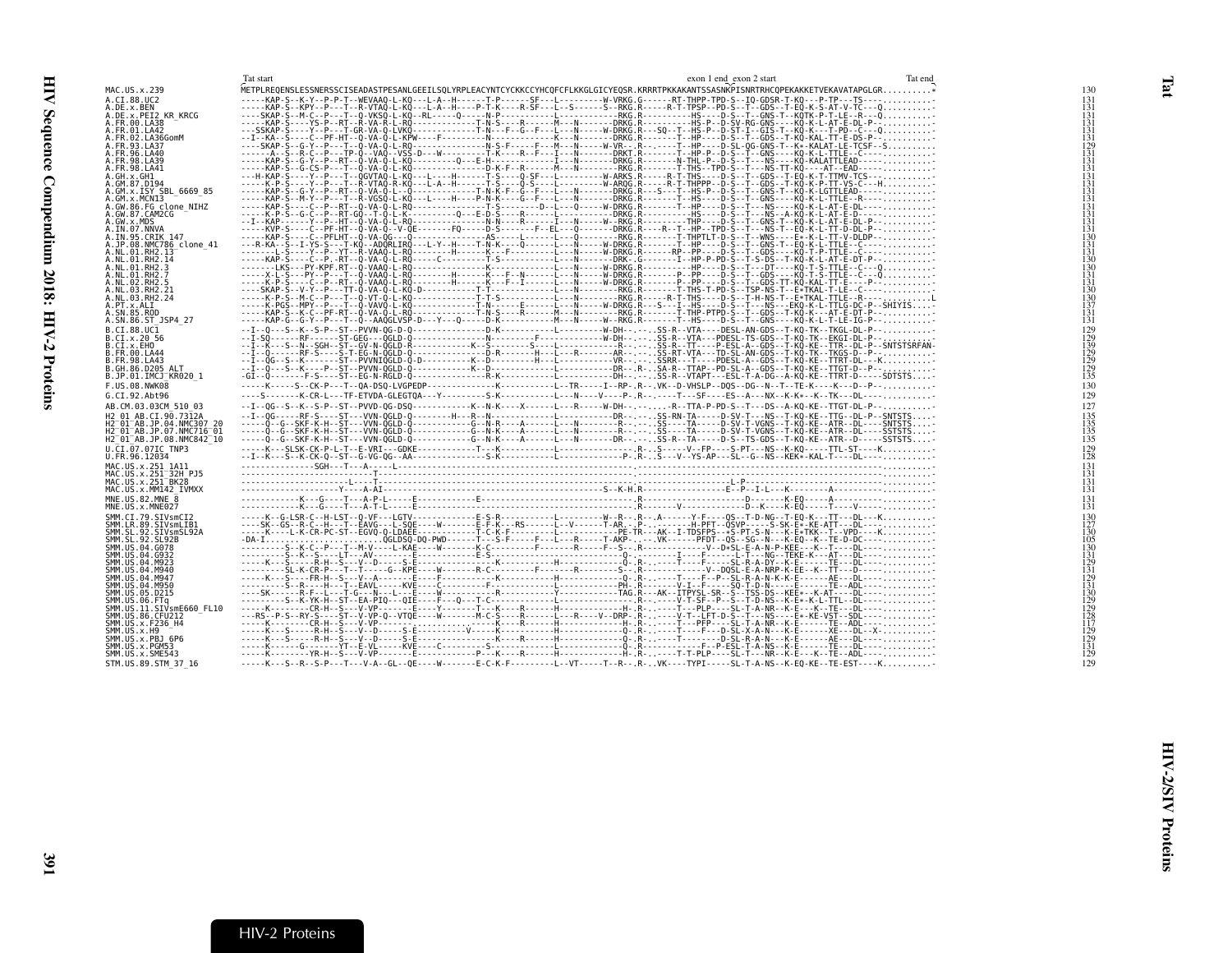<span id="page-23-1"></span><span id="page-23-0"></span>

| MAC.US.x.239<br>A.CI.88.UC2<br>A.DE.x.BEN<br>A.DE.x.PEI2_KR_KRCG                                                             | $\begin{smallmatrix} R_{11} & R_{12} & R_{13} & R_{14} & R_{15} & R_{16} & R_{17} & R_{18} & R_{19} & R_{10} & R_{11} & R_{12} & R_{13} & R_{14} & R_{15} & R_{16} & R_{17} & R_{18} & R_{19} & R_{10} & R_{11} & R_{12} & R_{13} & R_{14} & R_{15} & R_{16} & R_{17} & R_{18} & R_{19} & R_{10} & R_{11} & R_{12} & R_{13} & R_{14} & R_{15} & R_{16$ |    |
|------------------------------------------------------------------------------------------------------------------------------|--------------------------------------------------------------------------------------------------------------------------------------------------------------------------------------------------------------------------------------------------------------------------------------------------------------------------------------------------------|----|
| A.FR.00.LA38 -<br>A.FR.01.LA42<br>A.FR.02.LA36GomM                                                                           |                                                                                                                                                                                                                                                                                                                                                        |    |
| FR.93.LA37<br>.FR.96.LA40                                                                                                    |                                                                                                                                                                                                                                                                                                                                                        |    |
| A.FR.98.LA39<br>A.FR.98.LA41<br>A.GH.x.GH1                                                                                   |                                                                                                                                                                                                                                                                                                                                                        |    |
| GM.87.D194<br>.GM.x.ISY SBL 6669 85                                                                                          |                                                                                                                                                                                                                                                                                                                                                        |    |
| .GM.x.MCNI3                                                                                                                  |                                                                                                                                                                                                                                                                                                                                                        |    |
| A.GW.X.MDS<br>A.GW.X.MDS<br>A.IN.07.NNVA                                                                                     |                                                                                                                                                                                                                                                                                                                                                        |    |
| A.:N.95.CRIK 147<br>A.IN.95.CRIK 147<br>A.JP.08.NMC786_clone_41<br>A.NL.01.RH2.14<br>A.NL.01.RH2.3                           |                                                                                                                                                                                                                                                                                                                                                        |    |
| .NL.01.RH2.7<br>.NL.02.RH2.5                                                                                                 |                                                                                                                                                                                                                                                                                                                                                        |    |
| A.NL.03.RH2.21<br>A.NL.03.RH2.24<br>A.PT.x.ALI                                                                               |                                                                                                                                                                                                                                                                                                                                                        |    |
|                                                                                                                              |                                                                                                                                                                                                                                                                                                                                                        |    |
| B.CI.88.UC1<br>B.CI.x.20 56<br>B.CI.x.EHO<br>B.FR.00.LA44                                                                    |                                                                                                                                                                                                                                                                                                                                                        |    |
| B.FR.98.LA43<br>B.GH.86.D205 ALT                                                                                             |                                                                                                                                                                                                                                                                                                                                                        |    |
| B.JP.01.IMCJ <sup>-</sup> KR020 1<br>F.US.08.NWK08                                                                           |                                                                                                                                                                                                                                                                                                                                                        |    |
| G.CI.92.Abt96<br>AB.CM.03.03CM 510 03                                                                                        |                                                                                                                                                                                                                                                                                                                                                        |    |
| H2 01 AB.CI.90.7312A<br>H2-01-AB.JP.04.NMC307-20<br>H2-01-AB.JP.07.NMC716-01<br>H2-01-AB.JP.08.NMC842-10                     |                                                                                                                                                                                                                                                                                                                                                        |    |
| U.CI.07.07IC TNP3<br>U.FR.96.12034                                                                                           |                                                                                                                                                                                                                                                                                                                                                        |    |
| -<br>MAC.US.x.251_1A11<br>MAC.US.x.251 <sup>—</sup> BK28<br>MAC.US.x.251 <sup>—</sup> BK28<br>MAC.US.x.251 <sup>—</sup> BK28 |                                                                                                                                                                                                                                                                                                                                                        |    |
| MAČ.ŪŠ.x.MM142 IVMXX<br>MNE.US.82.MNE_8                                                                                      |                                                                                                                                                                                                                                                                                                                                                        |    |
| MNE.US.x.MNE027<br>SMM.CI.79.SIVsmCI2<br>SMM.LR.89.SIVsmLIB1                                                                 |                                                                                                                                                                                                                                                                                                                                                        |    |
| SMM.SL.92.SIVsmSL92A<br>SMM.SL.92.SL92B                                                                                      |                                                                                                                                                                                                                                                                                                                                                        |    |
| SMM.US.04.G078<br>SMM.US.04.G932<br>SMM.US.04.M923                                                                           |                                                                                                                                                                                                                                                                                                                                                        |    |
| SMM.US.04.M940<br>SMM.US.04.M947<br>SMM.US.04.M950                                                                           |                                                                                                                                                                                                                                                                                                                                                        |    |
| SMM. US. 05. DŽIŠ<br>SMM. US. 06. FTq<br>SMM. US. 11. SIVSME660_FL10                                                         |                                                                                                                                                                                                                                                                                                                                                        |    |
| SMM.US.86.CFU212<br>SMM.US.x.F236 H4<br>SMM.US.x.H9<br>SMM.US.x.PBJ_6P6                                                      |                                                                                                                                                                                                                                                                                                                                                        |    |
| SMM.US.x.PGM53<br>SMM.US.x.SME543                                                                                            |                                                                                                                                                                                                                                                                                                                                                        |    |
| STM.US.89.STM 37 16                                                                                                          |                                                                                                                                                                                                                                                                                                                                                        | 99 |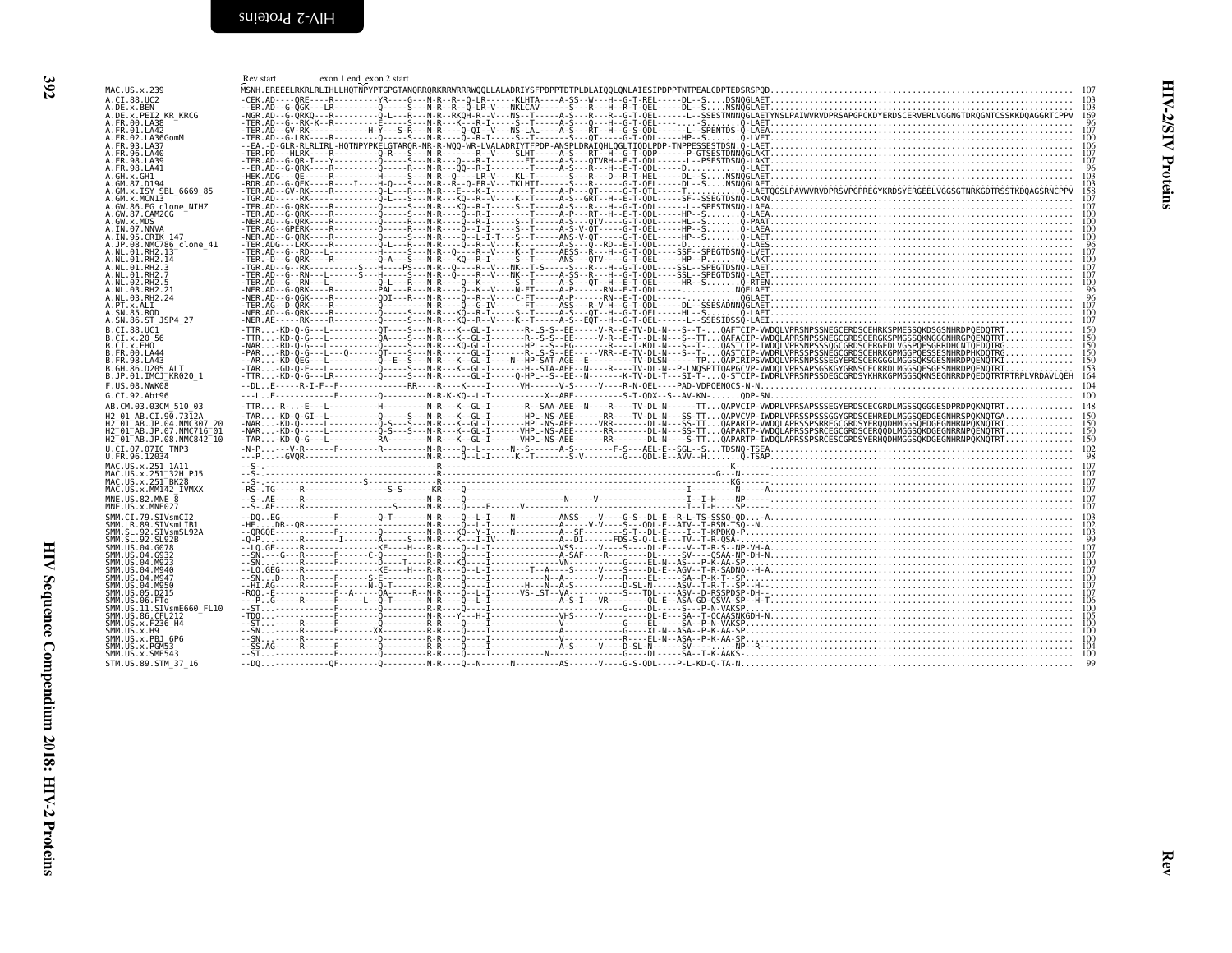|                                                           |                                                                                                        | Rev end           |
|-----------------------------------------------------------|--------------------------------------------------------------------------------------------------------|-------------------|
| MAC.US.x.239                                              |                                                                                                        | . *               |
| A.CI.88.UC2                                               |                                                                                                        | .                 |
| A.DE.x.BEN                                                |                                                                                                        |                   |
|                                                           | DE.x.PEI2 KR_KRCG<br>A.FR.00.LA38<br>A.FR.01.LA42                                                      | RGSGINRETL-       |
|                                                           |                                                                                                        | .                 |
|                                                           |                                                                                                        | .                 |
|                                                           | A.FR.02.LA36GomM                                                                                       | .                 |
| A.FR.93.LA37                                              |                                                                                                        | .                 |
| A.FR.96.LA40                                              |                                                                                                        | .                 |
| A.FR.98.LA39<br>A.FR.98.LA41                              |                                                                                                        | .<br>.            |
| A.GH.x.GH1                                                |                                                                                                        | .                 |
| A.GM.87.D194                                              |                                                                                                        |                   |
|                                                           | A.GM.x.ISY SBL_6669_85<br>A.GM.x.MCNI3<br>A.GM.x.MCNI3<br>A.GW.86.FG_clone_NIHZ<br>A.GW.87.CAM2CG      | RDRDISKETL-       |
|                                                           |                                                                                                        | .                 |
|                                                           |                                                                                                        | .                 |
|                                                           |                                                                                                        | .                 |
| A.GW.x.MDS                                                |                                                                                                        | .                 |
| A.IN.07.NNVA                                              |                                                                                                        | .                 |
|                                                           | A.IN.95.CRIK 147                                                                                       | .                 |
|                                                           | A.JP.08.NMC786 clone 41                                                                                | .                 |
| A.NL.01.RH2.13<br>A.NL.01.RH2.14                          |                                                                                                        | .                 |
| A.NL.01.RH2.3                                             |                                                                                                        | .<br>.            |
|                                                           |                                                                                                        | .                 |
| A.NL.01.RH2.7<br>A.NL.02.RH2.5<br>A.NL.03.RH2.21          |                                                                                                        | .                 |
|                                                           |                                                                                                        | .                 |
| A.NL.03.RH2.24                                            |                                                                                                        | .                 |
| A.PT.x.ALI                                                |                                                                                                        | 1.1.1.1.1.1.1.1.1 |
| A.SN.85.ROD                                               |                                                                                                        | .                 |
|                                                           | A.SN.86.ST JSP4 27                                                                                     | .                 |
|                                                           |                                                                                                        | .                 |
| B.CI.88.UC1<br>B.CI.x.20 56<br>B.CI.x.EHO<br>B.FR.00.LA44 |                                                                                                        | .                 |
|                                                           |                                                                                                        | .                 |
|                                                           |                                                                                                        | .                 |
| B.FR.98.LA43                                              |                                                                                                        | .                 |
|                                                           | B.GH.86.D205 ALT                                                                                       |                   |
|                                                           | B.JP.01.IMCJ <sup>-</sup> KR020 1                                                                      | KGEGNRV           |
| F.US.08.NWK08                                             |                                                                                                        | .                 |
|                                                           |                                                                                                        |                   |
| G.CI.92.Abt96                                             |                                                                                                        | .                 |
|                                                           | AB.CM.03.03CM 510 03                                                                                   | .                 |
|                                                           | H2_01_AB.CI.90.7312A<br>H2 <sup>_</sup> 01 <sup>_</sup> AB.JP.04.NMC307_20<br>H2_01_AB.JP.07.NMC716_01 | .                 |
|                                                           |                                                                                                        | .                 |
|                                                           |                                                                                                        | .                 |
|                                                           | H2 <sup>-</sup> 01 <sup>-</sup> AB.JP.08.NMC842 <sup>-</sup> 10                                        | .                 |
|                                                           | U.CI.07.07IC TNP3                                                                                      | .                 |
| U.FR.96.12034                                             |                                                                                                        | .                 |
|                                                           | MAC.US.x.251 1A11                                                                                      | .                 |
|                                                           |                                                                                                        | .                 |
|                                                           | MAC.US.x.251-32H-PJ5<br>MAC.US.x.251-BK28                                                              | .                 |
|                                                           | MAC.US.x.MM142_IVMXX                                                                                   | .                 |
| MNE.US.82.MNE 8                                           |                                                                                                        | .                 |
| MNE.US.x.MNE027                                           |                                                                                                        | .                 |
|                                                           |                                                                                                        | .                 |
|                                                           | SMM.CI.79.SIVsmCI2<br>SMM.LR.89.SIVsmLIB1                                                              | .                 |
|                                                           | SMM.SL.92.SIVsmSL92A                                                                                   | .                 |
|                                                           |                                                                                                        | .                 |
|                                                           | SMM. SL.92. SL92B<br>SMM. US.04. G078                                                                  | .                 |
| SMM. U.S. 04. G932                                        |                                                                                                        | .                 |
| SMM.US.04.M923                                            |                                                                                                        | .                 |
| ŠMM.US.04.M940                                            |                                                                                                        |                   |
|                                                           |                                                                                                        |                   |
|                                                           |                                                                                                        | .                 |
|                                                           |                                                                                                        | .                 |
|                                                           | 3HH.∪3 : 04. H947<br>SMM.∪S.04. M947<br>SMM.∪S.04. M950<br>SMM.∪S.06. FTq<br>SMM.∪S.11. SIVSmE660_FL10 | .                 |
|                                                           |                                                                                                        | .                 |
|                                                           | ŠMM.UŠ.86.ČFUŽI2<br>SMM.US.x.F236_H4                                                                   | .                 |
| SMM.US.x.H9                                               |                                                                                                        | .                 |
|                                                           | SMM.US.x.PBJ 6P6                                                                                       | .<br>.            |
| SMM.US.x.PGM53                                            |                                                                                                        |                   |
| SMM.US.x.SME543                                           |                                                                                                        |                   |
|                                                           | STM.US.89.STM 37 16                                                                                    | .                 |
|                                                           |                                                                                                        |                   |

<span id="page-24-0"></span>Rev

HIV-2/SIV Proteins

**HIV-2/SIV Proteins**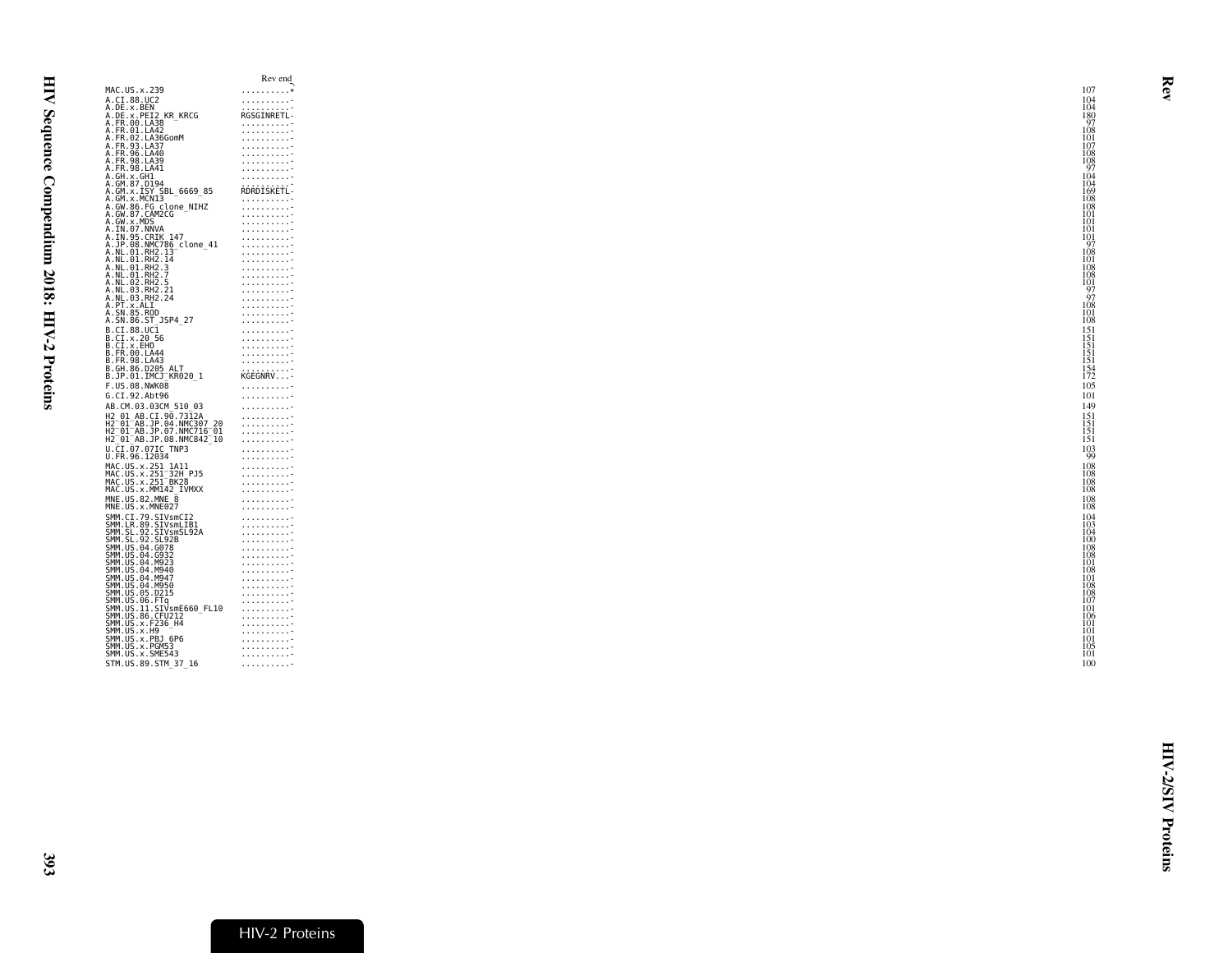<span id="page-25-1"></span>signal peptide end gp<sup>120</sup> start

| 6669 85                                                                                                                                                                                                                                                            |            |
|--------------------------------------------------------------------------------------------------------------------------------------------------------------------------------------------------------------------------------------------------------------------|------------|
|                                                                                                                                                                                                                                                                    |            |
|                                                                                                                                                                                                                                                                    |            |
|                                                                                                                                                                                                                                                                    |            |
|                                                                                                                                                                                                                                                                    |            |
|                                                                                                                                                                                                                                                                    |            |
|                                                                                                                                                                                                                                                                    |            |
|                                                                                                                                                                                                                                                                    |            |
|                                                                                                                                                                                                                                                                    |            |
|                                                                                                                                                                                                                                                                    |            |
|                                                                                                                                                                                                                                                                    |            |
|                                                                                                                                                                                                                                                                    |            |
|                                                                                                                                                                                                                                                                    |            |
|                                                                                                                                                                                                                                                                    |            |
|                                                                                                                                                                                                                                                                    |            |
|                                                                                                                                                                                                                                                                    |            |
|                                                                                                                                                                                                                                                                    |            |
| clone 41                                                                                                                                                                                                                                                           |            |
|                                                                                                                                                                                                                                                                    |            |
|                                                                                                                                                                                                                                                                    |            |
|                                                                                                                                                                                                                                                                    |            |
| A. FR. 01. LA42<br>A. FR. 02. LA36<br>CA. FR. 93. LA43<br>A. FR. 96. LA48<br>A. FR. 96. LA48<br>A. FR. 96. LA48<br>A. FR. 96. LA48<br>A. FR. 98. LA44<br>A. GM. 87. D. 194<br>A. GM. 87. D. 194<br>A. GM. 87. D. 1952<br>A. GM. 96. CA65319 - 7<br>A. GM. 96. CA65 |            |
|                                                                                                                                                                                                                                                                    |            |
|                                                                                                                                                                                                                                                                    |            |
|                                                                                                                                                                                                                                                                    |            |
|                                                                                                                                                                                                                                                                    |            |
|                                                                                                                                                                                                                                                                    |            |
|                                                                                                                                                                                                                                                                    |            |
|                                                                                                                                                                                                                                                                    |            |
|                                                                                                                                                                                                                                                                    |            |
|                                                                                                                                                                                                                                                                    |            |
|                                                                                                                                                                                                                                                                    |            |
|                                                                                                                                                                                                                                                                    |            |
|                                                                                                                                                                                                                                                                    |            |
|                                                                                                                                                                                                                                                                    |            |
|                                                                                                                                                                                                                                                                    |            |
|                                                                                                                                                                                                                                                                    |            |
|                                                                                                                                                                                                                                                                    |            |
|                                                                                                                                                                                                                                                                    |            |
|                                                                                                                                                                                                                                                                    |            |
|                                                                                                                                                                                                                                                                    |            |
|                                                                                                                                                                                                                                                                    |            |
|                                                                                                                                                                                                                                                                    |            |
|                                                                                                                                                                                                                                                                    |            |
|                                                                                                                                                                                                                                                                    |            |
|                                                                                                                                                                                                                                                                    |            |
| F.US.08.NWK08<br>G.CI.92.Abt96                                                                                                                                                                                                                                     |            |
|                                                                                                                                                                                                                                                                    |            |
| AB.CM.03.03CM<br>510<br>03                                                                                                                                                                                                                                         |            |
|                                                                                                                                                                                                                                                                    |            |
|                                                                                                                                                                                                                                                                    |            |
|                                                                                                                                                                                                                                                                    |            |
|                                                                                                                                                                                                                                                                    |            |
| U.CI.07.07IC<br>U.CI.07.07IC<br>U.FR.96.12034<br>TNP3                                                                                                                                                                                                              |            |
|                                                                                                                                                                                                                                                                    |            |
|                                                                                                                                                                                                                                                                    |            |
|                                                                                                                                                                                                                                                                    |            |
|                                                                                                                                                                                                                                                                    |            |
|                                                                                                                                                                                                                                                                    |            |
|                                                                                                                                                                                                                                                                    |            |
|                                                                                                                                                                                                                                                                    |            |
|                                                                                                                                                                                                                                                                    |            |
|                                                                                                                                                                                                                                                                    |            |
|                                                                                                                                                                                                                                                                    |            |
|                                                                                                                                                                                                                                                                    |            |
|                                                                                                                                                                                                                                                                    |            |
|                                                                                                                                                                                                                                                                    |            |
|                                                                                                                                                                                                                                                                    |            |
|                                                                                                                                                                                                                                                                    |            |
|                                                                                                                                                                                                                                                                    |            |
|                                                                                                                                                                                                                                                                    |            |
|                                                                                                                                                                                                                                                                    |            |
|                                                                                                                                                                                                                                                                    |            |
|                                                                                                                                                                                                                                                                    |            |
|                                                                                                                                                                                                                                                                    |            |
|                                                                                                                                                                                                                                                                    |            |
|                                                                                                                                                                                                                                                                    |            |
|                                                                                                                                                                                                                                                                    |            |
|                                                                                                                                                                                                                                                                    |            |
| U.C.I. 07.071C TIPS<br>MAC.US.x.251121111<br>MAC.US.x.25113211<br>MAC.US.x.2511321<br>MAC.US.x.2511321<br>MAC.US.x.2511321<br>MAC.US.x.75010413<br>MAC.US.x.77901413<br>MNE.US.x.MME027<br>MMC.US.x.MME027<br>SMM LE.09.51Y9mLIB.001<br>SMM LE.09.51               | $-\hat{p}$ |

394 HIV Sequence Compendium 2018: HIV-2 Proteins

<span id="page-25-0"></span>HIV Sequence Compendium 2018: HIV-2 Proteins

|                                                                                            | signal peptine end gp120 start<br>Env start                                                                                                                  | V1 |
|--------------------------------------------------------------------------------------------|--------------------------------------------------------------------------------------------------------------------------------------------------------------|----|
| MAC.US.x.239<br>A.CI.88.UC2                                                                | MGCLGNQLLIAILLLSVYGIYČTLYVTVFYGVPAWRNATIPLFČATKNRDTWGTTQČLPDNGDYSEVALNVTESFDAW.NNTVTEQAIEDVWQLFETSIKPČVKLSPLČITMRČNKSETDRWGLTKSITTTASTTSTTASAKVDMVNETSSČ lSl |    |
| A.DE.x.PEI2 KR KRCG                                                                        |                                                                                                                                                              |    |
| A.FR.00.LA38                                                                               |                                                                                                                                                              |    |
| A.FR.93.LA37                                                                               |                                                                                                                                                              |    |
| A.FR.96.LA40<br>A.FR.98.LA39                                                               |                                                                                                                                                              |    |
| A.FR.98.LA41<br>A.GH.x.GH1<br>A.GM.87.D194                                                 |                                                                                                                                                              |    |
| A.GM.90.CBL24                                                                              |                                                                                                                                                              |    |
| .GM.x.CBL21<br>.GM.x.CBL22                                                                 |                                                                                                                                                              |    |
|                                                                                            |                                                                                                                                                              |    |
| A.GW.06.CA65319 <sup>-</sup> 7                                                             |                                                                                                                                                              |    |
| .GW.06.CA65330<br>A.GW.06.CA65409 14                                                       |                                                                                                                                                              |    |
| A.GW.86.FG clone_NIHZ<br>A.GW.87.CAM2CG                                                    |                                                                                                                                                              |    |
| A.GW.x.CA7205 8<br>A.GW.x.CA7253                                                           |                                                                                                                                                              |    |
|                                                                                            |                                                                                                                                                              |    |
|                                                                                            |                                                                                                                                                              |    |
|                                                                                            |                                                                                                                                                              |    |
| A.IN.07.NNVA<br>A.IN.95.CRIK_147                                                           |                                                                                                                                                              |    |
| A.JP.08.NMC786_clone_41<br>A.NL.01.RH2.13<br>A.NL.01.RH2.14                                |                                                                                                                                                              |    |
| A.NL.01.RH2.3                                                                              |                                                                                                                                                              |    |
| .NL.01.RH2.7<br>A.NL.02.RH2.5                                                              |                                                                                                                                                              |    |
| A.NL.03.RH2.21<br>A.NL.03.RH2.24<br>A.PT.00.00PTHCC20 1                                    |                                                                                                                                                              |    |
| A.PT.03.ABG                                                                                |                                                                                                                                                              |    |
| A.PT.03.P1 6<br>A.PT.03.P2-7<br>A.PT.03.P3-12                                              |                                                                                                                                                              |    |
| A.PT.03.P4 <sup>-</sup> 11                                                                 |                                                                                                                                                              |    |
| A.PT.04.P6 <sup>-</sup> 3<br>A.PT.10.P7 <sup>-</sup> 10                                    |                                                                                                                                                              |    |
| A.PT.10.P8 <sup>-</sup> 6                                                                  |                                                                                                                                                              |    |
| <br>A.PT.92.93PTHDESC_13<br>A.PT.98.98PTHDECT_13                                           |                                                                                                                                                              |    |
| A.SN.86.ST JSP4 27                                                                         |                                                                                                                                                              |    |
| B.CI.88.UC1                                                                                |                                                                                                                                                              |    |
| B.CI.x.20 56<br>B.CI.x.EHO<br>B.FR.00.LA44                                                 |                                                                                                                                                              |    |
| FR.98.LA43<br>B.GH.86.D205_ALT                                                             |                                                                                                                                                              |    |
| B.JP.01.IMCJ <sup>-</sup> KR020_1<br>B.JP.01.IMCJ <sup>-</sup> KR020_1                     |                                                                                                                                                              |    |
| F.US.08.NWK08                                                                              |                                                                                                                                                              |    |
| G.CI.92.Abt96<br>AB.CM.03.03CM 510 03                                                      |                                                                                                                                                              |    |
| H2 01 AB.CI.90.7312A                                                                       |                                                                                                                                                              |    |
| H2-01-AB.JP.04.NMC307_20<br>H2-01-AB.JP.07.NMC716-01                                       |                                                                                                                                                              |    |
| H2 <sup>-</sup> 01 <sup>-</sup> AB.JP.08.NMC842 <sup>-</sup> 10<br>U.CI.07.07IC TNP3       |                                                                                                                                                              |    |
| U.FR.96.12034<br>MAC.US.x.251 1A11                                                         |                                                                                                                                                              |    |
| MAC.US.x.251 32H PJ5<br>MAC.US.x.251 <sup>-</sup> BK28                                     |                                                                                                                                                              |    |
| MAC.US.x.750 <del>.</del> p4i3<br>MAC.US.x.MM142_IVMXX                                     |                                                                                                                                                              |    |
| MNE.US.x.MNE027                                                                            |                                                                                                                                                              |    |
| SMM.CI.79.SIVsmCI2                                                                         |                                                                                                                                                              |    |
| SMM.LR.89.SIVsmLIB1<br>SMM.SL.92.SIVsmSL92A<br>SMM.SL.92.SIVsmSL92A<br>SMM.US.00.FBr_12wpi |                                                                                                                                                              |    |
| SMM.US.04.G078                                                                             |                                                                                                                                                              |    |
| SMM.US.04.G932<br>SMM.US.04.M923                                                           |                                                                                                                                                              |    |
| SMM.US.04.M940<br>SMM. US. 04. M947                                                        |                                                                                                                                                              |    |
| SMM.US.04.M950<br>SMM.US.05.D215                                                           |                                                                                                                                                              |    |
| SMM.US.06.FTq<br>SMM.US.10.FPY 154wpi<br>SMM.US.86.CFU212                                  |                                                                                                                                                              |    |
| SMM.US.x.F236 H4                                                                           |                                                                                                                                                              |    |
| SMM.US.x.PBJ 6P6<br>SMM.US.x.PGM53                                                         |                                                                                                                                                              |    |
| SMM.US.x.SME543                                                                            |                                                                                                                                                              |    |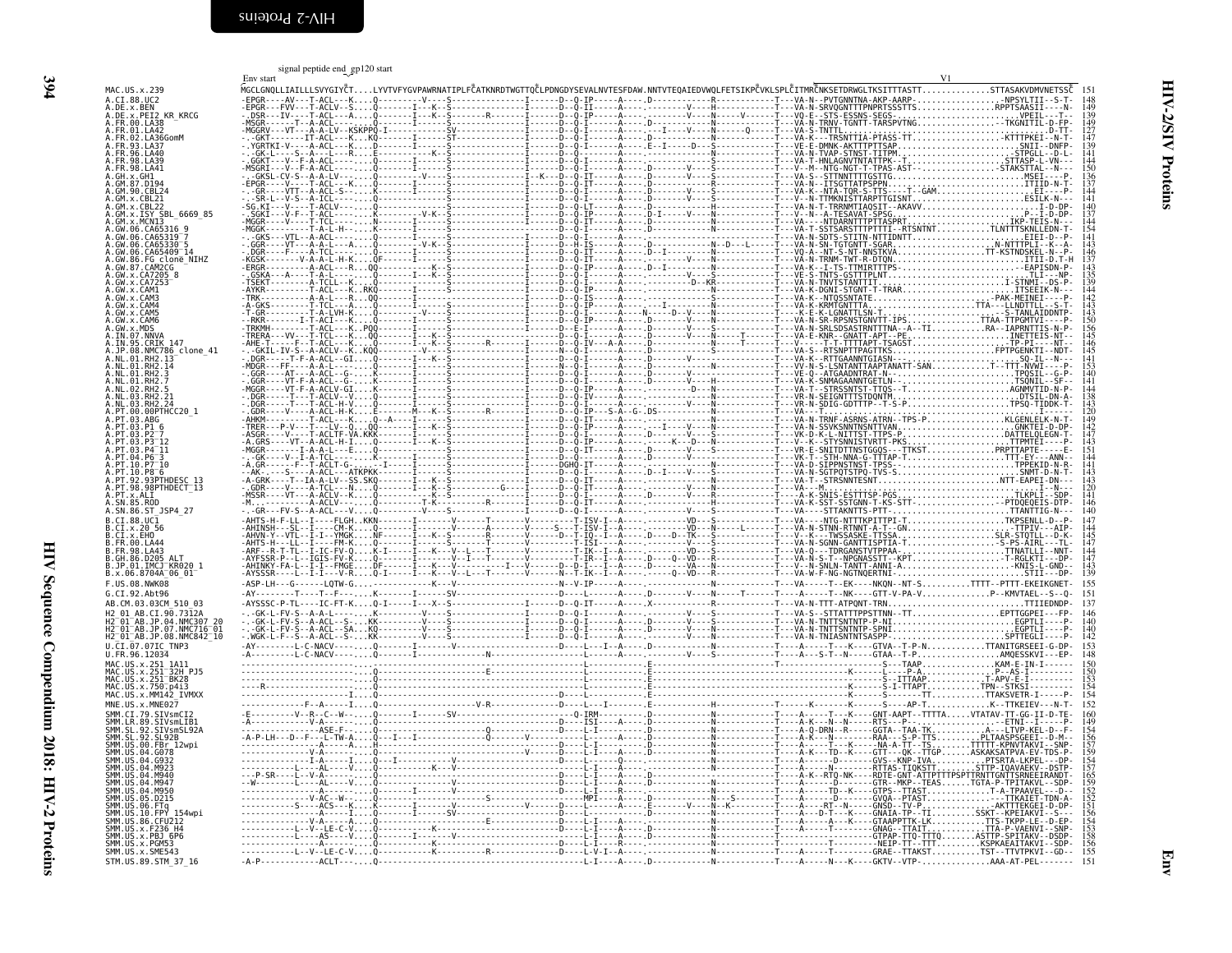<span id="page-26-0"></span>

| IAQDNČT.GLEQEQMISČKFNMTGLKRDKKKEYNETWYSADLVČEQGNNTGNESRCYMNHČNTSVIQESČDKHYWDAIRFRYČAPPGYALLRČNDTNYSGFMPKČSKVVVSSČTRMMETQTSTWFGFNGTRAENRTYIYWHGRDNRTIISLNKY<br>MAC.US.x.239<br>-- 00-0-Wh-1-1-1-Wh-1-1-Wh-1-1-Wh-1-1-Wh-1-1-Wh-1-1-Wh-1-1-Wh-1-1-Wh-1-1-Wh-1-1-Wh-1-1-Wh-1-Wh-1-Wh-1-Wh-1-Wh-1-Wh-1-Wh-1-Wh-1-Wh-1-Wh-1-Wh-1-Wh-1-Wh-1-Wh-1-Wh-1-Wh-1-Wh-1-Wh-1-Wh-1-Wh-1-Wh-1-Wh-1-Wh-1-Wh-1-Wh-1-Wh-1-Wh-1-<br>A.CI.88.UC2<br>.DE.x.BEN<br><b>KR KRCG</b><br>A.DE.X.PEI2<br>A.FR.00.LA38<br>A.FR.01.LA42<br>02.LA36GomM<br>FR.93.LA37<br>96.LA40<br>98.1439<br>GM.x.CBL21<br>.GM.x.ISY SBL 6669 85 |  |
|-----------------------------------------------------------------------------------------------------------------------------------------------------------------------------------------------------------------------------------------------------------------------------------------------------------------------------------------------------------------------------------------------------------------------------------------------------------------------------------------------------------------------------------------------------------------------------------------------------|--|
|                                                                                                                                                                                                                                                                                                                                                                                                                                                                                                                                                                                                     |  |
|                                                                                                                                                                                                                                                                                                                                                                                                                                                                                                                                                                                                     |  |
|                                                                                                                                                                                                                                                                                                                                                                                                                                                                                                                                                                                                     |  |
|                                                                                                                                                                                                                                                                                                                                                                                                                                                                                                                                                                                                     |  |
|                                                                                                                                                                                                                                                                                                                                                                                                                                                                                                                                                                                                     |  |
|                                                                                                                                                                                                                                                                                                                                                                                                                                                                                                                                                                                                     |  |
|                                                                                                                                                                                                                                                                                                                                                                                                                                                                                                                                                                                                     |  |
|                                                                                                                                                                                                                                                                                                                                                                                                                                                                                                                                                                                                     |  |
|                                                                                                                                                                                                                                                                                                                                                                                                                                                                                                                                                                                                     |  |
| GM x MCNT3<br>.GW.06.CA65316                                                                                                                                                                                                                                                                                                                                                                                                                                                                                                                                                                        |  |
|                                                                                                                                                                                                                                                                                                                                                                                                                                                                                                                                                                                                     |  |
|                                                                                                                                                                                                                                                                                                                                                                                                                                                                                                                                                                                                     |  |
| .GW.06.CA65409 <sup>-</sup> 14<br>.GW.86.FG clone_NIHZ<br>.GW.87.CAM2CG                                                                                                                                                                                                                                                                                                                                                                                                                                                                                                                             |  |
| GW.x.CA7205 8                                                                                                                                                                                                                                                                                                                                                                                                                                                                                                                                                                                       |  |
| <b>GW.x.CAM3</b>                                                                                                                                                                                                                                                                                                                                                                                                                                                                                                                                                                                    |  |
| $GW \times CAM4$<br>CAM5                                                                                                                                                                                                                                                                                                                                                                                                                                                                                                                                                                            |  |
| .GW.x.CAM6                                                                                                                                                                                                                                                                                                                                                                                                                                                                                                                                                                                          |  |
| . NNN                                                                                                                                                                                                                                                                                                                                                                                                                                                                                                                                                                                               |  |
| IN.95.CRIK 147<br>NMC786 clone 41                                                                                                                                                                                                                                                                                                                                                                                                                                                                                                                                                                   |  |
| RH2.13                                                                                                                                                                                                                                                                                                                                                                                                                                                                                                                                                                                              |  |
|                                                                                                                                                                                                                                                                                                                                                                                                                                                                                                                                                                                                     |  |
|                                                                                                                                                                                                                                                                                                                                                                                                                                                                                                                                                                                                     |  |
|                                                                                                                                                                                                                                                                                                                                                                                                                                                                                                                                                                                                     |  |
| .00PTHCC20 1<br>ARG                                                                                                                                                                                                                                                                                                                                                                                                                                                                                                                                                                                 |  |
|                                                                                                                                                                                                                                                                                                                                                                                                                                                                                                                                                                                                     |  |
|                                                                                                                                                                                                                                                                                                                                                                                                                                                                                                                                                                                                     |  |
|                                                                                                                                                                                                                                                                                                                                                                                                                                                                                                                                                                                                     |  |
|                                                                                                                                                                                                                                                                                                                                                                                                                                                                                                                                                                                                     |  |
|                                                                                                                                                                                                                                                                                                                                                                                                                                                                                                                                                                                                     |  |
| SN.85.ROD                                                                                                                                                                                                                                                                                                                                                                                                                                                                                                                                                                                           |  |
| .SN.86.ST JSP4 27                                                                                                                                                                                                                                                                                                                                                                                                                                                                                                                                                                                   |  |
|                                                                                                                                                                                                                                                                                                                                                                                                                                                                                                                                                                                                     |  |
| 00 1 A 44<br>FR.98.LA43.                                                                                                                                                                                                                                                                                                                                                                                                                                                                                                                                                                            |  |
| .GH.86.D205 ALT<br>.JP.01.IMCJ <sup>-</sup> KR020 1                                                                                                                                                                                                                                                                                                                                                                                                                                                                                                                                                 |  |
| B.x.06.8704A 06 01                                                                                                                                                                                                                                                                                                                                                                                                                                                                                                                                                                                  |  |
|                                                                                                                                                                                                                                                                                                                                                                                                                                                                                                                                                                                                     |  |
| AB.CM.03.03CM 510 03                                                                                                                                                                                                                                                                                                                                                                                                                                                                                                                                                                                |  |
| AR CT 90.7312A<br>$01^-$ AB.JP.<br>04.NMC307                                                                                                                                                                                                                                                                                                                                                                                                                                                                                                                                                        |  |
| AB.JP.07.<br>H2 <sup>-01-AB.JP.08.NMC842<sup>-10</sup></sup>                                                                                                                                                                                                                                                                                                                                                                                                                                                                                                                                        |  |
| U.CI.07.07IC TNP3                                                                                                                                                                                                                                                                                                                                                                                                                                                                                                                                                                                   |  |
| J.FR.96.12034<br>MAC.US.x.251 1A11                                                                                                                                                                                                                                                                                                                                                                                                                                                                                                                                                                  |  |
| AC.US.x.251 <sup>-</sup> 32H PJ5<br>MAC.US.x.251                                                                                                                                                                                                                                                                                                                                                                                                                                                                                                                                                    |  |
| MAC.US.x.MM142 IVMXX                                                                                                                                                                                                                                                                                                                                                                                                                                                                                                                                                                                |  |
| MNE. US. x.MNE027                                                                                                                                                                                                                                                                                                                                                                                                                                                                                                                                                                                   |  |
| .CI.79.SIVsmCI<br>SIVsmLIB1                                                                                                                                                                                                                                                                                                                                                                                                                                                                                                                                                                         |  |
| SIVsmSL92A<br>SMM.SL.92.SL92B                                                                                                                                                                                                                                                                                                                                                                                                                                                                                                                                                                       |  |
| SMM.ŪS.00.FBr 12wpi                                                                                                                                                                                                                                                                                                                                                                                                                                                                                                                                                                                 |  |
| SMM.US.04.G078                                                                                                                                                                                                                                                                                                                                                                                                                                                                                                                                                                                      |  |
|                                                                                                                                                                                                                                                                                                                                                                                                                                                                                                                                                                                                     |  |
| MAZ<br>M950                                                                                                                                                                                                                                                                                                                                                                                                                                                                                                                                                                                         |  |
| D215.                                                                                                                                                                                                                                                                                                                                                                                                                                                                                                                                                                                               |  |
| 06.FTq<br>10.FPY<br>86.CFU212                                                                                                                                                                                                                                                                                                                                                                                                                                                                                                                                                                       |  |
| SMM.US.x.F236 H4<br>SMM US x PR1 6P6                                                                                                                                                                                                                                                                                                                                                                                                                                                                                                                                                                |  |
| MM.US.x.PGM53                                                                                                                                                                                                                                                                                                                                                                                                                                                                                                                                                                                       |  |
| SMM.US.x.SME543<br>STM.US.89.STM 37 16                                                                                                                                                                                                                                                                                                                                                                                                                                                                                                                                                              |  |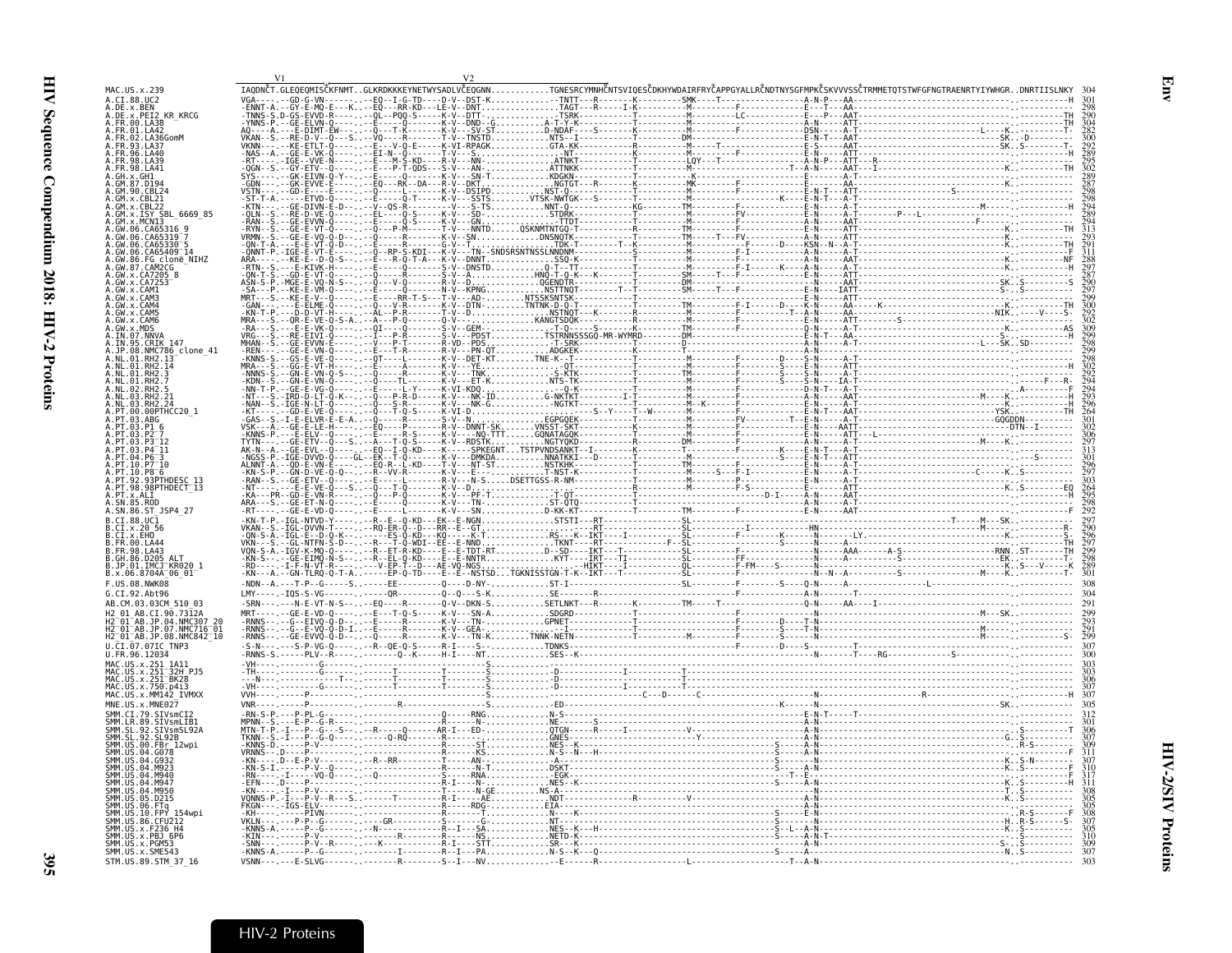| ٦  |  |
|----|--|
| ۰. |  |
| ٧  |  |

<span id="page-27-0"></span>

| MAC. US. x. 239<br>A.CI.88.UC2                                                                        |                                                                                                                                                                                                                                      |                                                                 |                                          | YNLTMKČRRPGNKTVLPVTIMSGLVFHSQPINDRPKQAWČWFGGKWKDAIKEVKQTIVKHPRYTG.TNNTDKINLT.APG.GGDPEVTFMWTNČRGEFLYČKMNWFLNWVEDRNTANQKPKEQHKRNYVPČHIRQIINTWHKVGKNVYLPPREGDLT                                             |                            |                                |                                                                                                                                                                                   |
|-------------------------------------------------------------------------------------------------------|--------------------------------------------------------------------------------------------------------------------------------------------------------------------------------------------------------------------------------------|-----------------------------------------------------------------|------------------------------------------|-----------------------------------------------------------------------------------------------------------------------------------------------------------------------------------------------------------|----------------------------|--------------------------------|-----------------------------------------------------------------------------------------------------------------------------------------------------------------------------------|
| x.PEI2 KR KRCG                                                                                        |                                                                                                                                                                                                                                      |                                                                 |                                          |                                                                                                                                                                                                           |                            |                                |                                                                                                                                                                                   |
| A.FR.00.LA38<br>A.FR.01.LA42<br>02.LA36GomM                                                           |                                                                                                                                                                                                                                      |                                                                 |                                          |                                                                                                                                                                                                           |                            |                                |                                                                                                                                                                                   |
| FR.96.LA40                                                                                            |                                                                                                                                                                                                                                      |                                                                 |                                          |                                                                                                                                                                                                           |                            |                                |                                                                                                                                                                                   |
| 98.1439<br>.FR.98.LA41                                                                                |                                                                                                                                                                                                                                      |                                                                 |                                          |                                                                                                                                                                                                           |                            |                                |                                                                                                                                                                                   |
| 90.CBL24                                                                                              |                                                                                                                                                                                                                                      |                                                                 |                                          |                                                                                                                                                                                                           |                            |                                |                                                                                                                                                                                   |
| x CRI2<br>x.ISY SBL 6669 85                                                                           |                                                                                                                                                                                                                                      |                                                                 |                                          |                                                                                                                                                                                                           |                            |                                |                                                                                                                                                                                   |
|                                                                                                       |                                                                                                                                                                                                                                      | - - R - - - - - - K -                                           |                                          | - LA - - - - - K - . - - E - KN - - F - . - - - K- S -<br>- LK - - - - - K E . N - D - KN - TF - . - - - K - S -                                                                                          | $T - - - - - - - N - TNQT$ |                                |                                                                                                                                                                                   |
| .CA65319<br>06 6465330<br>06.CA65409 <sup>-14</sup>                                                   | . V - T - L - I - K -                                                                                                                                                                                                                |                                                                 |                                          | -R------K-N--E-MQ-----LA-----R----Y-GN-TFA.---K-<br>-R------E-D--G-MQ-----LAN--K-K---K-ITD-HFE.---A-                                                                                                      |                            |                                |                                                                                                                                                                                   |
| clone NIHZ<br>87.CAM2CG                                                                               |                                                                                                                                                                                                                                      |                                                                 | $E$ - LA - - - - - K $\ldots$ - $\ldots$ |                                                                                                                                                                                                           |                            |                                |                                                                                                                                                                                   |
| x.CA7205<br>GW Y CA725                                                                                |                                                                                                                                                                                                                                      |                                                                 |                                          | r - R - - - - - E - E - - E - MÖ - - - RA - A - - - - - - - - D - G - - - - - - - R - S - - -<br>R - - R - - - - - - K - N - TE - MÖ - - - - - L - - - - - - R - . - - D - GN - - F - . - - - K - S - - - |                            |                                | $\begin{array}{c} 451 \\ 436 \\ 445 \\ 445 \\ 437 \\ 447 \\ 437 \\ 444 \\ 437 \\ 444 \\ 437 \\ 444 \\ 439 \\ 438 \\ 443 \\ 437 \\ 444 \\ 437 \\ 444 \\ 437 \\ 444 \\ \end{array}$ |
| <b>CAMA</b>                                                                                           | . I - L - - - - - - - - - - -                                                                                                                                                                                                        | R------K----E<br>- M - - R - - - - - - K - E - - G              | . E - LA - K<br>.M------LLE----K-        |                                                                                                                                                                                                           |                            | 0H---------------------------- |                                                                                                                                                                                   |
| <b>CAM</b><br><b>CAM6</b>                                                                             |                                                                                                                                                                                                                                      |                                                                 |                                          |                                                                                                                                                                                                           |                            |                                |                                                                                                                                                                                   |
| MDS                                                                                                   |                                                                                                                                                                                                                                      |                                                                 |                                          | -К. - . - S - ITN - TF - . - - - К -<br>-R - . - - I - E - -КF - . - - -К -                                                                                                                               |                            |                                |                                                                                                                                                                                   |
| NMC786_clone_41<br>RH <sub>2</sub>                                                                    |                                                                                                                                                                                                                                      |                                                                 |                                          |                                                                                                                                                                                                           |                            |                                | $\begin{array}{c} 448 \\ 448 \\ 439 \\ 450 \\ 457 \\ 447 \\ 447 \\ 446 \\ 450 \\ 440 \end{array}$                                                                                 |
|                                                                                                       | . <u>.</u>                                                                                                                                                                                                                           | . R - - - - - - K - D - - G - MO - - - E - LA - - - - - K - . - |                                          | R------K-N-TE-M----E-LA-----K-.--D-RN-TFR.---K                                                                                                                                                            |                            |                                |                                                                                                                                                                                   |
|                                                                                                       |                                                                                                                                                                                                                                      |                                                                 |                                          |                                                                                                                                                                                                           |                            |                                |                                                                                                                                                                                   |
| 00PTHCC20 1                                                                                           | RESERVENT PRESERVENT PRESERVED PRESERVED PRESERVED PRESERVED PRESERVED PRESERVED PRESERVED PRESERVED PRESERVED<br>RESERVED PRESERVED PRESERVED PRESERVED PRESERVED PRESERVED PRESERVED PRESERVED PRESERVED PRESERVED PRESERVED P<br> |                                                                 |                                          |                                                                                                                                                                                                           |                            |                                |                                                                                                                                                                                   |
|                                                                                                       | -------V-I-L------------R--------D-R--E-                                                                                                                                                                                             |                                                                 |                                          |                                                                                                                                                                                                           |                            |                                | $\begin{array}{c} 441 \\ 442 \\ 442 \\ 443 \\ 448 \\ 448 \\ 454 \\ 444 \\ 461 \\ 449 \end{array}$                                                                                 |
|                                                                                                       |                                                                                                                                                                                                                                      |                                                                 |                                          |                                                                                                                                                                                                           |                            |                                |                                                                                                                                                                                   |
|                                                                                                       |                                                                                                                                                                                                                                      |                                                                 |                                          |                                                                                                                                                                                                           |                            |                                |                                                                                                                                                                                   |
| .PT.92.93PTHDESC_13<br>.PT.98.98PTHDECT_13<br>PT.x.ALT                                                |                                                                                                                                                                                                                                      |                                                                 |                                          |                                                                                                                                                                                                           |                            |                                | $448\n444\n453\n411\n443\n445\n440\n$                                                                                                                                             |
| .SN.86.ST JSP4 27                                                                                     |                                                                                                                                                                                                                                      |                                                                 |                                          |                                                                                                                                                                                                           |                            |                                |                                                                                                                                                                                   |
| R. CT. 88. HC1<br>B.CI.x.20 56                                                                        |                                                                                                                                                                                                                                      |                                                                 |                                          |                                                                                                                                                                                                           |                            |                                |                                                                                                                                                                                   |
| B.CI.x.EHO<br>B.FR.00.LA44<br>B.FR.98.LA43                                                            |                                                                                                                                                                                                                                      |                                                                 |                                          |                                                                                                                                                                                                           |                            |                                |                                                                                                                                                                                   |
| .D205_ALT<br>.IMCJ <sup>_</sup> KR020_1                                                               |                                                                                                                                                                                                                                      |                                                                 |                                          |                                                                                                                                                                                                           |                            |                                | $\begin{array}{c} 445 \\ 438 \\ 443 \\ 445 \\ 451 \\ 436 \\ 436 \\ \hline 451 \end{array}$                                                                                        |
| B.x.06.8704A <sup>-</sup> 06 01                                                                       |                                                                                                                                                                                                                                      |                                                                 |                                          |                                                                                                                                                                                                           |                            |                                |                                                                                                                                                                                   |
| G.CI.92.Aht96<br>AB.CM.03.03CM 510 03                                                                 |                                                                                                                                                                                                                                      |                                                                 |                                          |                                                                                                                                                                                                           |                            |                                |                                                                                                                                                                                   |
| AB.CI.90.7312A                                                                                        |                                                                                                                                                                                                                                      |                                                                 |                                          |                                                                                                                                                                                                           |                            |                                |                                                                                                                                                                                   |
| H2-01-AB.JP.04.NMC307-20<br>H2-01-AB.JP.07.NMC716-01<br>H2-01-AB.JP.08.NMC842-10<br>U.CI.07.07IC TNP3 |                                                                                                                                                                                                                                      |                                                                 |                                          |                                                                                                                                                                                                           |                            |                                |                                                                                                                                                                                   |
| FR.96.12034<br>MAC.US.x.251 1A11                                                                      |                                                                                                                                                                                                                                      |                                                                 |                                          |                                                                                                                                                                                                           |                            |                                |                                                                                                                                                                                   |
| MAC.US.x.251 <sup>-</sup> 32H PJ5<br>MAC.US.x.251 <sup>-</sup> BK28                                   |                                                                                                                                                                                                                                      |                                                                 |                                          |                                                                                                                                                                                                           |                            |                                |                                                                                                                                                                                   |
| MAC.US.x.750.p4i3                                                                                     |                                                                                                                                                                                                                                      |                                                                 |                                          |                                                                                                                                                                                                           |                            |                                |                                                                                                                                                                                   |
| MNE.US.x.MNE027<br>SMM CT 79 STVsmCT2<br>SMM.LR.89.SIVsmLIB                                           |                                                                                                                                                                                                                                      |                                                                 |                                          |                                                                                                                                                                                                           |                            |                                |                                                                                                                                                                                   |
| SL.92.SIVsmSL92A                                                                                      |                                                                                                                                                                                                                                      |                                                                 |                                          |                                                                                                                                                                                                           |                            |                                |                                                                                                                                                                                   |
| ŠMM.ŠL.92.SL92B<br>SMM.US.00.FBr_12wpi<br>US 04 G078                                                  |                                                                                                                                                                                                                                      |                                                                 |                                          |                                                                                                                                                                                                           |                            |                                |                                                                                                                                                                                   |
| 04.M940                                                                                               |                                                                                                                                                                                                                                      |                                                                 |                                          |                                                                                                                                                                                                           |                            |                                |                                                                                                                                                                                   |
| MA7<br>M950<br>05.D215                                                                                |                                                                                                                                                                                                                                      |                                                                 |                                          |                                                                                                                                                                                                           |                            |                                |                                                                                                                                                                                   |
| . FTq<br>. FPY<br>154wpi                                                                              |                                                                                                                                                                                                                                      |                                                                 |                                          |                                                                                                                                                                                                           |                            |                                |                                                                                                                                                                                   |
| SMM.US.86.CFU212<br>.IIS x F236 H4                                                                    |                                                                                                                                                                                                                                      |                                                                 |                                          |                                                                                                                                                                                                           |                            |                                |                                                                                                                                                                                   |
| MM.US.x.PBJ 6P6<br>MM.US.x.PGM53<br>SMM.US.x.SME543                                                   |                                                                                                                                                                                                                                      |                                                                 |                                          |                                                                                                                                                                                                           |                            |                                |                                                                                                                                                                                   |
| STM.US.89.STM 37 16                                                                                   |                                                                                                                                                                                                                                      |                                                                 |                                          |                                                                                                                                                                                                           |                            |                                |                                                                                                                                                                                   |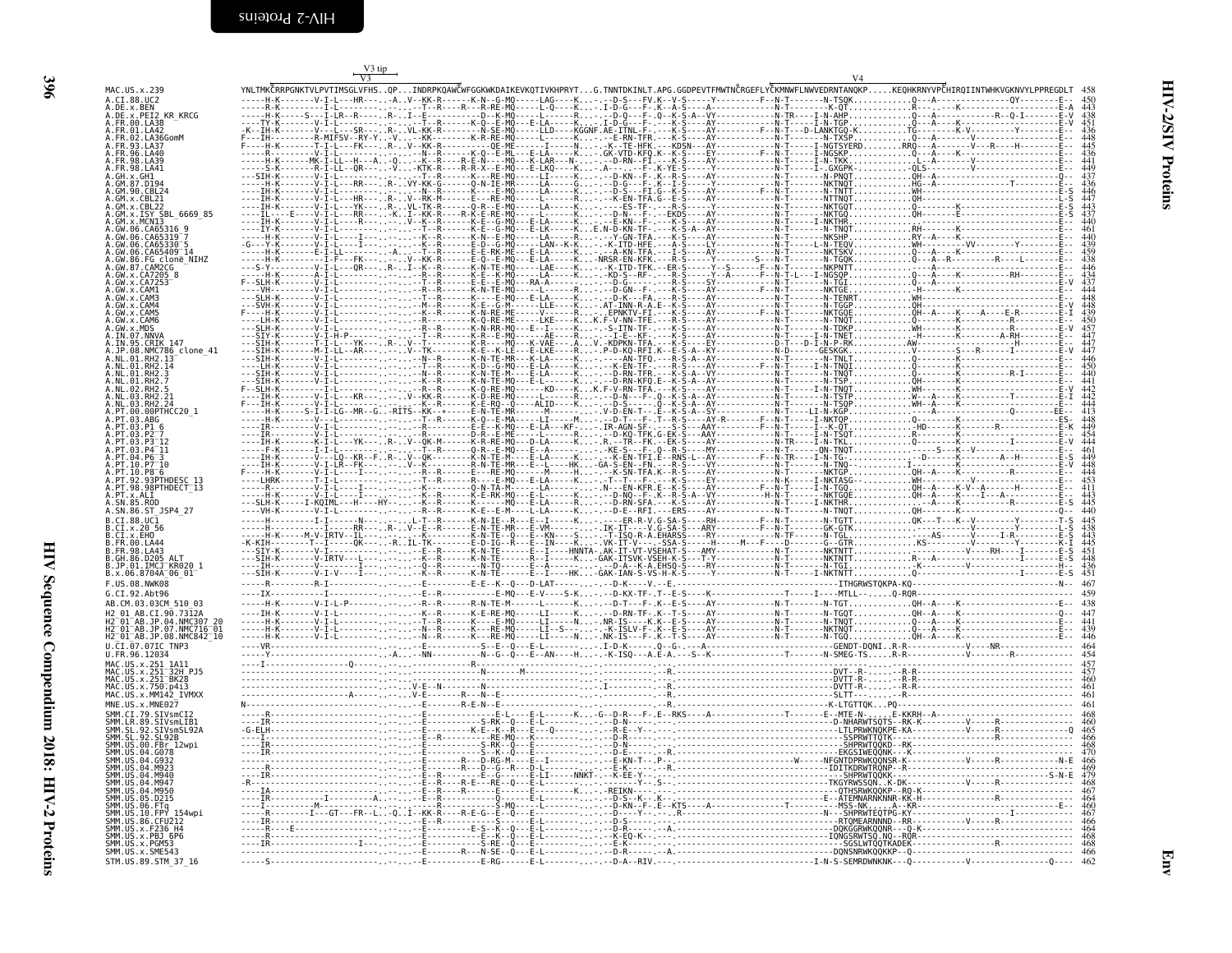|                                                                                                                 |                                                                                                                                                                                                                                                                                                                                                                                                                                                                                                                              | gp120 end gp41 start   |                                                                                                                                                                |  |
|-----------------------------------------------------------------------------------------------------------------|------------------------------------------------------------------------------------------------------------------------------------------------------------------------------------------------------------------------------------------------------------------------------------------------------------------------------------------------------------------------------------------------------------------------------------------------------------------------------------------------------------------------------|------------------------|----------------------------------------------------------------------------------------------------------------------------------------------------------------|--|
| MAC.US.x.239<br>A. CT. 88. HC2                                                                                  |                                                                                                                                                                                                                                                                                                                                                                                                                                                                                                                              |                        | .<br>ČNSTVTSLIANIDWIDGNQTNITMSAEVAELYRLELGDYKLVEITPIGLAPTDVKRY.TTGGTSRNKRGVFVLGFLGFLATAGSAMGAASLTLTAQSRTLLAGIVQQQQQLLDVVKRQQELLRLTVWGTKNLQTRVTAIEKYLKDQAQLNAWG |  |
| .DE.x.BEN                                                                                                       | $\ldots \ldots \ldots \ldots \ldots$ . DKNRTH                                                                                                                                                                                                                                                                                                                                                                                                                                                                                |                        |                                                                                                                                                                |  |
| .DE.x.PEI2 KR KRCG                                                                                              | - 1022<br>- 1022 - 1022 - 1022 - 1022 - 1022 - 1022 - 1022 - 1022 - 1022 - 1022 - 1022 - 1022 - 1022 - 1022 - 1022<br>- 1022 - 1022 - 1022 - 1022 - 1022 - 1022 - 1022 - 1022 - 1022 - 1022 - 1022 - 1022 - 1022 - 1022 - 1022 - 10<br>                                                                                                                                                                                                                                                                                      |                        |                                                                                                                                                                |  |
| FR.01                                                                                                           |                                                                                                                                                                                                                                                                                                                                                                                                                                                                                                                              |                        |                                                                                                                                                                |  |
|                                                                                                                 |                                                                                                                                                                                                                                                                                                                                                                                                                                                                                                                              |                        |                                                                                                                                                                |  |
|                                                                                                                 |                                                                                                                                                                                                                                                                                                                                                                                                                                                                                                                              |                        |                                                                                                                                                                |  |
|                                                                                                                 |                                                                                                                                                                                                                                                                                                                                                                                                                                                                                                                              |                        |                                                                                                                                                                |  |
|                                                                                                                 |                                                                                                                                                                                                                                                                                                                                                                                                                                                                                                                              |                        |                                                                                                                                                                |  |
|                                                                                                                 |                                                                                                                                                                                                                                                                                                                                                                                                                                                                                                                              |                        |                                                                                                                                                                |  |
|                                                                                                                 |                                                                                                                                                                                                                                                                                                                                                                                                                                                                                                                              |                        |                                                                                                                                                                |  |
|                                                                                                                 |                                                                                                                                                                                                                                                                                                                                                                                                                                                                                                                              |                        |                                                                                                                                                                |  |
|                                                                                                                 |                                                                                                                                                                                                                                                                                                                                                                                                                                                                                                                              |                        |                                                                                                                                                                |  |
| ISY SBL 6669 85                                                                                                 |                                                                                                                                                                                                                                                                                                                                                                                                                                                                                                                              |                        |                                                                                                                                                                |  |
|                                                                                                                 |                                                                                                                                                                                                                                                                                                                                                                                                                                                                                                                              |                        |                                                                                                                                                                |  |
|                                                                                                                 |                                                                                                                                                                                                                                                                                                                                                                                                                                                                                                                              |                        |                                                                                                                                                                |  |
|                                                                                                                 |                                                                                                                                                                                                                                                                                                                                                                                                                                                                                                                              |                        |                                                                                                                                                                |  |
| FG_clone_NIHZ                                                                                                   |                                                                                                                                                                                                                                                                                                                                                                                                                                                                                                                              |                        |                                                                                                                                                                |  |
| CAM2CG<br>GW 87                                                                                                 |                                                                                                                                                                                                                                                                                                                                                                                                                                                                                                                              |                        |                                                                                                                                                                |  |
|                                                                                                                 |                                                                                                                                                                                                                                                                                                                                                                                                                                                                                                                              |                        |                                                                                                                                                                |  |
|                                                                                                                 |                                                                                                                                                                                                                                                                                                                                                                                                                                                                                                                              |                        |                                                                                                                                                                |  |
|                                                                                                                 |                                                                                                                                                                                                                                                                                                                                                                                                                                                                                                                              |                        |                                                                                                                                                                |  |
|                                                                                                                 |                                                                                                                                                                                                                                                                                                                                                                                                                                                                                                                              |                        |                                                                                                                                                                |  |
| AM5                                                                                                             |                                                                                                                                                                                                                                                                                                                                                                                                                                                                                                                              |                        |                                                                                                                                                                |  |
| CAM6                                                                                                            |                                                                                                                                                                                                                                                                                                                                                                                                                                                                                                                              |                        |                                                                                                                                                                |  |
|                                                                                                                 |                                                                                                                                                                                                                                                                                                                                                                                                                                                                                                                              |                        |                                                                                                                                                                |  |
| .CRIK 147                                                                                                       |                                                                                                                                                                                                                                                                                                                                                                                                                                                                                                                              |                        |                                                                                                                                                                |  |
| NMC786_clone 41                                                                                                 |                                                                                                                                                                                                                                                                                                                                                                                                                                                                                                                              |                        |                                                                                                                                                                |  |
|                                                                                                                 |                                                                                                                                                                                                                                                                                                                                                                                                                                                                                                                              |                        |                                                                                                                                                                |  |
|                                                                                                                 |                                                                                                                                                                                                                                                                                                                                                                                                                                                                                                                              |                        |                                                                                                                                                                |  |
|                                                                                                                 |                                                                                                                                                                                                                                                                                                                                                                                                                                                                                                                              |                        |                                                                                                                                                                |  |
|                                                                                                                 |                                                                                                                                                                                                                                                                                                                                                                                                                                                                                                                              | .<br>.A. HR<br>.A. PA- |                                                                                                                                                                |  |
|                                                                                                                 | $\begin{array}{cccc}\n\vdots & \vdots & \vdots & \vdots & \vdots & \vdots & \vdots \\ \vdots & \vdots & \vdots & \vdots & \vdots & \vdots & \vdots \\ \vdots & \vdots & \vdots & \vdots & \vdots & \vdots & \vdots \\ \vdots & \vdots & \vdots & \vdots & \vdots & \vdots & \vdots \\ \vdots & \vdots & \vdots & \vdots & \vdots & \vdots & \vdots \\ \vdots & \vdots & \vdots & \vdots & \vdots & \vdots \\ \vdots & \vdots & \vdots & \vdots & \vdots & \vdots \\ \vdots & \vdots & \vdots & \vdots & \vdots & \vdots \\ $ |                        |                                                                                                                                                                |  |
|                                                                                                                 |                                                                                                                                                                                                                                                                                                                                                                                                                                                                                                                              |                        |                                                                                                                                                                |  |
|                                                                                                                 |                                                                                                                                                                                                                                                                                                                                                                                                                                                                                                                              |                        |                                                                                                                                                                |  |
|                                                                                                                 |                                                                                                                                                                                                                                                                                                                                                                                                                                                                                                                              |                        |                                                                                                                                                                |  |
|                                                                                                                 |                                                                                                                                                                                                                                                                                                                                                                                                                                                                                                                              |                        |                                                                                                                                                                |  |
|                                                                                                                 |                                                                                                                                                                                                                                                                                                                                                                                                                                                                                                                              |                        |                                                                                                                                                                |  |
|                                                                                                                 |                                                                                                                                                                                                                                                                                                                                                                                                                                                                                                                              |                        |                                                                                                                                                                |  |
|                                                                                                                 |                                                                                                                                                                                                                                                                                                                                                                                                                                                                                                                              |                        |                                                                                                                                                                |  |
|                                                                                                                 |                                                                                                                                                                                                                                                                                                                                                                                                                                                                                                                              |                        |                                                                                                                                                                |  |
|                                                                                                                 |                                                                                                                                                                                                                                                                                                                                                                                                                                                                                                                              |                        |                                                                                                                                                                |  |
|                                                                                                                 |                                                                                                                                                                                                                                                                                                                                                                                                                                                                                                                              |                        |                                                                                                                                                                |  |
| .SN.86.ST JSP4 27                                                                                               |                                                                                                                                                                                                                                                                                                                                                                                                                                                                                                                              |                        |                                                                                                                                                                |  |
| CT.88.UC1                                                                                                       |                                                                                                                                                                                                                                                                                                                                                                                                                                                                                                                              |                        |                                                                                                                                                                |  |
|                                                                                                                 |                                                                                                                                                                                                                                                                                                                                                                                                                                                                                                                              |                        |                                                                                                                                                                |  |
|                                                                                                                 |                                                                                                                                                                                                                                                                                                                                                                                                                                                                                                                              |                        |                                                                                                                                                                |  |
|                                                                                                                 |                                                                                                                                                                                                                                                                                                                                                                                                                                                                                                                              |                        |                                                                                                                                                                |  |
|                                                                                                                 |                                                                                                                                                                                                                                                                                                                                                                                                                                                                                                                              |                        |                                                                                                                                                                |  |
| GH.86.D205<br>JP.01.IMCJ<br>IMCJ KR020 1                                                                        |                                                                                                                                                                                                                                                                                                                                                                                                                                                                                                                              |                        |                                                                                                                                                                |  |
| .x.06.8704A <sup>-</sup> 06 01                                                                                  |                                                                                                                                                                                                                                                                                                                                                                                                                                                                                                                              |                        |                                                                                                                                                                |  |
| F.US.08.NWK08                                                                                                   |                                                                                                                                                                                                                                                                                                                                                                                                                                                                                                                              |                        |                                                                                                                                                                |  |
| G.CI.92.Abt96                                                                                                   |                                                                                                                                                                                                                                                                                                                                                                                                                                                                                                                              |                        |                                                                                                                                                                |  |
| AB.CM.03.03CM 510 03                                                                                            |                                                                                                                                                                                                                                                                                                                                                                                                                                                                                                                              |                        |                                                                                                                                                                |  |
| CT 98 73124                                                                                                     |                                                                                                                                                                                                                                                                                                                                                                                                                                                                                                                              |                        |                                                                                                                                                                |  |
| <sup>-</sup> 01 <sup>-</sup> AB.JP.04.NMC307-20<br><sup>-</sup> 01 <sup>-</sup> AB.JP.07.NMC716 <sup>-</sup> 01 |                                                                                                                                                                                                                                                                                                                                                                                                                                                                                                                              |                        |                                                                                                                                                                |  |
| H2_01_AB.JP.08.NMC842_10                                                                                        |                                                                                                                                                                                                                                                                                                                                                                                                                                                                                                                              |                        |                                                                                                                                                                |  |
| $0.\bar{C}I.\bar{0}7.07IC$ TNP3                                                                                 |                                                                                                                                                                                                                                                                                                                                                                                                                                                                                                                              |                        |                                                                                                                                                                |  |
| FR.96.12034                                                                                                     |                                                                                                                                                                                                                                                                                                                                                                                                                                                                                                                              |                        |                                                                                                                                                                |  |
|                                                                                                                 |                                                                                                                                                                                                                                                                                                                                                                                                                                                                                                                              |                        |                                                                                                                                                                |  |
| US.x.251 <sup>-32H</sup> PJ5<br>US.X<br>251 BK28                                                                |                                                                                                                                                                                                                                                                                                                                                                                                                                                                                                                              |                        |                                                                                                                                                                |  |
|                                                                                                                 |                                                                                                                                                                                                                                                                                                                                                                                                                                                                                                                              |                        |                                                                                                                                                                |  |
| MAC.US.x.MM142 IVMX)                                                                                            |                                                                                                                                                                                                                                                                                                                                                                                                                                                                                                                              |                        |                                                                                                                                                                |  |
|                                                                                                                 |                                                                                                                                                                                                                                                                                                                                                                                                                                                                                                                              |                        |                                                                                                                                                                |  |
| SMM.CI.79.SIVsmCI                                                                                               |                                                                                                                                                                                                                                                                                                                                                                                                                                                                                                                              |                        |                                                                                                                                                                |  |
| MM.LR.89.SIVsmLIB1<br>.SIVsmSL92A                                                                               |                                                                                                                                                                                                                                                                                                                                                                                                                                                                                                                              |                        |                                                                                                                                                                |  |
| SL.92.SIVsm:<br>SL.92.SL92B                                                                                     |                                                                                                                                                                                                                                                                                                                                                                                                                                                                                                                              |                        |                                                                                                                                                                |  |
| $.00.FBr$ 12wpi                                                                                                 |                                                                                                                                                                                                                                                                                                                                                                                                                                                                                                                              |                        |                                                                                                                                                                |  |
|                                                                                                                 |                                                                                                                                                                                                                                                                                                                                                                                                                                                                                                                              |                        |                                                                                                                                                                |  |
|                                                                                                                 |                                                                                                                                                                                                                                                                                                                                                                                                                                                                                                                              |                        |                                                                                                                                                                |  |
|                                                                                                                 |                                                                                                                                                                                                                                                                                                                                                                                                                                                                                                                              |                        |                                                                                                                                                                |  |
| M94                                                                                                             |                                                                                                                                                                                                                                                                                                                                                                                                                                                                                                                              |                        |                                                                                                                                                                |  |
|                                                                                                                 |                                                                                                                                                                                                                                                                                                                                                                                                                                                                                                                              |                        |                                                                                                                                                                |  |
|                                                                                                                 |                                                                                                                                                                                                                                                                                                                                                                                                                                                                                                                              |                        |                                                                                                                                                                |  |
|                                                                                                                 |                                                                                                                                                                                                                                                                                                                                                                                                                                                                                                                              |                        |                                                                                                                                                                |  |
|                                                                                                                 |                                                                                                                                                                                                                                                                                                                                                                                                                                                                                                                              |                        |                                                                                                                                                                |  |
|                                                                                                                 |                                                                                                                                                                                                                                                                                                                                                                                                                                                                                                                              |                        |                                                                                                                                                                |  |
| 236 H4                                                                                                          |                                                                                                                                                                                                                                                                                                                                                                                                                                                                                                                              |                        |                                                                                                                                                                |  |
| PBJ 6P6                                                                                                         |                                                                                                                                                                                                                                                                                                                                                                                                                                                                                                                              |                        |                                                                                                                                                                |  |
| SMM.US.x.PGM53<br>SMM.US.x.SME543                                                                               | $-MN - F$                                                                                                                                                                                                                                                                                                                                                                                                                                                                                                                    |                        |                                                                                                                                                                |  |

<span id="page-28-0"></span>Env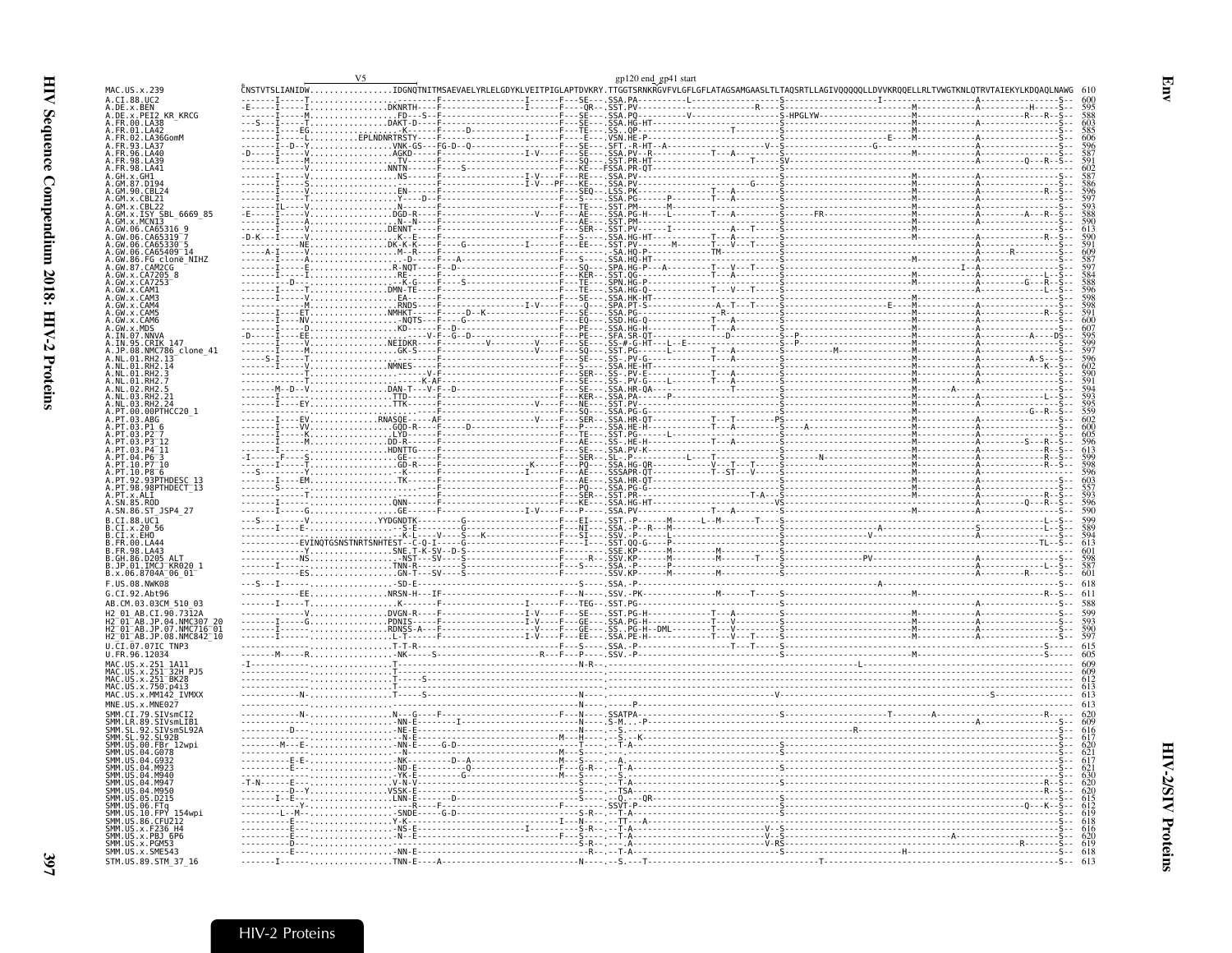| <b>KR KRCG</b>             |  |
|----------------------------|--|
|                            |  |
|                            |  |
|                            |  |
|                            |  |
|                            |  |
| 6669 85                    |  |
|                            |  |
|                            |  |
|                            |  |
|                            |  |
|                            |  |
|                            |  |
|                            |  |
|                            |  |
|                            |  |
| NMC786_clone 41            |  |
|                            |  |
|                            |  |
|                            |  |
|                            |  |
|                            |  |
|                            |  |
|                            |  |
|                            |  |
| .98PTHDECT <sup>-</sup> 13 |  |
| ST JSP4 27                 |  |
|                            |  |
| $AA$   $AA$                |  |
|                            |  |
| TMCJ KR020 1               |  |
|                            |  |
|                            |  |
|                            |  |
| AB.JP.07.NMC716 01-        |  |
| H2_01_AB.JP.08.NMC842_10   |  |
|                            |  |
| 32H PJ5                    |  |
|                            |  |
|                            |  |
|                            |  |
|                            |  |
|                            |  |
|                            |  |
|                            |  |
|                            |  |
|                            |  |
|                            |  |
|                            |  |
|                            |  |
| STM.US.89.STM 37 16        |  |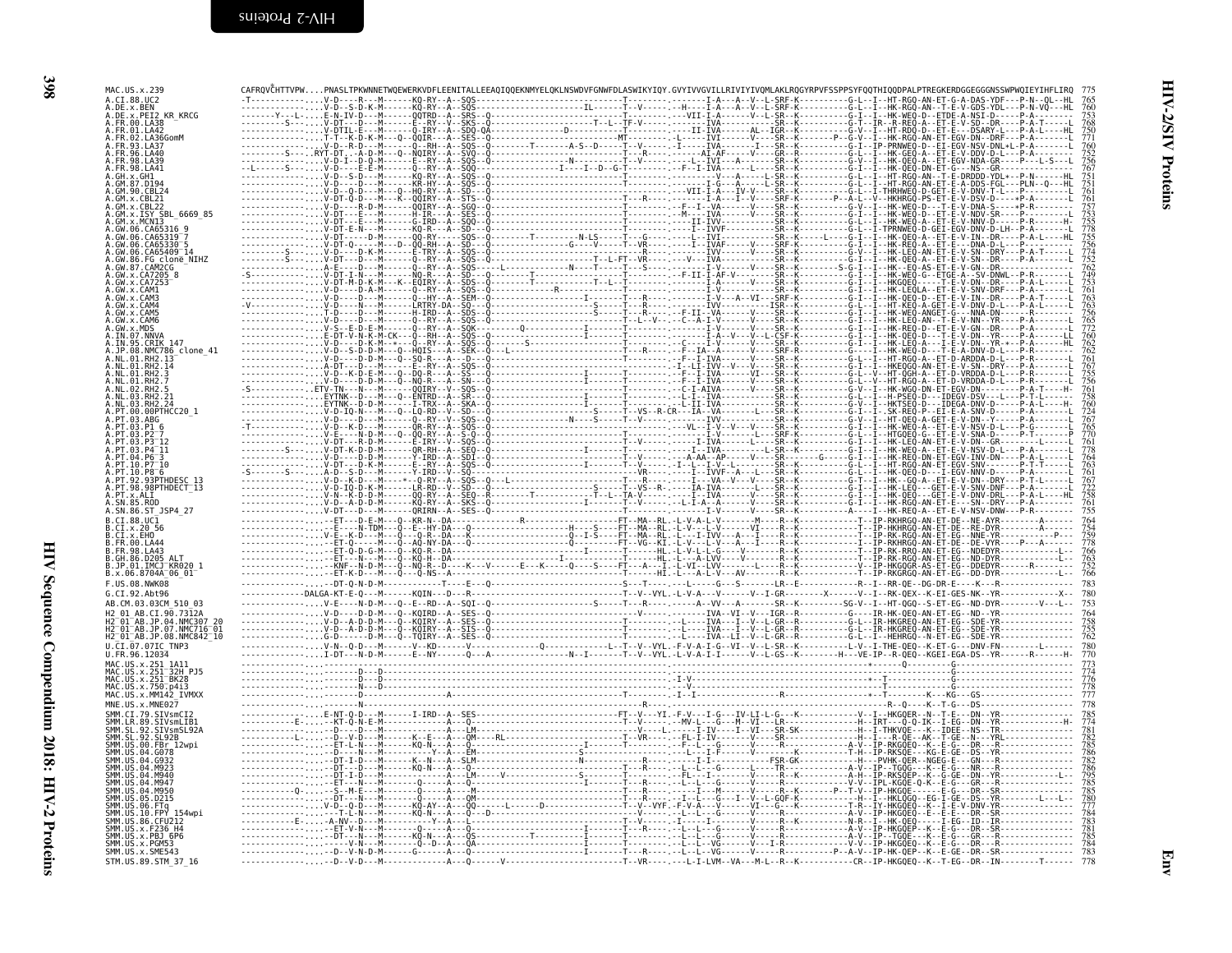|                                                                                                                                      | Env end<br>$gp41$ end                                                                                                                                                                                                                                                                                                                                                                              |
|--------------------------------------------------------------------------------------------------------------------------------------|----------------------------------------------------------------------------------------------------------------------------------------------------------------------------------------------------------------------------------------------------------------------------------------------------------------------------------------------------------------------------------------------------|
| MAC. US. x. 239                                                                                                                      |                                                                                                                                                                                                                                                                                                                                                                                                    |
| A.CI.88.UC2<br>A.DE.x.BEN                                                                                                            |                                                                                                                                                                                                                                                                                                                                                                                                    |
| A.DE.x.PEI2_KR_KRCG<br>A. ER. 00. LA38                                                                                               |                                                                                                                                                                                                                                                                                                                                                                                                    |
| A.FR.01.LA42<br>A. FR. 02. LA36GomM                                                                                                  |                                                                                                                                                                                                                                                                                                                                                                                                    |
| A.FR.93.LA37<br>A.FR.96.LA40                                                                                                         |                                                                                                                                                                                                                                                                                                                                                                                                    |
| A.FR.98.LA39<br>A.FR.98.LA41                                                                                                         |                                                                                                                                                                                                                                                                                                                                                                                                    |
| A.GH.x.GH1<br>A.GM.87.D194                                                                                                           |                                                                                                                                                                                                                                                                                                                                                                                                    |
| A.GM.90.CBL24<br>A.GM.x.CBL21<br>A.GM.x.CBL22                                                                                        |                                                                                                                                                                                                                                                                                                                                                                                                    |
| A.GM.x.ISY SBL_6669_85<br>A.GM.x.MCN13                                                                                               |                                                                                                                                                                                                                                                                                                                                                                                                    |
|                                                                                                                                      |                                                                                                                                                                                                                                                                                                                                                                                                    |
| A. GW. 06. CA65316<br>A. GW. 06. CA65319-7<br>A. GW. 06. CA65319-7<br>A. GW. 06. CA65330-5                                           |                                                                                                                                                                                                                                                                                                                                                                                                    |
|                                                                                                                                      |                                                                                                                                                                                                                                                                                                                                                                                                    |
| A. GW. 86. FG clone_NIHZ<br>A. GW. 87. CAM2CG<br>A. GW. x. CA7205_8<br>A. GW. x. CA7253                                              |                                                                                                                                                                                                                                                                                                                                                                                                    |
| A.GW.x.CAM1                                                                                                                          |                                                                                                                                                                                                                                                                                                                                                                                                    |
| A.GW.x.CAM3<br>A.GW.x.CAM4                                                                                                           |                                                                                                                                                                                                                                                                                                                                                                                                    |
| A.GW.x.CAM5<br>A.GW.x.CAM6<br>A.GW.x.MDS                                                                                             |                                                                                                                                                                                                                                                                                                                                                                                                    |
| A.IN.07.NNVA<br>A.IN.95.CRIK 147                                                                                                     |                                                                                                                                                                                                                                                                                                                                                                                                    |
| .JP.08.NMC786_clone_41                                                                                                               |                                                                                                                                                                                                                                                                                                                                                                                                    |
| A.NL.01.RH2.13<br>A.NL.01.RH2.14<br>A.NL.01.RH2.3                                                                                    |                                                                                                                                                                                                                                                                                                                                                                                                    |
| A.NL.01.RH2.7<br>A.NL.02.RH2.5                                                                                                       |                                                                                                                                                                                                                                                                                                                                                                                                    |
| A.NL.03.RH2.21<br>A. NL. 03. RH2. 24                                                                                                 |                                                                                                                                                                                                                                                                                                                                                                                                    |
| A.PT.00.00PTHCC20 1<br>A.PT.03.ABG                                                                                                   |                                                                                                                                                                                                                                                                                                                                                                                                    |
| A.PT.03.PI 6<br>A.PT.03.P2-7                                                                                                         |                                                                                                                                                                                                                                                                                                                                                                                                    |
| $A. P1.03. P3-12$<br>A.PT.03.P4 <sup>-11</sup>                                                                                       |                                                                                                                                                                                                                                                                                                                                                                                                    |
| A.PT.04.P6                                                                                                                           |                                                                                                                                                                                                                                                                                                                                                                                                    |
| A.PT.10.P7 <sup>-</sup> 10<br>A.PT.10.P8 <sup>-6</sup><br>A.PT.92.93PTHDESC_13                                                       |                                                                                                                                                                                                                                                                                                                                                                                                    |
| A. PT. 98. 98PTHDECT 13<br>A.PT.x.ALI                                                                                                |                                                                                                                                                                                                                                                                                                                                                                                                    |
| A.SN.85.ROD<br>A.SN.86.ST JSP4 27                                                                                                    |                                                                                                                                                                                                                                                                                                                                                                                                    |
| B.CI.88.UC1<br>B.CI.X.20 56                                                                                                          |                                                                                                                                                                                                                                                                                                                                                                                                    |
| B.CI.x.EHO<br>B.FR.00.LA44                                                                                                           |                                                                                                                                                                                                                                                                                                                                                                                                    |
| B.FR.98.LA43<br>B.GH.86.D205 ALT<br>B.JP.01.IMCJ KR020 1                                                                             |                                                                                                                                                                                                                                                                                                                                                                                                    |
| B.x.06.8704A 06 01                                                                                                                   |                                                                                                                                                                                                                                                                                                                                                                                                    |
| F.US.08.NWK08                                                                                                                        |                                                                                                                                                                                                                                                                                                                                                                                                    |
| G.CI.92.Abt96<br>AB.CM.03.03CM 510 03                                                                                                |                                                                                                                                                                                                                                                                                                                                                                                                    |
|                                                                                                                                      |                                                                                                                                                                                                                                                                                                                                                                                                    |
| H2 01 AB.CI.90.7312A<br>H2 01 AB.JP.04.NMC307 20<br>H2 01 AB.JP.07.NMC716 01<br>H2 01 AB.JP.03.NMC716 01<br>H2 01 AB.JP.08.NMC842 10 |                                                                                                                                                                                                                                                                                                                                                                                                    |
| U.CI.07.07IC TNP3                                                                                                                    |                                                                                                                                                                                                                                                                                                                                                                                                    |
| U.FR.96.12034                                                                                                                        |                                                                                                                                                                                                                                                                                                                                                                                                    |
| MAC.US.x.251_1A11<br>MAC.US.x.251 <sup>-</sup> 32H_PJ5<br>MAC.US.x.251-BK28                                                          |                                                                                                                                                                                                                                                                                                                                                                                                    |
| MAC.US.x.750.p4i<br>MAC.US.x.MM142 IVMXX                                                                                             |                                                                                                                                                                                                                                                                                                                                                                                                    |
| MNE.US.x.MNE027<br>SMM.CI.79.SIVsmCI2                                                                                                |                                                                                                                                                                                                                                                                                                                                                                                                    |
| SMM.LR.89.SIVSMLIB1<br>SMM.SL.92.SIVSMSL92A<br>SMM.SL.92.SL92B                                                                       |                                                                                                                                                                                                                                                                                                                                                                                                    |
| SMM.US.00.FBr 12wpi                                                                                                                  |                                                                                                                                                                                                                                                                                                                                                                                                    |
| SMM.US.04.G078<br>SMM.US.04.G932                                                                                                     |                                                                                                                                                                                                                                                                                                                                                                                                    |
| SMM. US. 04. M923<br>SMM. US. 04. M940                                                                                               | $\begin{minipage}[t]{.15\textwidth}\begin{tabular}{ c c c c c c c c c c c} \hline \textbf{11} & \textbf{12} & \textbf{13} & \textbf{14} & \textbf{15} & \textbf{16} & \textbf{16} & \textbf{17} & \textbf{18} & \textbf{18} & \textbf{19} & \textbf{19} & \textbf{19} & \textbf{19} & \textbf{19} & \textbf{19} & \textbf{19} & \textbf{19} & \textbf{19} & \textbf{19} & \textbf{19} & \textbf{1$ |
| SMM. US. 04. M947<br>SMM.US.04.M950                                                                                                  |                                                                                                                                                                                                                                                                                                                                                                                                    |
| SMM.US.05.D215                                                                                                                       |                                                                                                                                                                                                                                                                                                                                                                                                    |
| SMM.US.06.FTq<br>SMM.US.10.FPY 154wpi<br>SMM.US.86.CFU212                                                                            |                                                                                                                                                                                                                                                                                                                                                                                                    |
| SMM.US.x.F236 H4<br>SMM.US.x.PBJ 6P6                                                                                                 |                                                                                                                                                                                                                                                                                                                                                                                                    |
| SMM.US.x.PGM53<br>SMM.US.x.SME543                                                                                                    |                                                                                                                                                                                                                                                                                                                                                                                                    |
| STM.US.89.STM 37 16                                                                                                                  | -V------YN-F-AC---I--T-H-TF--I-RI-------V-LGAA-----CIWIQ--A--A--A-G----S-GR-----G-V--R-G-------------                                                                                                                                                                                                                                                                                              |

<span id="page-30-0"></span>

## HIV-2 Proteins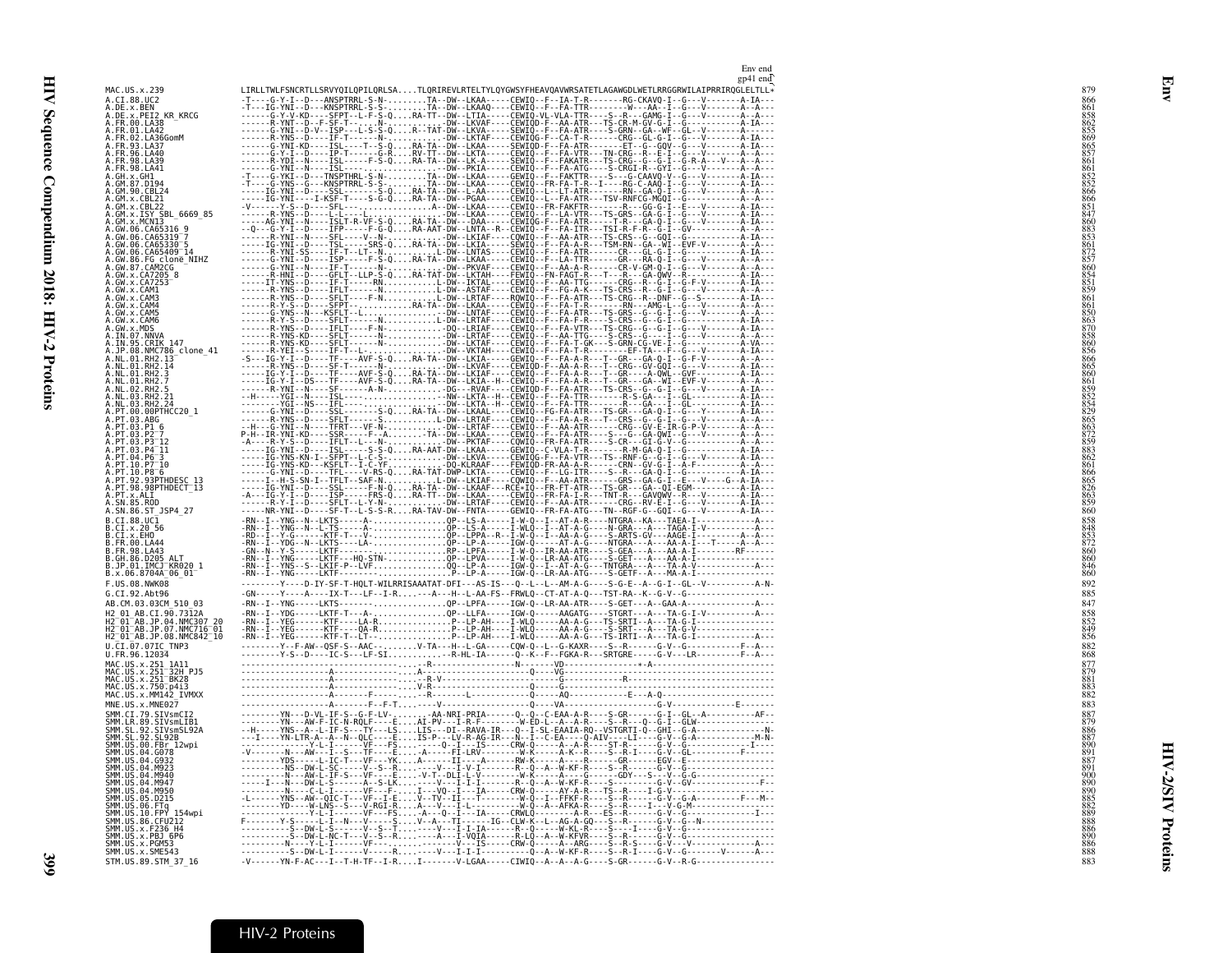<span id="page-31-0"></span>

| Ī                                               |
|-------------------------------------------------|
| ₹                                               |
|                                                 |
|                                                 |
|                                                 |
|                                                 |
|                                                 |
|                                                 |
|                                                 |
|                                                 |
|                                                 |
|                                                 |
|                                                 |
|                                                 |
|                                                 |
|                                                 |
|                                                 |
|                                                 |
|                                                 |
|                                                 |
|                                                 |
|                                                 |
|                                                 |
|                                                 |
|                                                 |
|                                                 |
|                                                 |
|                                                 |
|                                                 |
|                                                 |
|                                                 |
|                                                 |
|                                                 |
|                                                 |
|                                                 |
|                                                 |
|                                                 |
|                                                 |
|                                                 |
|                                                 |
|                                                 |
|                                                 |
|                                                 |
|                                                 |
|                                                 |
| $\frac{1}{2}$<br>i                              |
|                                                 |
| į                                               |
|                                                 |
|                                                 |
| ------                                          |
|                                                 |
|                                                 |
|                                                 |
| ۱                                               |
| <b>-</b>                                        |
|                                                 |
|                                                 |
|                                                 |
| ֧֢ׅ֚֚֚֚֚֚֚֚֚֚֚֚֚֚֚֚֚֚֚֚֚֚֚֬֓֡֓֡֓֡֓֡֬֓֓֡֓֡֓֡֓֓֡֬ |
|                                                 |
|                                                 |
|                                                 |
|                                                 |
| ì                                               |
|                                                 |
|                                                 |
| npendium 2018: H1V-Z Proteins<br>$\frac{1}{2}$  |
|                                                 |
| l                                               |
|                                                 |
| j                                               |
|                                                 |
|                                                 |
|                                                 |
|                                                 |
|                                                 |

 $\begin{array}{c}\n\textbf{400}\n\end{array}$ 

<span id="page-31-1"></span>

|                                                                                                                         | Nef start R17Y mutation |  | premature stop in Mac239 |  | max HIV-1 similarity |
|-------------------------------------------------------------------------------------------------------------------------|-------------------------|--|--------------------------|--|----------------------|
| MAC.US.x.239                                                                                                            |                         |  |                          |  |                      |
| A.CI.88.UC2<br>A.DE.x.BEN                                                                                               |                         |  |                          |  |                      |
| A.DE.x.PEI2 KR KRCG                                                                                                     |                         |  |                          |  |                      |
| .FR.00.LA38                                                                                                             |                         |  |                          |  |                      |
| A.FR.01.LA42<br>A.FR.02.LA36GomM                                                                                        |                         |  |                          |  |                      |
|                                                                                                                         |                         |  |                          |  |                      |
| FR.96.LA40<br>FR.98.LA39                                                                                                |                         |  |                          |  |                      |
| A.FR.98.LA41                                                                                                            |                         |  |                          |  |                      |
| A.GH.x.GH1                                                                                                              |                         |  |                          |  |                      |
| A.GM.87.D194<br>A.GM.x.ISY SBL 6669 85                                                                                  |                         |  |                          |  |                      |
| A.GM.x.MCN13                                                                                                            |                         |  |                          |  |                      |
| A.GW.03.20P2C9_8                                                                                                        |                         |  |                          |  |                      |
| .GW.03.29P2E9 <sup>-</sup> 6<br>A.GW.87.CAM2CG                                                                          |                         |  |                          |  |                      |
| A.GW. X.MDS<br>A. IN. 07. NNVA                                                                                          |                         |  |                          |  |                      |
|                                                                                                                         |                         |  |                          |  |                      |
| .JP.08.NMC786 clone 41<br>A.NL.01.RH2.13                                                                                |                         |  |                          |  |                      |
| A.NL.01.RH2.14                                                                                                          |                         |  |                          |  |                      |
| A.NI.01.RH2.3<br>A.NI.01.RH2.7                                                                                          |                         |  |                          |  |                      |
|                                                                                                                         |                         |  |                          |  |                      |
|                                                                                                                         |                         |  |                          |  |                      |
|                                                                                                                         |                         |  |                          |  |                      |
|                                                                                                                         |                         |  |                          |  |                      |
|                                                                                                                         |                         |  |                          |  |                      |
|                                                                                                                         |                         |  |                          |  |                      |
|                                                                                                                         |                         |  |                          |  |                      |
|                                                                                                                         |                         |  |                          |  |                      |
|                                                                                                                         |                         |  |                          |  |                      |
|                                                                                                                         |                         |  |                          |  |                      |
|                                                                                                                         |                         |  |                          |  |                      |
|                                                                                                                         |                         |  |                          |  |                      |
|                                                                                                                         |                         |  |                          |  |                      |
|                                                                                                                         |                         |  |                          |  |                      |
|                                                                                                                         |                         |  |                          |  |                      |
|                                                                                                                         |                         |  |                          |  |                      |
|                                                                                                                         |                         |  |                          |  |                      |
|                                                                                                                         |                         |  |                          |  |                      |
|                                                                                                                         |                         |  |                          |  |                      |
|                                                                                                                         |                         |  |                          |  |                      |
|                                                                                                                         |                         |  |                          |  |                      |
|                                                                                                                         |                         |  |                          |  |                      |
|                                                                                                                         |                         |  |                          |  |                      |
|                                                                                                                         |                         |  |                          |  |                      |
| A.SN.86.ST JSP4 27                                                                                                      |                         |  |                          |  |                      |
| B.CI.88.UC1                                                                                                             |                         |  |                          |  |                      |
| B.CI.x.20 56                                                                                                            |                         |  |                          |  |                      |
| B.CT.x.EHO<br>R. FR. 00 1 A44                                                                                           |                         |  |                          |  |                      |
| B. FR. 98. LA43                                                                                                         |                         |  |                          |  |                      |
|                                                                                                                         |                         |  |                          |  |                      |
| B.JP.01.IMCJ_KR020_1                                                                                                    |                         |  |                          |  |                      |
| F.US.08.NWK08                                                                                                           |                         |  |                          |  |                      |
| G.CI.92.Abt96                                                                                                           |                         |  |                          |  |                      |
| AB.CM.03.03CM 510 03                                                                                                    |                         |  |                          |  |                      |
| H2 01 AB.CI.90.7312A                                                                                                    |                         |  |                          |  |                      |
| H2 <sup>-</sup> 01 <sup>-</sup> AB.JP.04.NMC307-20<br>H2 <sup>-</sup> 01-AB.JP.07.NMC716-01<br>H2-01-AB.JP.08.NMC842_10 |                         |  |                          |  |                      |
|                                                                                                                         |                         |  |                          |  |                      |
| U.CI.07.07IC TNP3<br>U.FR.96.12034                                                                                      |                         |  |                          |  |                      |
| MAC.US.x.251 1A11                                                                                                       |                         |  |                          |  |                      |
|                                                                                                                         |                         |  |                          |  |                      |
| MAC.US.X.251-32H-PJ5<br>MAC.US.x.251-BK28                                                                               |                         |  |                          |  |                      |
| MAC.US.x.MM142 IVMXX                                                                                                    |                         |  |                          |  |                      |
| MNE.US.82.MNE 8                                                                                                         |                         |  |                          |  |                      |
| SMM.CI.79.SIVsmCI2                                                                                                      |                         |  |                          |  |                      |
| SMM.LR.89.SIVsmLIB1<br>SMM.SL.92.SIVsmSL92A                                                                             |                         |  |                          |  |                      |
| SL.92. SL92B                                                                                                            |                         |  |                          |  |                      |
|                                                                                                                         |                         |  |                          |  |                      |
| 04.M923                                                                                                                 |                         |  |                          |  |                      |
| .04.M940                                                                                                                |                         |  |                          |  |                      |
| SMM IIS 04 M947                                                                                                         |                         |  |                          |  |                      |
| $.$ D <sub>215</sub>                                                                                                    |                         |  |                          |  |                      |
|                                                                                                                         |                         |  |                          |  |                      |
| SMM.US.11.SIVsmE660 FL10                                                                                                |                         |  |                          |  |                      |
| SMM.US.86.CFU212<br>SMM.US.x.F236_H4                                                                                    |                         |  |                          |  |                      |
| SMM.US.x.H9                                                                                                             |                         |  |                          |  |                      |
|                                                                                                                         |                         |  |                          |  |                      |
| SMM.US.x.PBJ 6P6                                                                                                        |                         |  |                          |  |                      |
| SMM.US.x.PGM53<br>SMM.US.x.SME543                                                                                       |                         |  |                          |  |                      |